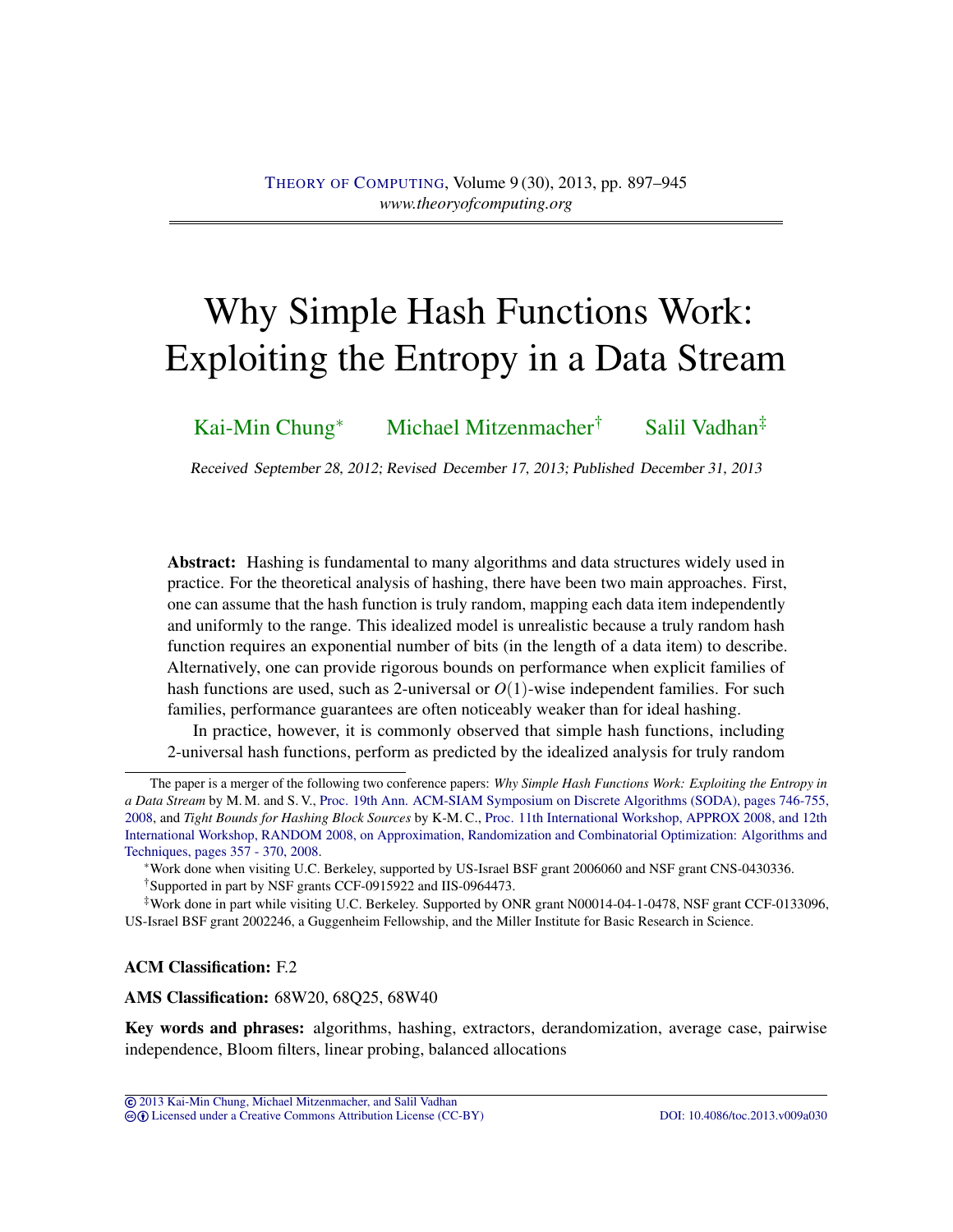<span id="page-1-0"></span>hash functions. In this paper, we try to explain this phenomenon. We demonstrate that the strong performance of universal hash functions in practice can arise naturally from a combination of the randomness of the hash function and the data. Specifically, following the large body of literature on random sources and randomness extraction, we model the data as coming from a "block source," whereby each new data item has some "entropy" given the previous ones. As long as the Rényi entropy per data item is sufficiently large, it turns out that the performance when choosing a hash function from a 2-universal family is essentially the same as for a truly random hash function. We describe results for several sample applications, including linear probing, chained hashing, balanced allocations, and Bloom filters.

Towards developing our results, we prove tight bounds for hashing block sources, determining the entropy required per block for the distribution of hashed values to be close to uniformly distributed.

# 1 Introduction

Hashing is at the core of many fundamental algorithms and data structures, including all varieties of hash tables [\[20\]](#page-44-0), Bloom filters and their many variants [\[7\]](#page-43-0), summary algorithms for data streams [\[21\]](#page-44-1), and many others. Traditionally, applications of hashing are analyzed as if the hash function is a truly random function (a. k. a. "random oracle") mapping each data item independently and uniformly to the range of the hash function. However, this idealized model is unrealistic, because a truly random function mapping  $\{0,1\}^n$  to  $\{0,1\}^m$  requires an exponential (in *n*) number of bits to describe.

For this reason, a line of theoretical work, starting with the seminal paper of Carter and Wegman [\[8\]](#page-43-1) on universal hashing, has sought to provide rigorous bounds on performance when explicit families of hash functions are used, e. g., ones whose description and computational complexity are polynomial in *n* and *m*. While many beautiful results of this type have been obtained, they are not always as strong as we would like. In some cases, the types of hash functions analyzed can be implemented very efficiently (e. g., universal or  $O(1)$ -wise independent hash functions), but the performance guarantees are noticeably weaker than for ideal hashing. (A recent motivating example is the analysis of linear probing under 5-wise independence [\[25\]](#page-44-2), discussed more below.) In other cases, the performance guarantees are (essentially) optimal, but the hash functions are more complex and expensive (e. g., with a super-linear time or space requirement). For example, if at most *T* items are going to be hashed, then a *T*-wise independent hash function will have precisely the same behavior as an ideal hash function. But a *T*-wise independent hash function mapping to  $\{0,1\}^m$  requires at least  $T \cdot m$  bits to represent, which is often too large. For some applications, it has been shown that less independence, such as  $O(\log T)$ -wise independence, suffices, e. g., [\[36,](#page-45-0) [26\]](#page-45-1), but such functions are still substantially less efficient than 2-universal hash functions. A series of works [\[38,](#page-46-2) [24,](#page-44-3) [11\]](#page-43-2) have improved the time complexity of (almost) *T*-wise independence to a *constant* number of word operations, but the space complexity necessarily remains at least *T* ·*m*.

In practice, however, the performance of standard universal hashing seems to match what is predicted for ideal hashing. This phenomenon was experimentally observed long ago in the setting of Bloom filters  $[31]$ ; other reported examples include  $[6, 10, 26, 30, 32]$  $[6, 10, 26, 30, 32]$  $[6, 10, 26, 30, 32]$  $[6, 10, 26, 30, 32]$  $[6, 10, 26, 30, 32]$  $[6, 10, 26, 30, 32]$  $[6, 10, 26, 30, 32]$  $[6, 10, 26, 30, 32]$  $[6, 10, 26, 30, 32]$ . Thus, it does not seem truly necessary to use the more complex hash functions for which this kind of performance can be proven. We view this as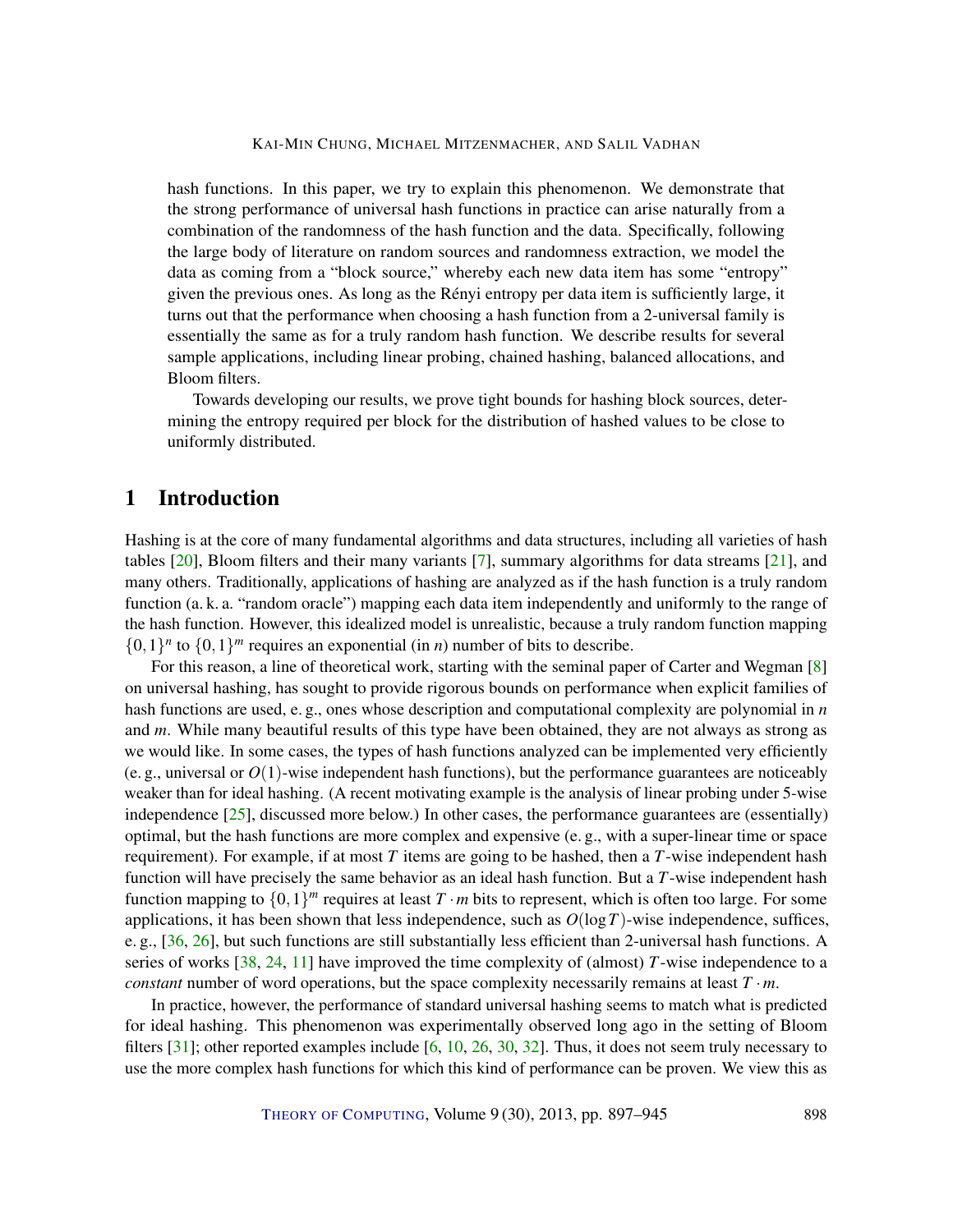<span id="page-2-0"></span>a significant gap between the theory and practice of hashing.

In this paper, we aim to bridge this gap. Specifically, we suggest that it is due to the use of worst-case analysis. Indeed, in some cases, it can be proven that there exist sequences of data items for which universal hashing does not provide optimal performance. But these bad sequences may be pathological cases that are unlikely to arise in practice. That is, the strong performance of universal hash functions in practice may arise from a *combination* of the randomness of the hash function and the randomness of the data.

Of course, doing an average-case analysis, whereby each data item is independently and uniformly distributed in  $\{0,1\}^n$ , is also very unrealistic (not to mention that it trivializes many applications). Here we propose that an intermediate model, previously studied in the literature on randomness extraction [\[9\]](#page-43-5), may be an appropriate data model for hashing applications. Under the assumption that the data fits this model, we show that relatively weak hash functions achieve essentially the same performance as ideal hash functions.

Our model We model the data as coming from a random source in which the data items can be far from uniform and have arbitrary correlations, provided that each (new) data item is sufficiently unpredictable given the previous items. This is formalized by Chor and Goldreich's notion of a *block source* [\[9\]](#page-43-5),<sup>1</sup> where we require that the *i*-th item (block)  $X_i$  has at least some *k* bits of "entropy" conditioned on the previous items (blocks)  $X_1, \ldots, X_{i-1}$ . There are various choices for the entropy measure that can be used here; Chor and Goldreich use *min-entropy*, but most of our results hold even for the less stringent measure of *Rényi entropy*.

We believe that a block source is a plausible model for many real-life data sources, provided the entropy *k* required per-block is not too large. However, in some settings, the data may have structure that violates the block-source property, in which case our results will not apply. Indeed, recent experimental and theoretical results  $[40, 27]$  $[40, 27]$  $[40, 27]$  have identified some natural classes of data sets (e.g., where the items are densely packed in an interval) where existing universal hash families perform poorly (e. g., when used in linear probing, as described below).

Our work is very much in the same spirit as previous works that have examined intermediate models between worst-case and average-case analysis of algorithms for other kinds of problems. Examples include the semi-random graph model of Blum and Spencer [\[5\]](#page-43-6), and the smoothed analysis of Spielman and Teng [\[39\]](#page-46-4). Interestingly, Blum and Spencer's semi-random graph models are based on Santha and Vazirani's model of semi-random sources [\[35\]](#page-45-6), which in turn were the precursor to the Chor–Goldreich model of block sources [\[9\]](#page-43-5). Chor and Goldreich suggest using block sources as an input model for communication complexity, but surprisingly it seems that no one has considered them as an input model for hashing applications.

Our results Our first observation is that standard results in the literature on randomness extractors already imply that universal hashing performs nearly as well ideal hashing, provided the data items have enough entropy [\[3,](#page-43-7) [17,](#page-44-4) [9,](#page-43-5) [44\]](#page-46-5). Specifically, if we have *T* data items coming from a block source

<sup>1</sup>Chor and Goldreich called these *probability-bounded sources,* but the term *block source* has become more common in the literature.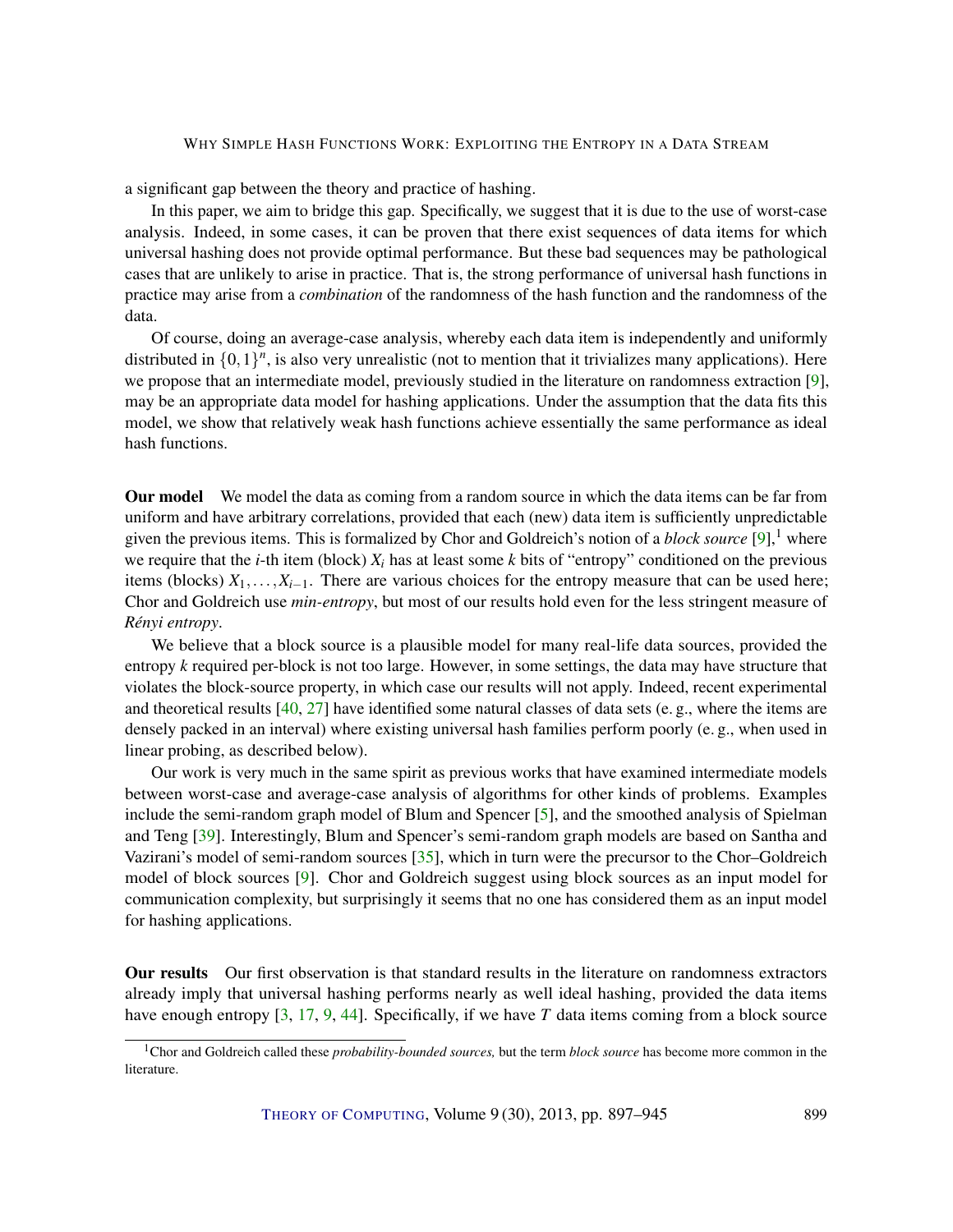<span id="page-3-0"></span> $(X_1,...,X_T)$  where each data item has Rényi entropy at least  $m + 2\log(T/\varepsilon)$  and *H* is a random 2universal hash function mapping to  $\{0,1\}^m$ , then  $(H(X_1),...,H(X_T))$  has statistical difference at most  $\varepsilon$  from *T* uniform and independent elements of  $\{0,1\}^m$ . Thus, any event that would occur with some probability *p* under ideal hashing now occurs with probability  $p \pm \varepsilon$ . This allows us to automatically translate existing results for ideal hashing into results for universal hashing in our model.

In our remaining results, we focus on reducing the amount of entropy required from the data items. Assuming our hash function has a description size  $o(mT)$ , then we must have at least  $(1-o(1))m$  bits of entropy per item for the hashing to "behave like" ideal hashing (because the entropy of  $(H(X_1),...,H(X_T))$ is at most the sum of the entropies of *H* and the  $X_i$ 's). The standard analysis mentioned above requires an additional  $2\log(T/\epsilon)$  bits of entropy per block. In the randomness extraction literature, the additional entropy required is typically not significant because  $\log(T/\epsilon)$  is much smaller than *m*. However, it can be significant in our applications. For example, a typical setting is hashing  $T = \Theta(M)$  items into  $2^m = M$ bins. Here  $m+2\log(T/\epsilon) \geq 3m-O(1)$  and thus the standard analysis requires 3 times more entropy than the lower bound of (1−*o*(1))*m*. (The bounds obtained for the specific applications mentioned below are even larger, sometimes due to the need for a subconstant  $\varepsilon = o(1)$  and sometimes due to the fact that several independent hash values are needed for each item.)

We use a variety of general techniques to reduce the entropy required. These include switching from statistical difference (equivalently,  $\ell_1$  distance) to Rényi entropy (equivalently,  $\ell_2$  distance or collision probability) and/or Hellinger distance (corresponding to  $\ell_{1/2}$  distance under appropriate normalization) throughout the analysis and decoupling the probability that a hash function is "good" from the uniformity of the hashed values  $h(X_i)$ . In particular, we reduce the required entropy, for  $(H(X_1),...,H(X_T))$  to be  $\varepsilon$ -close to uniform in statistical distance, from  $m+2\log(T/\varepsilon)$  to  $m+\log T+2\log(1/\varepsilon)$ , which we show is tight. We can reduce the entropy required even further for some applications by measuring the quality of the output differently (not using statistical distance) or by using 4-wise independent hash functions (which also have very fast implementations [\[40\]](#page-46-3)).

Applications We illustrate our approach with several specific applications. Here we informally summarize the results; definitions and discussions appear in Sections [3](#page-5-0) and [4.](#page-10-0) In the following discussion, *T* is the number of data to be hashed, *M* is the size of the hash table, and we focus on the typical setting where  $T = O(M)$ .

The classic analysis of Knuth [\[20\]](#page-44-0) gives a tight bound for the insertion time in a hash table with *linear probing* in terms of the "load" of the table (the number of items divided by the size of the table), under the assumption that an idealized, truly random hash function is used. Resolving a longstanding open problem, Pagh, Pagh, and Ružić  $[25]$  $[25]$  recently showed that while pairwise independence does not suffice to bound the insertion time in terms of the load alone (for worst-case data), such a bound is possible with 5-wise independent hashing. However, their bound for 5-wise independent hash functions is polynomially larger than the bound for ideal hashing. We show that 2-universal hashing actually achieves the same asymptotic performance as ideal hashing, provided that the data comes from a block source with roughly 3log*M* bits of (Rényi) entropy per item, where *M* is the size of the hash table.

With standard *chained hashing*, when *T* items are hashed into *T* buckets by a single truly random hash function, the maximum load is known to be  $(1+o(1)) \cdot (\log T / \log \log T)$  with high probability [\[15,](#page-44-5) [28\]](#page-45-7). In contrast, Alon et al. [\[1\]](#page-43-8) show that for a natural family of 2-universal hash functions, it is possible for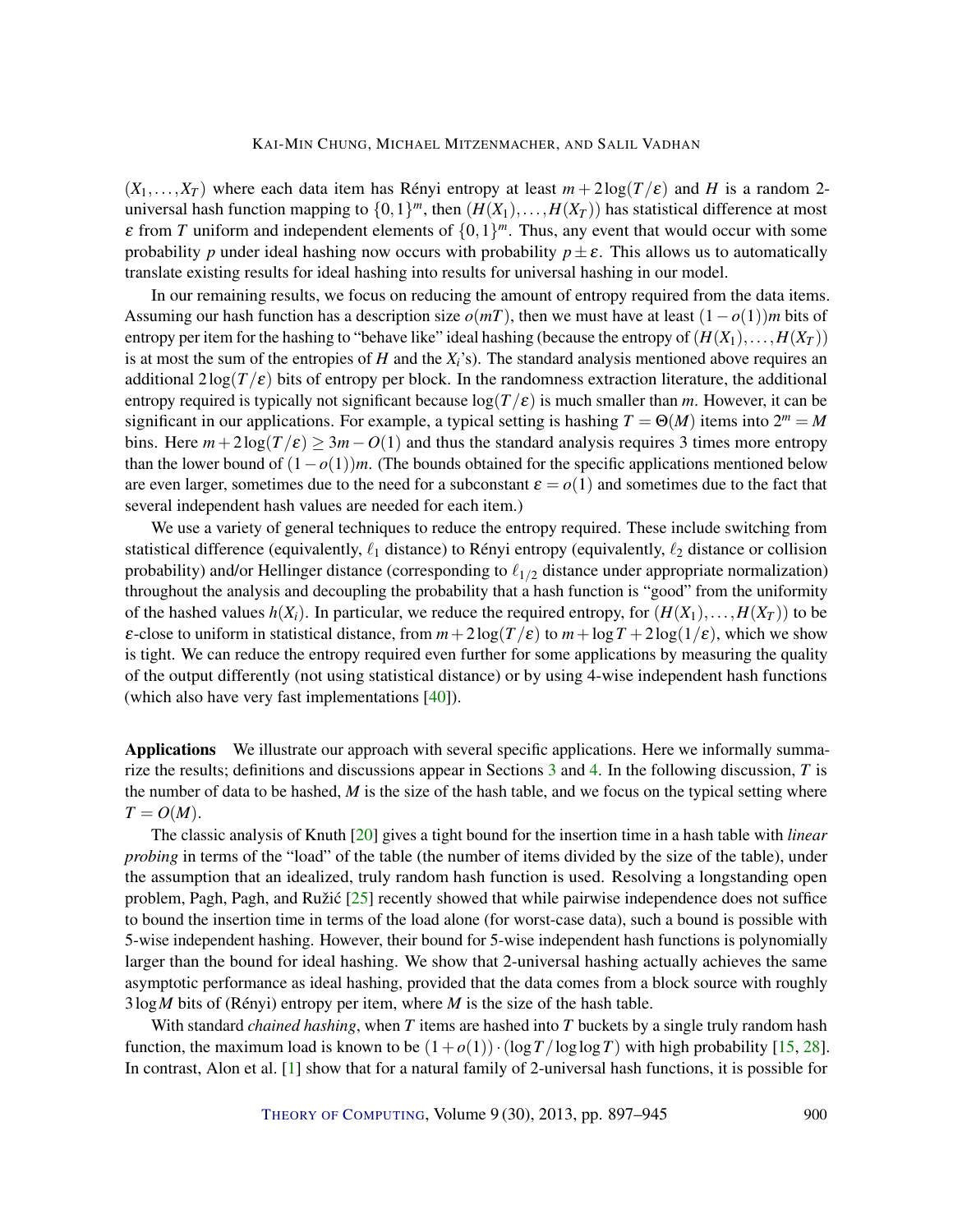<span id="page-4-1"></span>

| Type of Hash Family                 | <b>Required Entropy</b> |
|-------------------------------------|-------------------------|
| Linear Probing                      |                         |
| 2-universal hashing                 | $3\log T$               |
| 4-wise independence                 | $2\log T$               |
| <b>Chained Hashing</b>              |                         |
| 2-universal hashing                 | $2\log T$               |
| Balanced Allocations with d Choices |                         |
| 2-universal hashing                 | $(d+1)\log T$           |
| <b>Bloom Filters</b>                |                         |
| 2-universal hashing                 | $3\log T$               |

<span id="page-4-0"></span>Table 1: Each entry denotes the (Rényi) entropy required per item to ensure that the performance of the given application is "close" to the performance when using truly random hash functions. In all cases, the bounds omit additive terms that depend on how close a performance is desired, and we restrict to the (standard) case that the size of the hash table is linear in the number of items being hashed. That is,  $m = \log T + O(1)$ .

an adversary to choose a set of *T* items so that the maximum load is always  $\Omega(T^{1/2})$ . Our results in turn show that 2-universal hashing achieves the same performance as ideal hashing asymptotically, provided that the data comes from a block source with roughly 2log*T* bits of (Rényi) entropy per item.

With the *balanced allocation* paradigm [\[2\]](#page-43-9), it is known that when *T* items are hashed to *T* buckets, with each item being sequentially placed in the least loaded of *d* choices (e.g.,  $d = 2$ ), the maximum load is  $\log \log T / \log d + O(1)$  with high probability. We show that the same result holds when the hash function is chosen from a 2-universal hash family, provided the data items come from a block source with roughly  $(d+1)\log T$  bits of entropy per data item.

Bloom filters [\[4\]](#page-43-10) are data structures for approximately storing sets in which membership tests can result in false positives with some bounded probability. We begin by showing that there is a constant gap in the false positive probability for worst-case data when  $O(1)$ -wise independent hash functions are used instead of truly random hash functions. On the other hand, we show that if the data comes from a block source with roughly 3log*M* bits of (Rényi) entropy per item, where *M* is the size of the Bloom filter, then the false positive probability with 2-universal hashing asymptotically matches that of ideal hashing.

A summary of required (Rényi) entropy per item for the above applications can be found in [Table](#page-4-0) [1.](#page-4-0)

# 2 Preliminaries

Notation [*N*] denotes the set  $\{1, \ldots, N\}$ . All logs are base 2. For a random variable *X* and an event *E*,  $X|_E$  denotes *X* conditioned on *E*. The *support* of *X* is  $\text{supp}(X) = \{x : \Pr[X = x] > 0\}$ . For a real-valued function  $f$ ,  $E[f(X)] \triangleq \sum_{x} Pr[X = x] \cdot f(x)$  denotes the expectation of  $f(X)$ , which is also denoted by  $E_{x \leftarrow X}[f(x)]$ . For a finite set *S*,  $U_S$  denotes a random variable uniformly distributed on *S*.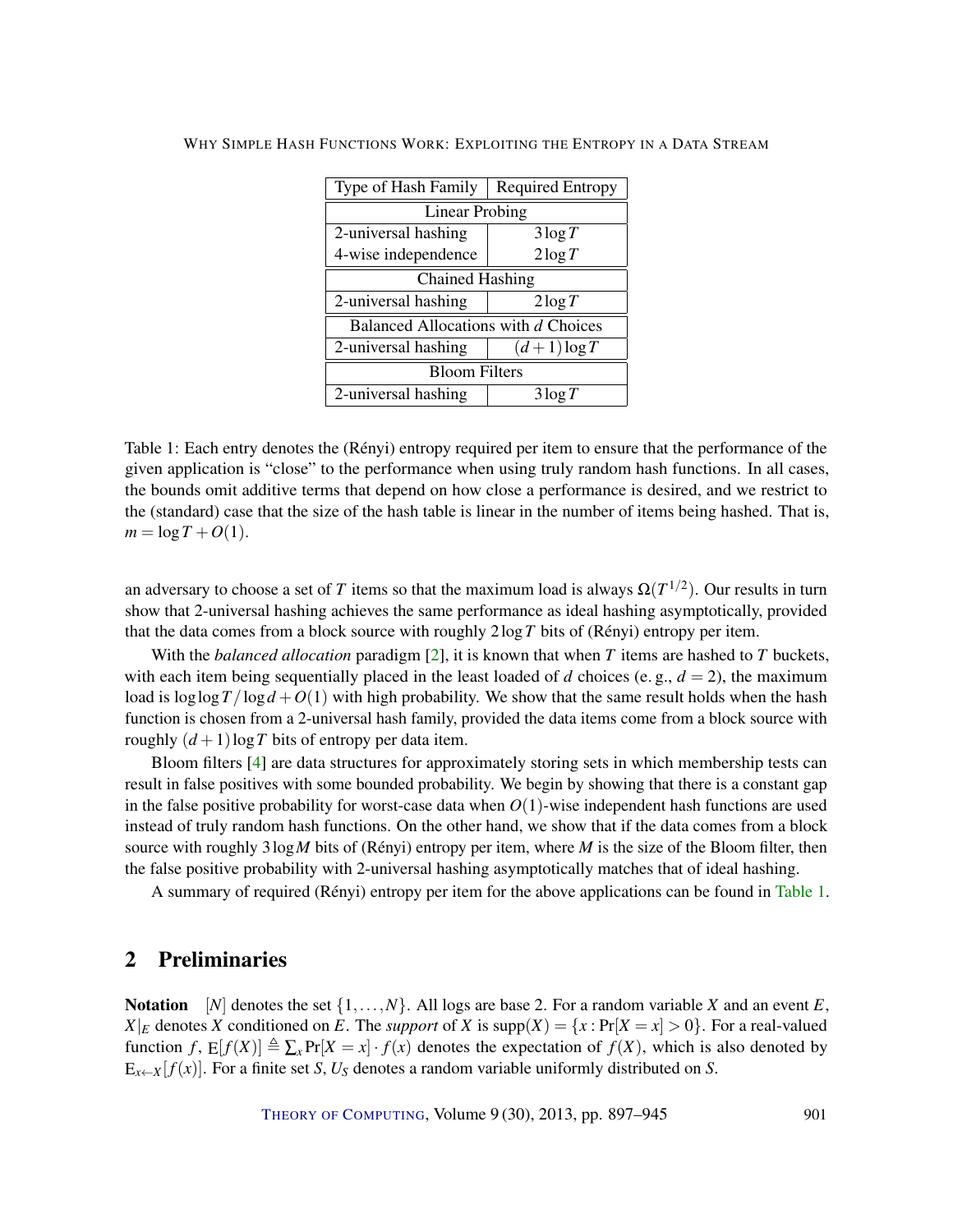<span id="page-5-1"></span>**Hashing** Let  $H$  be a family (multiset) of hash functions  $h : [N] \to [M]$  and let H be uniformly distributed over H. We use  $h \leftarrow H$  to denote that h is sampled according to the distribution H. We say that H is a *truly random family* if  $H$  is the set all functions mapping  $[N]$  to  $[M]$ , i.e., the *N* random variables  ${H(x)}_{x\in[N]}$  are independent and uniformly distributed over [*M*]. For  $s \in \mathbb{N}$ ,  $\mathcal{H}$  is *s-wise independent* (a. k. a. *strongly s-universal* [\[42\]](#page-46-6)) if for every sequence of distinct elements  $x_1, \ldots, x_s \in [N]$ , the random variables  $H(x_1),...,H(x_s)$  are independent and uniformly distributed over [*M*]. H is *s-universal* if for every sequence of distinct elements  $x_1, \ldots, x_s \in [N]$ , we have  $Pr[H(x_1) = \cdots = H(x_s)] \le 1/M^s$ . The description size of  $H \in \mathcal{H}$  is the number of bits to describe *H*, which is simply log  $|\mathcal{H}|$ . For a hash family H mapping  $[N] \to [M]$  and  $k \in \mathbb{N}$ , we define  $\mathcal{H}^k$  to be the family mapping  $[N] \to [M]^k$  consisting of the functions of the form  $h(x) = (h_1(x), \ldots, h_k(x))$ , where each  $h_i \in \mathcal{H}$ . Observe that if  $\mathcal H$  is *s*-wise independent (resp., *s*-universal), then so is  $H<sup>k</sup>$ . However, description size and computation time for functions in  $\mathcal{H}^k$  are *k* times larger than for  $\mathcal{H}$ .

# <span id="page-5-0"></span>3 Hashing worst-case data

In this section, we describe the four main hashing applications we study in this paper—linear probing, chained hashing, balanced allocations, and Bloom filters—and describe mostly known results about what can be achieved for worst-case data.

# 3.1 Linear probing

A hash table using linear probing stores a sequence  $\bar{x} = (x_1, \ldots, x_T)$  of data items from [*N*] using *M* memory locations. Given a hash function  $h : [N] \to [M]$ , we place the data items  $x_1, \ldots, x_T$  sequentially as follows. The data item  $x_i$  first attempts placement at  $h(x_i)$ , and if this location is already filled, locations  $(h(x_i) + 1)$  mod *M*,  $(h(x_i) + 2)$  mod *M*, and so on are tried until an empty location is found. The ratio  $\alpha = T/M$  is referred to as the *load* of the table. The efficiency of linear probing is measured by the insertion time for a new data item. (Other measures, such as the average time to search for items already in the table, are also often studied, and our results can be generalized to these measures as well.)

**Definition 3.1.** Given  $h : [N] \rightarrow [M]$ , a set  $\overline{x} = \{x_1, \ldots, x_{T-1}\}$  of data items from [*N*] stored via linear probing using *h*, and an extra data item  $y \notin \bar{x}$ , we define the *insertion time*  $\text{Time}_{\text{LP}}(h, \bar{x}, y)$  to be the value of *j* such that *y* is placed at location  $h(y) + (j - 1) \text{ mod } M$ .

It is well known that with ideal hashing (i. e., hashing using truly random hash functions), the expected insertion time can be bounded quite tightly as a function of the load [\[20\]](#page-44-0).

Theorem 3.2 ([\[20\]](#page-44-0)). *Let H be a truly random hash function mapping* [*N*] *to* [*M*]*. For every sequence*  $\overline{x} \in [N]^{T-1}$  *and*  $y \notin \overline{x}$ *, we have* 

$$
E[\text{Time}_{LP}(H,\overline{x},y)] \le 1/(1-\alpha)^2,
$$

*where*  $\alpha = T/M$  *is the load.*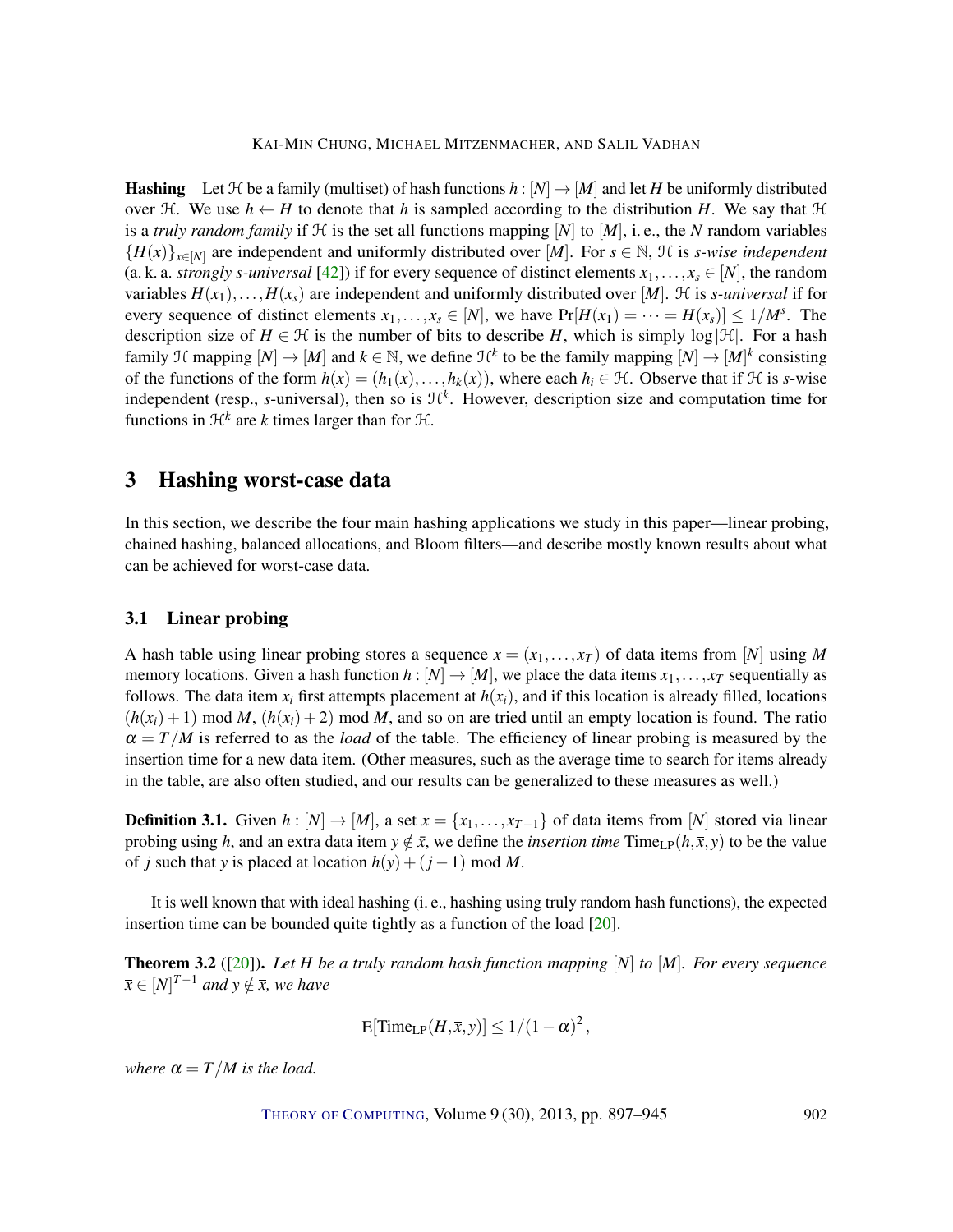<span id="page-6-1"></span>Resolving a longstanding open problem, Pagh, Pagh, and Ružic  $[25]$  $[25]$  recently showed that the expected lookup time could be bounded in terms of  $\alpha$  using only  $O(1)$ -wise independence. Specifically, with 5-wise independence, the expected time for an insertion is  $O(1/(1-\alpha)^{2.5})$  for any sequence  $\bar{x}$ . On the other hand, in [\[25\]](#page-44-2) it is also shown that there are examples of sequences  $\bar{x}$  and pairwise independent hash families such that the expected time for a lookup is logarithmic in *T* (even though the load  $\alpha$  is independent of *T*). In contrast, our work demonstrates that pairwise independent hash functions yield expected lookup times that are asymptotically the same as under the idealized analysis, assuming there is sufficient entropy in the data items themselves.

# 3.2 Chained hashing

A hash table using *chained hashing* stores a set  $\bar{x} = \{x_1, \ldots, x_T\} \in [N]^T$  in an array of *M* buckets. Let *h* be a hash function mapping [*N*] to [*M*]. We place each item  $x_i$  in the bucket  $h(x_i)$ . The *load* of a bucket when the process terminates is the number of items in it.

**Definition 3.3.** Given  $h : [N] \to [M]$  and a sequence  $\overline{x} = \{x_1, \ldots, x_T\}$  of data items from [*N*] stored via chained hashing using *h*, we define the *maximum load* MaxLoad<sub>CH</sub>( $\bar{x}$ ,*h*) to be the maximum load among the buckets after all data items have been placed.

Gonnet [\[15\]](#page-44-5) proved that when  $M = T$ , the expected maximum load is  $\log T / \log \log T$  asymptotically. This bound also holds with high probability, as noted in [\[28\]](#page-45-7). More precisely, we have:

<span id="page-6-0"></span>**Theorem 3.4** ([\[15\]](#page-44-5)). Let *H* be a truly random hash function mapping [N] to [T]. For every sequence  $\overline{x} \in [N]^T$  *of distinct data items, we have* 

$$
E\left[\text{MaxLoad}_{\text{CH}}(\overline{x},H)\right] = (1+o(1)) \cdot \frac{\log T}{\log \log T}
$$

*and there is a function*  $g(T) = o(1)$  *such that* 

$$
\Pr\left[\text{MaxLoad}_{\text{CH}}(\overline{x},H) \le (1+g(T)) \cdot \frac{\log T}{\log \log T}\right] = 1 - o(1),
$$

*where the o*(1) *terms tend to zero as*  $T \rightarrow \infty$ *.* 

The calculation underlying this theorem requires that the hash function be  $\Omega(\log T / \log \log T)$ -wise independent. Indeed, Alon et al. [\[1\]](#page-43-8) demonstrate that this result does not hold in general for 2-universal hash functions. For example, they show that when the hash function is chosen from the (2-universal) family of linear transformations  $F^2 \to F$  for a finite field *F* whose size  $T = |F|$  is a square, it is possible for an adversary to choose a set of *T* items so that the maximum load is always at least  $\sqrt{T}$ .

# 3.3 Balanced allocations

A hash table using the *balanced allocation paradigm* [\[2\]](#page-43-9) with  $d \in \mathbb{N}$  choices stores a sequence  $\bar{x} =$  $(x_1,...,x_T) \in [N]^T$  in an array of *M* buckets. Let *h* be a hash function mapping  $[N]$  to  $[M]^d \cong [M]^d$ , where we view the components of  $h(x)$  as  $(h_1(x),...,h_d(x))$ . We place the items sequentially by putting  $x_i$  in the least loaded of the *d* buckets  $h_1(x_i), \ldots, h_d(x_i)$  at time *i* (breaking ties arbitrarily), where the *load* of a bucket at time *i* is the number of items from  $x_1, \ldots, x_{i-1}$  placed in it.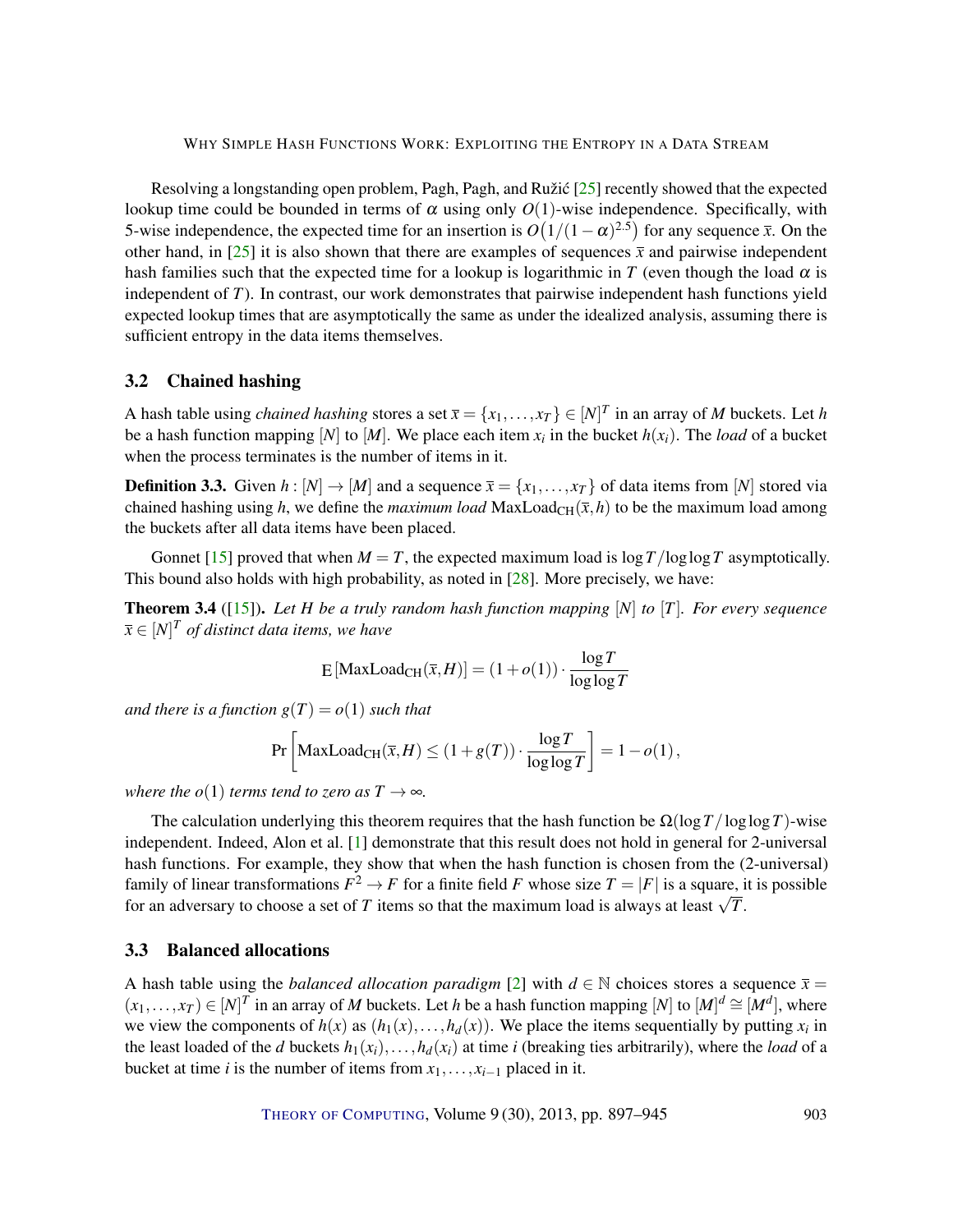<span id="page-7-1"></span>**Definition 3.5.** Given  $h: [N] \to [M]^d$ , a sequence  $\bar{x} = (x_1, \ldots, x_T)$  of data items from  $[N]$  stored via the balanced allocation paradigm (with *d* choices) using *h*, we define the *maximum load* MaxLoad<sub>BA</sub> $(\bar{x}, h)$  to be the maximum load among the buckets at time  $T + 1$ .

In the case that the number *T* of items is the same as the number *M* of buckets and we do balanced allocation with  $d = 1$  choice (i. e., chained hashing), it is proved [\[28\]](#page-45-7) that the maximum load is Θ(log*T*/loglog*T*) with high probability. Remarkably, when the number of choices *d* is two or larger, the maximum load drops to be double-logarithmic.

<span id="page-7-0"></span>**Theorem 3.6** ([\[2,](#page-43-9) [41\]](#page-46-7)). *For every*  $d \ge 2$  *and*  $\gamma > 0$ *, there is a constant c such the following holds. Let H be a truly random hash function mapping*  $[N]$  *to*  $[T]^d$ . For every sequence  $\overline{x} \in [N]^T$  of distinct data items, *we have*

$$
\Pr\left[\text{MaxLoad}_{\text{BA}}(\overline{x},H) > \frac{\log\log T}{\log d} + c\right] \le \frac{1}{T^{\gamma}}.
$$

There are other variations on this scheme, including the asymmetric version due to Vöcking [\[41\]](#page-46-7) and cuckoo hashing [\[26\]](#page-45-1); we choose to study the original setting for simplicity.

The asymmetric scheme has been recently studied under explicit functions [\[43\]](#page-46-8), similar to those of [\[11\]](#page-43-2). At this point, we know of no non-trivial upper or lower bounds for the balanced allocation paradigm using families of hash functions with constant independence, although performance has been tested empirically [\[6\]](#page-43-3). Such bounds have been a long-standing open question in this area.

## 3.4 Bloom filters

A *Bloom filter* [\[4\]](#page-43-10) represents a set  $\bar{x} = \{x_1, \ldots, x_T\} \subset [N]$  using an array of *M* bits and  $\ell$  hash functions. For our purposes, it will be somewhat easier to work with a *segmented Bloom filter*, where the *M* bits are partitioned into  $\ell$  disjoint subarrays of size  $M/\ell$ , with one subarray for each hash function. We assume that  $M/\ell$  is an integer. (This splitting does not substantially change the results from the standard approach of having all hash functions map into a single array of size *M*.) As in the previous section, we denote the components of a hash function  $h: [N] \to [M/\ell]^{\ell} \cong [(M/\ell)^{\ell}]$ , as providing  $\ell$  hash values  $h(x) = (h_1(x), \ldots, h_\ell(x)) \in [M/\ell]^\ell$  in the natural way. The Bloom filter is initialized by setting all bits to 0, and then setting the  $h_i(x_i)$ 'th bit to be 1 in the *i*'th subarray for all  $i \in [\ell]$  and  $j \in [T]$ . Given a data item *y*, one tests for membership in  $\bar{x}$  by accepting if the  $h_i(y)$ 'th bit is 1 in the *i*'th subarray for all  $i \in [\ell]$ , and rejecting otherwise. Clearly, if  $y \in \overline{x}$ , then the algorithm will always accept. However, the algorithm may err if  $y \notin \overline{x}$ .

**Definition 3.7.** Given  $h: [N] \to [M/\ell]^{\ell}$  (where  $\ell$  divides *M*), a set  $\bar{x} = \{x_1, \ldots, x_T\}$  of data items from [*N*] stored in an  $\ell$ -segment Bloom filter using *h*, and an additional data item  $y \in [N]$ , we define the *false positive predicate* FalsePos<sub>BF</sub>( $h, \bar{x}, y$ ) to be 1 if  $y \notin \bar{x}$  and the membership test accepts (i.e., if  $y \notin \bar{x}$  yet

$$
h_i(y) \in h_i(\bar{x}) \stackrel{\text{def}}{=} \{h_i(x_j) : j = 1, ..., T\}
$$

for all  $i = 1, \ldots, \ell$ ).

For truly random families of hash functions, it is easy to compute the false positive probability.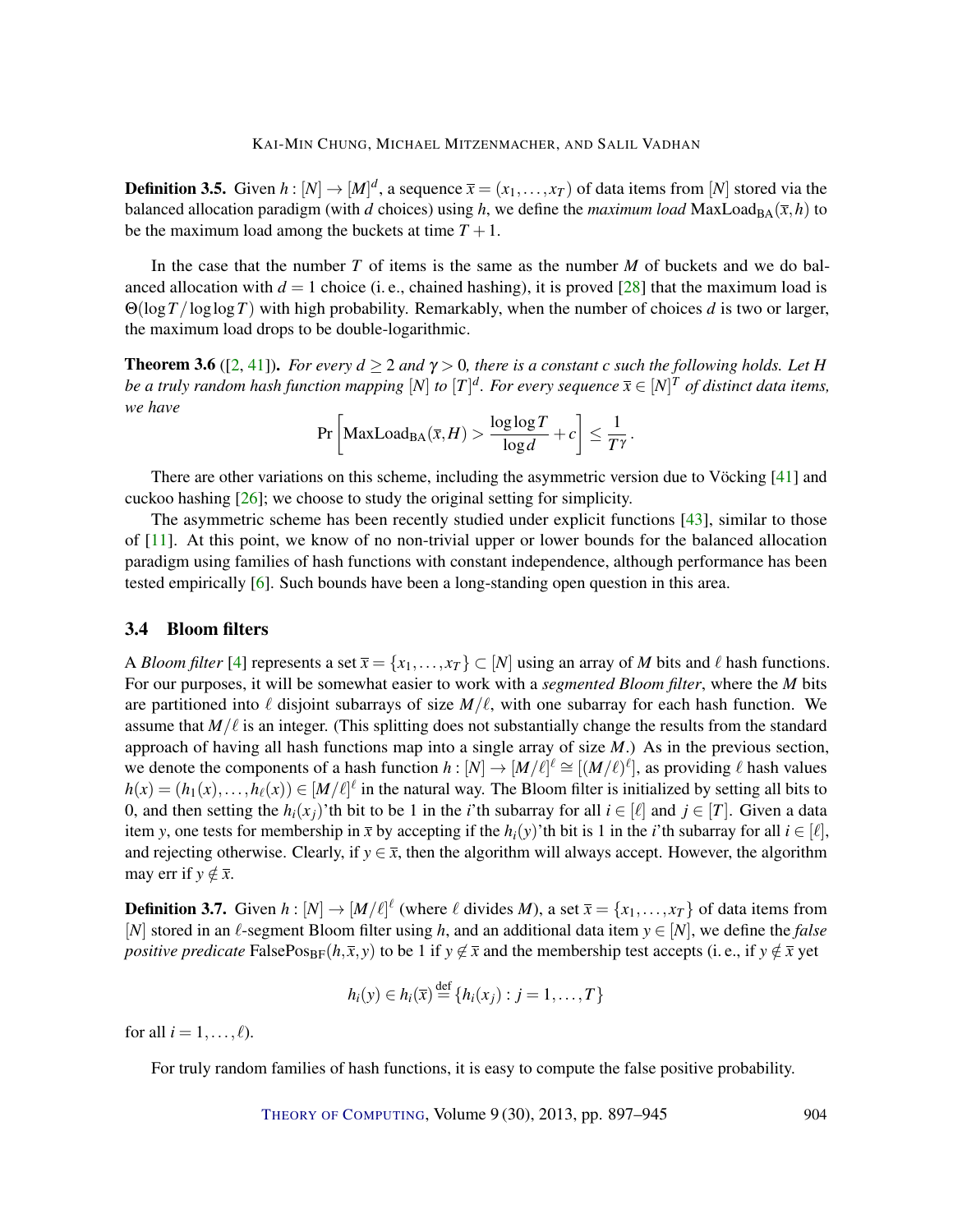<span id="page-8-1"></span>**Theorem 3.8** ([\[4\]](#page-43-10)). Let *H* be a truly random hash function mapping  $[N]$  to  $[M/\ell]^\ell$  (where  $\ell$  divides *M*). *For every set*  $\overline{x} \in [N]^T$  *of data items and every y*  $\notin \overline{x}$ *, we have* 

$$
\Pr[\text{FalsePos}_{\text{BF}}(H,\overline{x},y) = 1] = \left(1 - \left(1 - \frac{\ell}{M}\right)^T\right)^{\ell} \approx \left(1 - e^{-\ell T/M}\right)^{\ell}.
$$

In the typical case that  $M = \Theta(T)$ , the asymptotically optimal number of hash functions is  $\ell =$  $(M/T) \cdot \ln 2$ , and the false positive probability is approximately  $2^{-\ell}$ .

We now turn to the worst-case performance of Bloom filters under  $O(1)$ -wise independence. It is folklore that 2-universal hash functions can be used with a constant-factor loss in space efficiency. Indeed, a union bound shows that  $Pr[h_i(y) \in h_i(\bar{x})]$  is at most  $T \cdot (\ell/M)$ , compared to  $1 - (1 - \ell/M)^T$  in the case of truly random hash functions. This can be generalized to *s*-wise independent families using the following inclusion-exclusion formula.

<span id="page-8-0"></span>**Lemma 3.9.** *Let*  $H : [N] \to [M/\ell]$  *be a hash function chosen at random from a family*  $H$  *(where*  $\ell | M$ *). For every sequence*  $\overline{x} \in [N]^T$ , every  $y \notin \overline{x}$ , and every even  $s \leq T$ , we have

$$
\Pr[H(y) \in H(\overline{x})] = \sum_{j=1}^{T} (-1)^{j+1} \sum_{U \subseteq T, |U| = j} \Pr[\forall k \in U : H(y) = H(x_k)]
$$
  
 
$$
\leq \sum_{j=1}^{s-1} (-1)^{j+1} \sum_{U \subseteq T, |U| = j} \Pr[\forall x_k \in U : H(y) = H(x_k)].
$$

If H is an *s*-universal hash family, then the first *s*−1 terms of the outer sum above are the same as for a truly random function (namely  $(-1)^{j+1} \cdot {T \choose j}$  $f_j^r$ )( $\ell/M$ )<sup>*j*</sup>). This gives the following bound.

**Proposition 3.10.** Let *s* be an even constant. Let  $H$  be an *s*-universal family mapping  $[N]$  to  $[M/\ell]$ (where  $\ell$  divides M), and let  $H = (H_1, \ldots, H_\ell)$  be a random hash function from  $\mathfrak{H}^\ell$ . For every sequence  $\overline{x} \in [N]^T$  *of*  $T \leq M/\ell$  data items and every  $y \notin \overline{x}$ , we have

$$
\Pr[\text{FalsePos}_{\text{BF}}(H,\overline{x},y) = 1] \le \left(1 - \left(1 - \frac{\ell}{M}\right)^T + \left(\frac{\ell T}{M}\right)^s\right)^{\ell}.
$$

*Proof.* By [Lemma](#page-8-0) [3.9,](#page-8-0) for each  $i = 1, \ldots, \ell$ , we have:

$$
\Pr[H_i(y) \in H_i(\bar{x})] \le -\sum_{j=1}^{s-1} (-1)^j \sum_{U \subseteq T, |U|=j} \Pr[H_i(y) = H_i(x_k) \,\forall k \in U]
$$
  
=  $-\sum_{j=1}^{s-1} (-1)^j \cdot {T \choose j} \left(\frac{\ell}{M}\right)^j$  (by *s*-universality)  
=  $- \left[ \left(1 - \frac{\ell}{M}\right)^T - 1 - \sum_{j=s}^T (-1)^j \cdot {T \choose j} \left(\frac{\ell}{M}\right)^j \right]$   
 $\le 1 - \left(1 - \frac{\ell}{M}\right)^T + \left(\frac{\ell}{M}\right)^s,$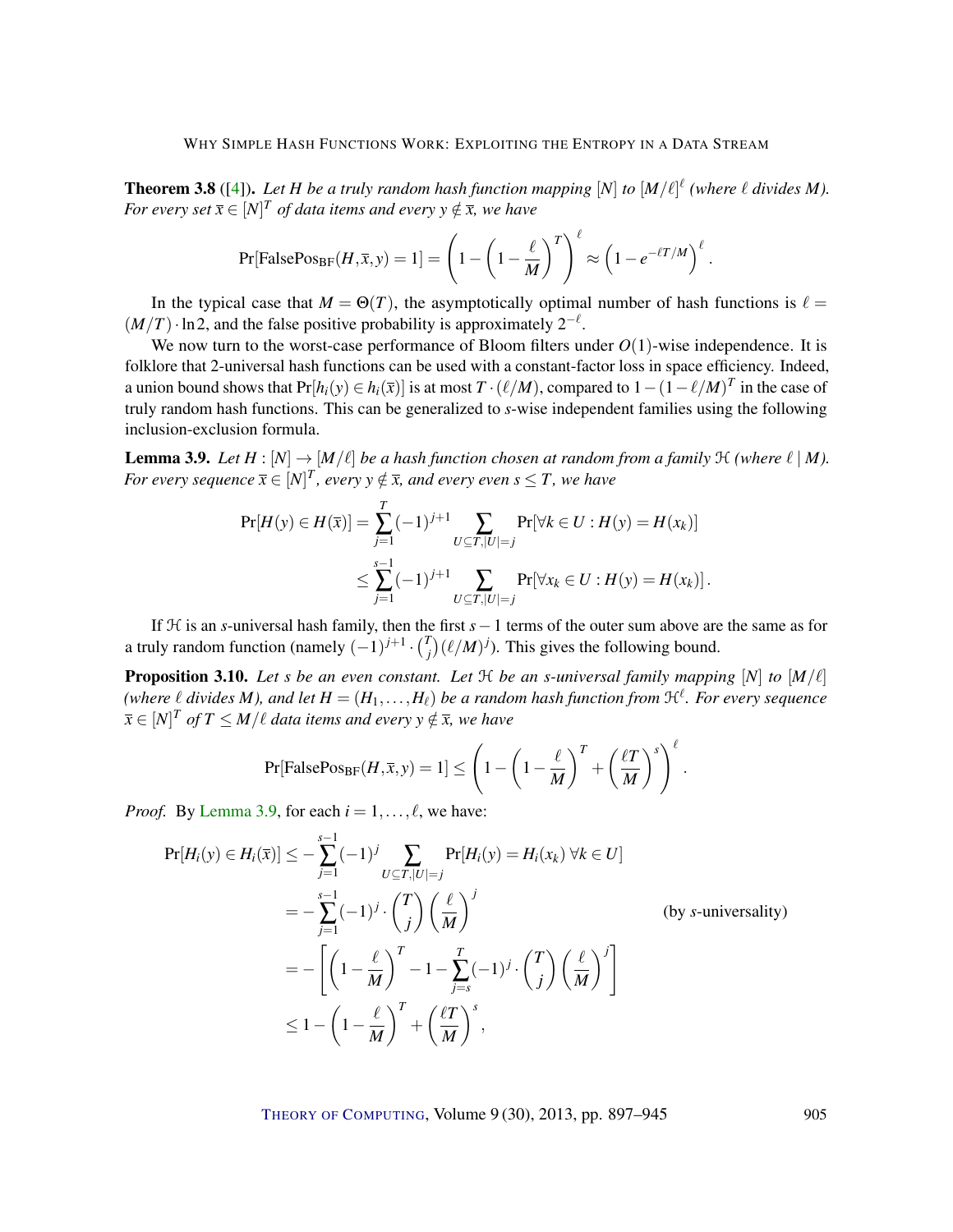where the last inequality follows by observing that the sum is alternating and thus bounded by

$$
\binom{T}{s} (\ell/M)^2 \leq (\ell T/M)^s.
$$

Thus,

$$
\Pr[\text{FalsePos}_{\text{BF}}(H,\overline{x},y)=1]=\Pr[H_i(y)\in H_i(\overline{x}) \,\forall i]\leq \left(1-\left(1-\frac{\ell}{M}\right)^T+\left(\frac{\ell T}{M}\right)^s\right)^{\ell}.\qquad \Box
$$

Notice that in the common case that  $\ell = \Theta(1)$  and  $\ell T \leq M/2$ , so that the false positive probability is constant, the above bound differs from the one for ideal hashing by an amount that shrinks rapidly with *s*. However, when *s* is constant, the difference remains an additive constant. Another way of interpreting this is that to obtain a given guarantee on the false positive probability using  $O(1)$ -wise independence instead of ideal hashing, one must pay a constant factor in the space for the Bloom filter. The following proposition shows that no better bound can be proved based solely on  $O(1)$ -wise independence.

**Proposition 3.11.** *Let s be an even constant. For all*  $N, M, \ell, T \in \mathbb{N}$  *such that*  $M/\ell$  *is a prime power and*  $T < \min\{M/\ell, N\}$ , there exists an  $(s+1)$ -wise independent family of hash functions  $H$  *mapping*  $[N]$  to  $[M/\ell]$  a sequence  $\bar{x} \in [N]^T$  of data items, and a  $y \in [N] \setminus \bar{x}$ , such that if  $H = (H_1, \ldots, H_\ell)$  is a random *hash function from* H` *, we have*

$$
\Pr[\text{FalsePos}_{\text{BF}}(H,\overline{x},y) = 1] \ge \left(1 - \left(1 - \frac{\ell}{M}\right)^T + \Omega\left(\left(\frac{\ell T}{M}\right)^s\right)\right)^{\ell}.
$$

*Proof.* Let  $q = M/\ell$ , and let F be the finite field of size q. Associate the elements of  $[M/\ell]$  with elements of  $\mathbb F$ , and similarly for the first  $M/\ell$  elements of  $[N]$ . Let  $\mathcal{H}_1$  consist of all polynomials  $f : \mathbb F \to \mathbb F$  of degree at most *s*; this is an  $(s + 1)$ -wise independent family. Let  $H_2$  consist of any  $(s + 1)$ -wise independent family mapping  $[N] \setminus \mathbb{F}$  to  $\mathbb{F}$ . For a function  $f \in \mathcal{H}_1$  and  $g \in \mathcal{H}_2$ , define  $h = f \cup g : [N] \to [M/\ell]$  by *h*(*x*) = *f*(*x*) if *x* ∈ F and *h*(*x*) = *g*(*x*) if *x* ∉ F. Let H be the family of all such functions  $f \cup g$ . We let  $\bar{x}$ be an arbitrary sequence of *T* distinct elements of  $\mathbb{F}$ , and *y* any other element of  $\mathbb{F}$ .

Again we compute the false positive probability using [Lemma](#page-8-0) [3.9.](#page-8-0) The first *s* terms can be computed exactly as before, using  $(s+1)$ -wise independence. For the terms beyond *s*, we observe that when  $|U| \geq s$ , it is the case that  $h_i(y) = h_i(x_k)$  for all  $k \in U$  if and only if  $h_i = f \cup g$  for a *constant* polynomial *f*. The reason is that no nonconstant polynomial of degree at most *s* can take on the same value more than *s* times. The probability that a random polynomial of degree at most *s* is a constant polynomial is  $1/q<sup>s</sup> = (\ell/M)<sup>s</sup>$ .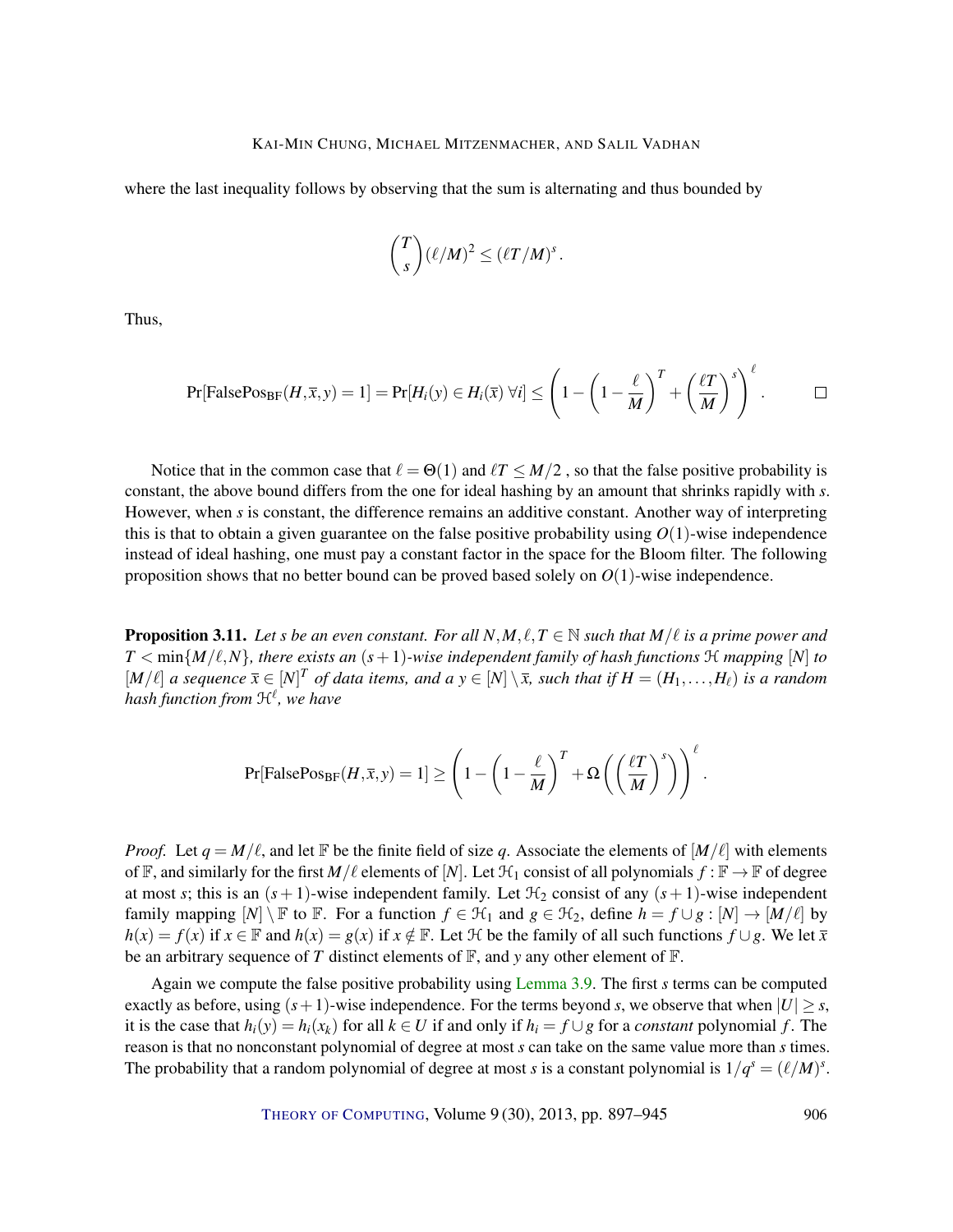$$
\Pr[H_i(y) \in H_i(\bar{x})] = \sum_{j=1}^T (-1)^{j+1} \sum_{U \subseteq T, |U| = j} \Pr[\forall k \in U : H_i(y) = H_i(x_k)]
$$
  
\n
$$
= \left[ \sum_{j=1}^{s-1} (-1)^{j+1} \cdot {T \choose j} \left(\frac{\ell}{M}\right)^j \right] + \left[ \sum_{j=s}^T (-1)^{j+1} \cdot {T \choose j} \left(\frac{\ell}{M}\right)^s \right]
$$
  
\n
$$
= \left[ 1 - \left(1 - \frac{\ell}{M}\right)^T + \sum_{j=s}^T (-1)^j \cdot {T \choose j} \left(\frac{\ell}{M}\right)^j \right] + \left[ \sum_{j=0}^{s-1} (-1)^j \cdot {T \choose j} \left(\frac{\ell}{M}\right)^s \right]
$$
  
\n
$$
\ge \left[ 1 - \left(1 - \frac{\ell}{M}\right)^T + \Omega \left(\frac{\ell}{M}\right)^s \right] - O\left(T^{s-1} \cdot \left(\frac{\ell}{M}\right)^s\right)
$$
  
\n
$$
= 1 - \left(1 - \frac{\ell}{M}\right)^T + \Omega \left(\left(\frac{\ell}{M}\right)^s\right).
$$

Again, to bound the false positive probability, we simply raise the above to the  $\ell$ -th power.

# <span id="page-10-0"></span>4 Hashing block sources

# 4.1 Block sources

We view our data items as being random variables distributed over a finite set of size *N*, which we identify with [*N*]. We use the following quantities to measure the amount of randomness in a data item. For a random variable *X*, the *max probability* of *X* is  $mp(X) = max<sub>x</sub> Pr[X = x]$ . The *collision probability* of *X* is  $cp(X) = \sum_{x} Pr[X = x]^2$ . Measuring these quantities is equivalent to measuring the *min-entropy* 

$$
H_{\infty}(X) = \min_{x} \log(1/\Pr[X = x]) = \log(1/\text{mp}(X))
$$

and the *Rényi entropy*

$$
H_2(X) = \log(1/\Pr[X = X']) = \log(1/\text{cp}(X)),
$$

where *X'* is an i. i. d. copy of *X*. If *X* is supported on a set of size *K*, then  $mp(X) \geq cp(X) \geq 1/K$  (i.e.,  $H_{\infty}(X) \leq H_2(X) \leq \log K$ , with equality if *X* is uniform on its support. It also holds that mp(*X*)  $\leq$  $\text{cp}(X)^{1/2}$  (i. e.,  $\text{H}_{\infty}(X) \ge \text{H}_{2}(X)/2$ ), so min-entropy and Rényi entropy are always within a factor of 2 of each other.

We model a sequence of data items as a sequence  $(X_1, \ldots, X_T)$  of correlated random variables where each item is guaranteed to have some entropy even conditioned on the previous items.

**Definition 4.1** (Block Sources). A sequence of random variables  $(X_1, \ldots, X_T)$  taking values in  $[N]^T$  is a *block source with collision probability p per block* (respectively, *max probability p per block*) if for every  $i \in [T]$  and every  $(x_1, \ldots, x_{i-1}) \in \text{supp}(X_1, \ldots, X_{i-1})$ , we have  $\text{cp}(X_i|_{X_1 = x_1, \ldots, X_{i-1} = x_{i-1}}) \le p$  (respectively,  $mp(X_i|_{X_1=x_1,...,X_{i-1}=x_{i-1}}) \leq p$ .

THEORY OF C[OMPUTING](http://dx.doi.org/10.4086/toc), Volume 9(30), 2013, pp. 897–945 907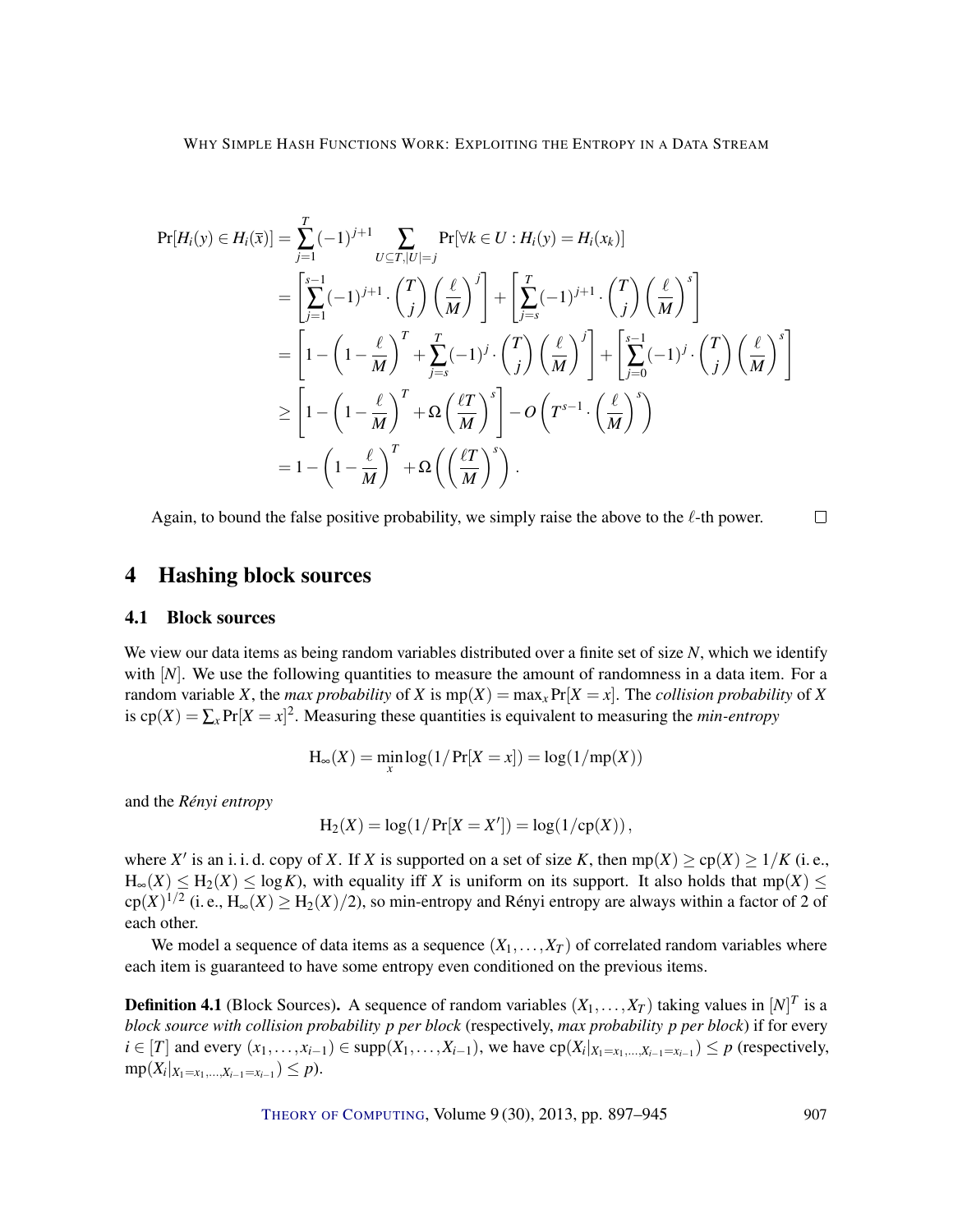<span id="page-11-2"></span>When *max probability* is used as the measure of entropy, then this is precisely the model of sources suggested in the randomness extractor literature by Chor and Goldreich [\[9\]](#page-43-5). We will mainly use the *collision probability* formulation as the entropy measure, since it makes our results more general.

**Definition 4.2.**  $(X_1, \ldots, X_T)$  is a *black K-source* if it is a block source with collision probability  $p = 1/K$ per block.

The following simple fact relates the collision probability of a joint distribution with its marginal.

<span id="page-11-1"></span>**Lemma 4.3.** *Let*  $(X, Y)$  *be a joint distribution. We have*  $cp(Y) \leq |supp(X)| \cdot cp(X, Y)$ *.* 

*Proof.* It follows by an application of the Cauchy-Schwarz inequality.

$$
|\text{supp}(X)| \cdot \text{cp}(X, Y) = |\text{supp}(X)| \cdot \sum_{x,y} \text{Pr}[X = x \land Y = y]^2
$$
  
\n
$$
= \left(\sum_{x \in \text{supp}(X)} 1^2\right) \cdot \left(\sum_{y} \text{Pr}[Y = y]^2 \cdot \sum_{x \in \text{supp}(X)} \text{Pr}[X = x | Y = y]^2\right)
$$
  
\n
$$
= \sum_{y} \text{Pr}[Y = y]^2 \cdot \left(\sum_{x \in \text{supp}(X)} \text{Pr}[X = x | Y = y]^2\right) \cdot \left(\sum_{x \in \text{supp}(X)} 1^2\right)
$$
  
\n
$$
\ge \sum_{y} \text{Pr}[Y = y]^2 \cdot \left(\sum_{x} \text{Pr}[X = x | Y = y]\right)^2
$$
  
\n
$$
= \text{cp}(Y).
$$

Let  $(X, Y)$  be jointly distributed random variables. We can define the conditional collision probability of *X* conditioning on *Y* as follows.

Definition 4.4. The *conditional collision probability* of *X* conditioning on *Y* is

$$
cp(X | Y) = \underset{y \leftarrow Y}{\mathrm{E}}[cp(X|_{Y=y})].
$$

The *conditional Rényi entropy* is  $H_2(X | Y) = log(1/cp(X | Y))$ .

We note that in general, the chain rule (i. e.,  $H(X,Y) = H(X) + H(Y | X)$ ) does not hold for Rényi entropy; that is, it is not true in general that  $cp(X, Y) = cp(X) \cdot cp(Y | X)$ . But this fact is true when *Y* is uniformly distributed.

<span id="page-11-0"></span>Lemma 4.5. *Let* (*X*,*Y*) *be jointly distributed random variables such that X is uniformly distributed. We have*

$$
cp(X,Y) = cp(X) \cdot cp(Y | X).
$$

*Proof.* Let  $(X', Y')$  be an i. i. d. copy of  $(X, Y)$ . We have

$$
cp(X,Y) = Pr[X = X' \wedge Y = Y'] = Pr[X = X'] \cdot Pr[Y = Y' | X = X'].
$$

The first term is  $cp(X)$  by definition. For the second term, note that when X is uniformly distributed, the distribution of *X* remains uniform after conditioning on  $X = X'$ . Thus,

$$
Pr[Y = Y' | X = X'] = E_{X \leftarrow X}[Pr[Y = Y' | X = X'] = x] = E_{X \leftarrow X}[cp(Y|_{X=x})] = cp(Y | X).
$$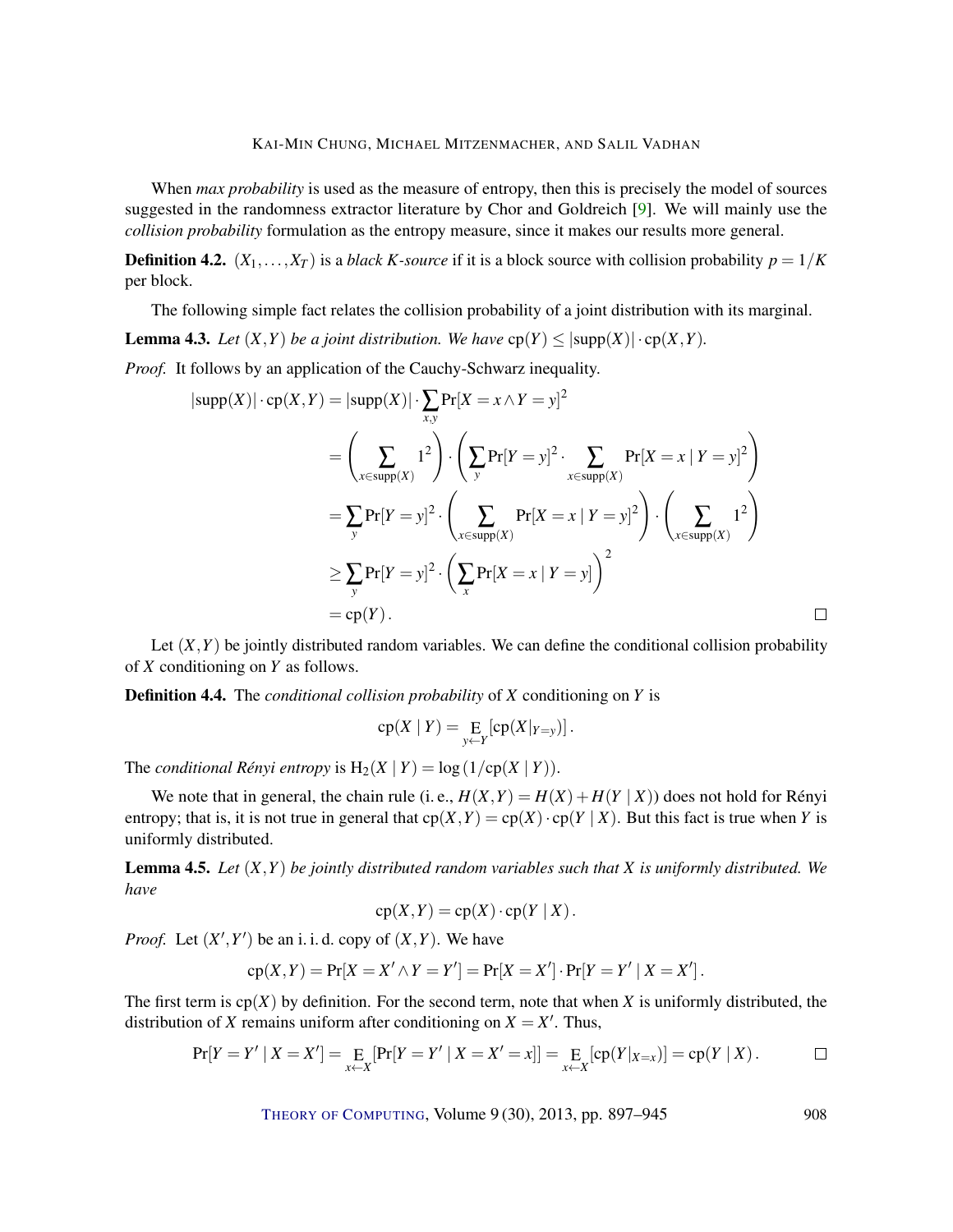<span id="page-12-1"></span>On the other hand, the following lemma says that as in the case of Shannon entropy, conditioning can only decrease the entropy.

<span id="page-12-0"></span>Lemma 4.6. *Let* (*X*,*Y*,*Z*) *be jointly distributed random variables. We have*

$$
cp(X) \le cp(X | Y) \le cp(X | Y, Z).
$$

*Proof.* For the first inequality, we have

$$
cp(X) = \sum_{x} Pr[X = x]^{2}
$$
  
=  $\sum_{y,y'} Pr[Y = y] \cdot Pr[Y = y'] \cdot (\sum_{x} Pr[X = x | Y = y] \cdot Pr[X = x | Y = y'])$   
 $\leq \sum_{y,y'} Pr[Y = y] \cdot Pr[Y = y'] \cdot (\sum_{x} Pr[X = x | Y = y]^{2})^{1/2} \cdot (\sum_{x} Pr[X = x | Y = y']^{2})^{1/2}$   
=  $\sum_{y \leftarrow Y} [cp(X|_{Y=y})^{1/2}]^{2}$   
 $\leq cp(X | Y).$ 

For the second inequality, observe that for every *y* in the support of *Y*, we have

$$
cp(X|_{Y=y}) \le cp((X|_{Y=y}) | (Z|_{Y=y}))
$$

from the first inequality. It follows that

$$
cp(X | Y) = \underset{y \leftarrow Y}{E} [cp(X | Y_{=y})]
$$
  
\n
$$
\leq \underset{y \leftarrow Y}{E} [cp((X | Y_{=y}) | (Z | Y_{=y}))]
$$
  
\n
$$
= \underset{y \leftarrow Y}{E} [\underset{z \leftarrow (Z | Y_{=y})}{E} [cp(X | Y_{=y}, Z_{=z})]
$$
  
\n
$$
= cp(X | Y, Z). \qquad \Box
$$

#### 4.2 Extracting randomness

A *randomness extractor* [\[23\]](#page-44-6) can be viewed as a family of hash functions with the property that for any random variable *X* with enough entropy, if we pick a random hash function *h* from the family, then  $h(X)$ is "close" to being uniformly distributed on the range of the hash function. Randomness extractors are a central object in the theory of pseudorandomness and have many applications in theoretical computer science. Thus there is a large body of work on the construction of randomness extractors. (See the surveys [\[22,](#page-44-7) [37\]](#page-45-8).) A major emphasis in this line of work is constructing extractors where it takes extremely few (e. g., a logarithmic number of) random bits to choose a hash function from the family. This parameter is less crucial for us, so instead our emphasis is on using simple and very efficient hash functions (e. g.,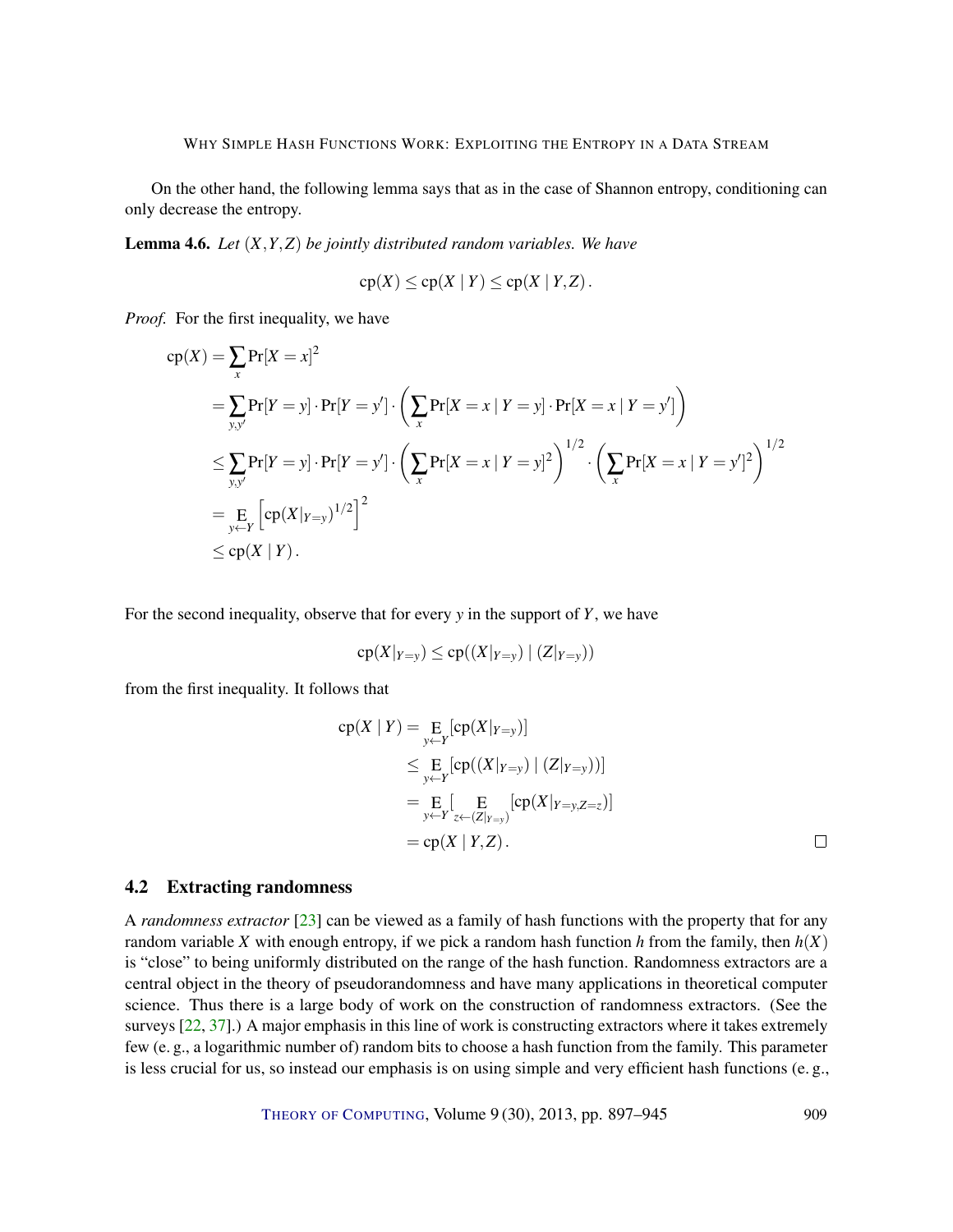<span id="page-13-3"></span>universal hash functions) and minimizing the amount of entropy needed from the source  $X$ . To do this, we will measure the quality of a hash family in ways that are tailored to our application, and thus we do not necessarily work with the standard definitions of extractors.

In requiring that the hashed value  $h(X)$  be "close" to uniform, the standard definition of an extractor uses the most natural measure of "closeness." Specifically, for random variables *X* and *Y*, taking values in [*N*], their *statistical difference* is defined as

$$
\Delta(X,Y) = \max_{S \subseteq [N]} \left| \Pr[X \in S] - \Pr[Y \in S] \right|.
$$

*X* and *Y* are called *ε-close* (resp., *ε*-far) if  $\Delta$ (*X*,*Y*) ≤ *ε* (resp.,  $\Delta$ (*X*,*Y*) ≥ *ε*).

The classic Leftover Hash Lemma shows that universal hash functions are randomness extractors with respect to statistical difference.

<span id="page-13-2"></span>**Lemma 4.7** (The Leftover Hash Lemma [\[3,](#page-43-7) [17\]](#page-44-4)). Let  $H : [N] \rightarrow [M]$  be a random hash function from a *2-universal family*  $H$ *. For every random variable X taking values in* [*N*] *with*  $cp(X) \leq 1/K$ *, we have* 

$$
cp(H(X) | H) \le 1/M + 1/K \quad and \quad cp(H, H(X)) \le (1/|\mathcal{H}|) \cdot (1/M + 1/K),
$$

and thus  $(H,H(X))$  is  $(1/2)\cdot\sqrt{M/K}$ -close to  $(H,U_{[M]}).$ 

Notice that the above lemma says that the *joint* distribution of  $(H, H(X))$  is  $\varepsilon$ -close to uniform (for  $\varepsilon = (1/2) \cdot \sqrt{M/K}$ ); a family of hash functions achieving this property is referred to as a "strong" randomness extractor. Up to some loss in the parameter  $\varepsilon$  (which we will later want to save), this strong extraction property is equivalent to saying that with high probability over  $h \leftarrow H$ , the random variable *h*(*X*) is close to uniform. The above formulation of the Leftover Hash Lemma, passing through collision probability, is attributed to Rackoff [\[18\]](#page-44-8).

To prove the lemma, let  $(H', X')$  be an i. i. d. copy of  $(H, X)$ . We have

$$
cp(H(X) | H) = \underset{h \leftarrow H}{\text{E}}[cp(h(X))] = Pr[H(X) = H(X')]
$$
  
\n
$$
\leq Pr[X = X'] + Pr[H(X) = H(X') | X \neq X'] \leq \frac{1}{K} + \frac{1}{M}.
$$

Also, since *H* is uniformly distributed, by [Lemma](#page-11-0) [4.5,](#page-11-0)

$$
cp(H, H(X)) = cp(H) \cdot cp(H(X) | H) \le \frac{1}{|\mathcal{H}|} \cdot \left(\frac{1}{M} + \frac{1}{K}\right).
$$

It then relies on the fact that if the collision probability of a random variable is close to that of the uniform distribution, then the random variable is close to uniform in statistical difference. This fact is captured (in a more general form) by the following lemma.

<span id="page-13-1"></span>**Lemma 4.8.** *If X takes values in* [*M*] *and*  $cp(X) \leq 1/M + 1/K$ , *then:* 

<span id="page-13-0"></span>*(a) For every function*  $f : [M] \rightarrow \mathbb{R}$ *,* 

$$
|E[f(X)] - \mu| \leq \sigma \cdot \sqrt{M/K},
$$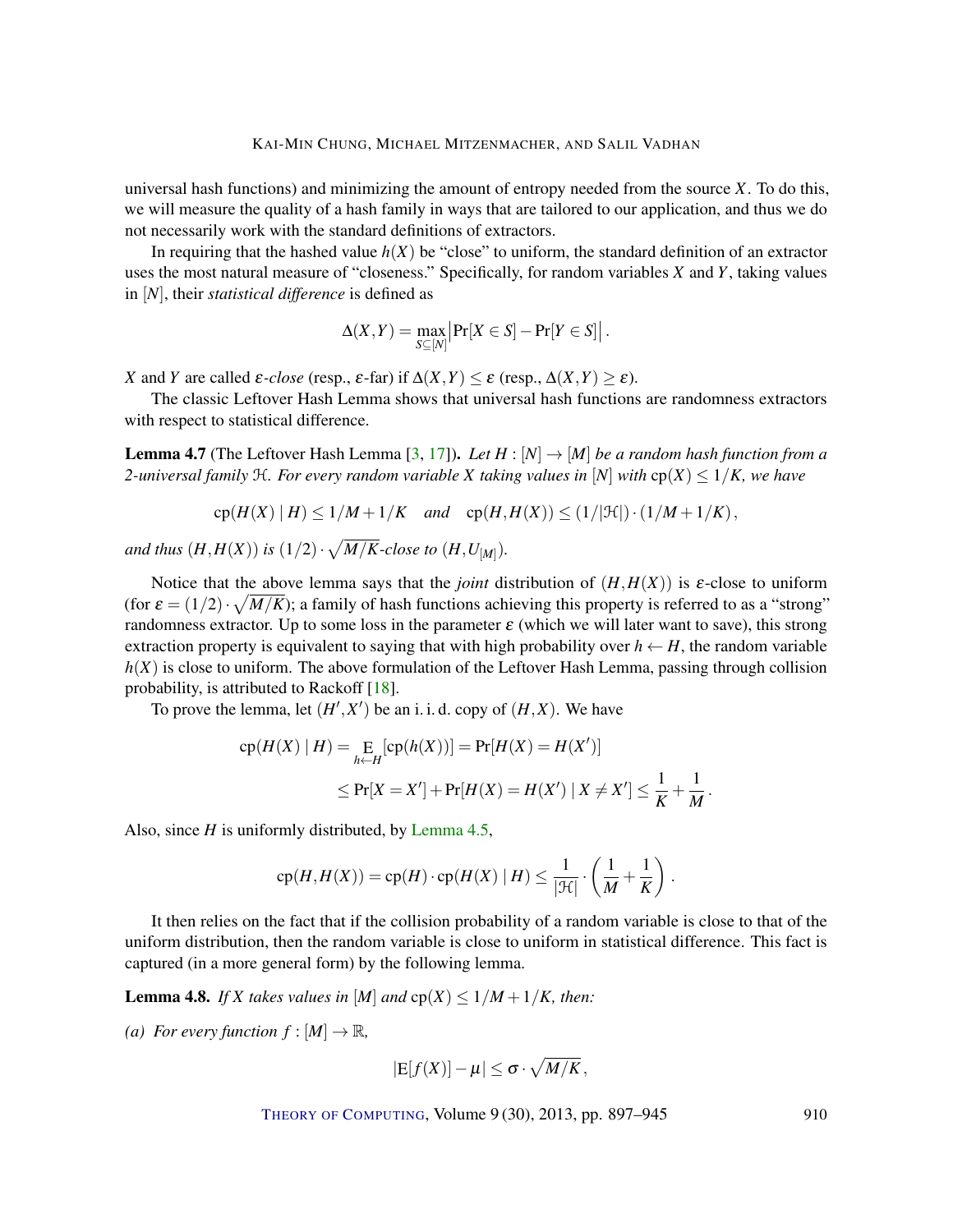<span id="page-14-2"></span>*where* µ *is the expectation of f*(*U*[*M*] ) *and* σ *is its standard deviation. In particular, if f takes values in the interval* [*a*,*b*]*, then*

$$
|E[f(X)] - \mu| \le \sqrt{(\mu - a) \cdot (b - \mu)} \cdot \sqrt{M/K}.
$$

<span id="page-14-0"></span>*(b) X* is  $(1/2) \cdot \sqrt{M/K}$ -close to  $U_{[M]}$ .

*Proof.* By the premise of the lemma,

$$
|E[f(X)] - \mu| = \left| \sum_{x \in [M]} (f(x) - \mu) \cdot (Pr[X = x] - 1/M) \right|
$$
  
\n
$$
\leq \sqrt{\sum_{x \in [M]} (f(x) - \mu)^2} \cdot \sqrt{\sum_{x \in [M]} (Pr[X = x] - 1/M)^2}
$$
 (Cauchy-Schwarz)  
\n
$$
= \sqrt{M \cdot Var[f(U_{[M]})]} \cdot \sqrt{\sum_{x \in [M]} (Pr[X = x]^2 - 2Pr[X = x]/M + 1/M^2)}
$$
  
\n
$$
= \sqrt{M \cdot \sigma} \cdot \sqrt{\text{cp}(X) - 2/M + 1/M}
$$
  
\n
$$
\leq \sigma \cdot \sqrt{M/K}.
$$
 (Cauchy-Schwarz)

The "in particular" follows from the fact that  $\sigma[Y] \leq \sqrt{(\mu - a) \cdot (b - \mu)}$  for every random variable *Y* taking values in  $[a,b]$  and having expectation  $\mu$ . (Proof:  $\sigma[Y]^2 = E[(Y-a)^2] - (\mu - a)^2 \le (b-a) \cdot (\mu - a)$  $a) - (\mu - a)^2 = (\mu - a) \cdot (b - \mu).$ 

Item [\(b\)](#page-14-0) follows by noting that the statistical difference between *X* and  $U_{[M]}$  is the maximum of  $|E[f(X)] - E[f(U_{[M]})]|$  over Boolean functions *f*, which by Item [\(a\)](#page-13-0) is at most  $\sqrt{\mu(f) \cdot (1 - \mu(f))}$ .  $\sqrt{M/K} \leq (1/2) \cdot \sqrt{M/K}.$  $\Box$ 

While the bound on statistical difference given by [Lemma](#page-13-1) [4.8](#page-13-1) [\(b\)](#page-14-0) is simpler to state, Lemma 4.8 [\(a\)](#page-13-0) often provides substantially stronger bounds. To see this, suppose there is a bad event *S* of vanishing density, i.e.,  $|S| = o(M)$ , and we would like to say that  $Pr[X \in S] = o(1)$ . Using [Lemma](#page-13-1) [4.8](#page-13-1) [\(b\)](#page-14-0), we would need  $K = \omega(M)$ , i.e.,  $cp(X) = (1 + o(1))/M$ . But applying [Lemma](#page-13-1) [4.8](#page-13-1) [\(a\)](#page-13-0) with f equal to the characteristic function of *S*, we get the desired conclusion assuming only  $K = O(M)$ , i.e., cp(X) =  $O(1/M)$ . Variations of [Lemma](#page-13-1) [4.8](#page-13-1) [\(a\)](#page-13-0) can be obtained by using Hölder's inequality instead of Cauchy-Schwarz in the proof; these variations provide bounds in terms of Rényi entropy of different orders (and different moments of  $f(U_{[M]})$ ).

The classic approach to extracting randomness from block sources is to simply apply a (strong) randomness extractor, like the one in [Lemma](#page-13-2) [4.7,](#page-13-2) to each block of the source, and uses a union bound over blocks. The bound on the distance from the uniform distribution grows linearly with the number of blocks.

<span id="page-14-1"></span>**Theorem 4.9** ([\[9,](#page-43-5) [44\]](#page-46-5)). Let  $H : [N] \to [M]$  be a random hash function from a 2-universal family  $H$ . *For for every block source*  $(X_1, \ldots, X_T)$  *with collision probability*  $1/K$  *per block, the random variable*  $(H, H(X_1), \ldots, H(X_T))$  is  $(T/2) \cdot \sqrt{M/K}$ -close to  $(H, U_{[M]^T})$ .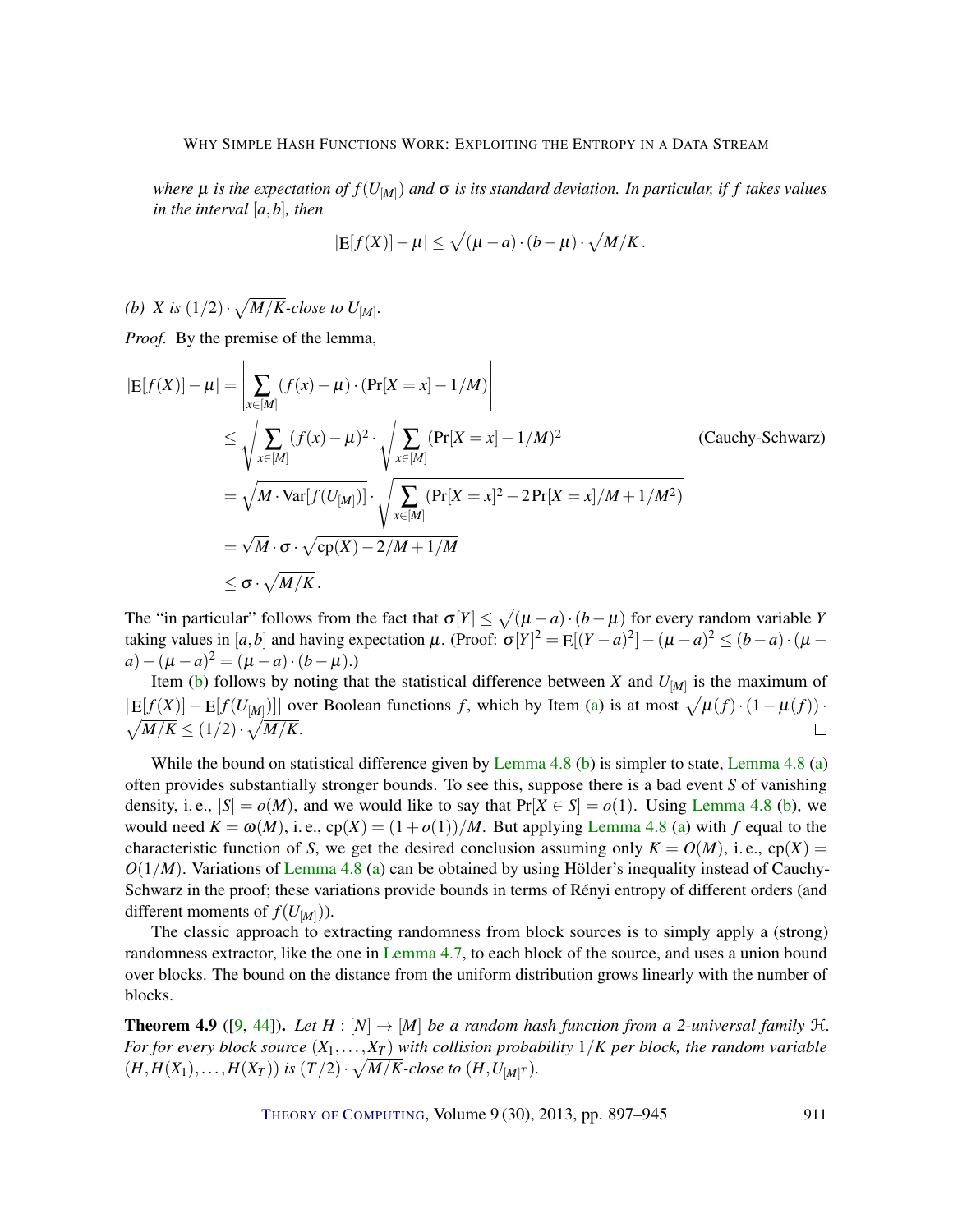<span id="page-15-3"></span>Thus, if we have enough entropy per block, universal hash functions behave just like ideal hash functions. How much entropy do we need? To achieve an error  $\varepsilon$  with the above theorem, we need  $K \geq MT^2/(4\epsilon^2)$ . In the next section, we will explore how to improve the quadratic dependence on  $\varepsilon$  and *T*.

## 4.3 Optimized block-source extraction

In this section, we present several optimized variants of [Theorem](#page-14-1) [4.9.](#page-14-1) Working with statistical distance, we shave a factor of <sup>√</sup> *T* from [Theorem](#page-14-1) [4.9,](#page-14-1) which translates to a factor of *T* saving in the needed *K* for the distribution of hashed value to be  $\varepsilon$ -close to uniform. Recall that a block *K*-source  $(X_1, \ldots, X_T)$  is simply a block source with collision probability 1/*K* per block.

<span id="page-15-2"></span>**Theorem 4.10.** *Let*  $H : [N] \rightarrow [M]$  *be a random hash function from a 2-universal family*  $H$ *. For for every block K-source*  $(X_1, \ldots, X_T)$ , the random variable  $(H, H(X_1), \ldots, H(X_T))$  is  $\sqrt{MT/K}$ -close to  $(H, U_{[M]^{T}})$ .

Recall that [Theorem](#page-14-1) [4.9](#page-14-1) is proven by passing to statistical distance first, and then measuring the growth of distance using statistical distance, which incurs a linear loss in the number of blocks *T*. As the linear loss in statistical distance is tight in the worst case, we instead measure the growth of distance using *Hellinger distance* (cf. [\[14\]](#page-44-9)), and only pass to statistical distance in the end.

In addition to working with the stringent notion of statistical distance, it turns out that for several applications, it suffices to ensure that the hashed value  $(H(X_1),...,H(X_T))$  has (or is statistically close to having) sufficiently small collision probability, say, within an  $O(1)$  factor of that of the uniform distribution. We prove theorems of this form with smaller required entropy from the block source, where [Theorem](#page-15-0) [4.11](#page-15-0) uses only 2-universal hash functions and [Theorem](#page-15-1) [4.12](#page-15-1) achieves better bounds using 4-wise independent hash functions.

<span id="page-15-0"></span>**Theorem 4.11.** Let  $H : [N] \to [M]$  be a random hash function from a 2-universal family  $H$ . For every *block K*-source  $(X_1, \ldots, X_T)$  *and every*  $\varepsilon > 0$ *, the random variable*  $(H, \overline{Y}) = (H, H(X_1), \ldots, H(X_T))$  *is* ε*-close to a distribution* (*H*,*Z*) *with collision probability*

$$
cp(H,\overline{Z}) \le \frac{1}{|\mathcal{H}| \cdot M^T} \left(1 + \frac{M}{K\epsilon}\right)^T.
$$

*In particular, if*  $K \geq MT/\varepsilon$ *, then*  $(H,\overline{Z})$  *has collision probability at most*  $(1+2MT/(\varepsilon K))/(|\mathfrak{H}| \cdot M^T)$ *.* 

<span id="page-15-1"></span>**Theorem 4.12.** *Let*  $H : [N] \to [M]$  *be a random hash function from a 4-wise independent family*  $H$ *. For every block K*-source  $(X_1,...,X_T)$  and every  $\varepsilon > 0$ , the random variable  $(H,\overline{Y}) = (H,H(X_1),...,H(X_T))$ *is*  $\varepsilon$ -*close to a distribution*  $(H,\overline{Z})$  *with collision probability* 

$$
\mathrm{cp}(H,\overline{Z}) \leq \frac{1}{|\mathcal{H}| \cdot M^T}\left(1 + \frac{M}{K} + \sqrt{\frac{2M}{K^2\epsilon}}\right)^T.
$$

In particular, if  $K \ge MT + \sqrt{2MT^2/\varepsilon}$ , then  $(H,\overline{Z})$  has collision probability at most  $(1+\gamma)/(|\mathfrak{H}| \cdot M^T)$ , *for*  $\gamma = 2 \cdot (MT + \sqrt{2MT^2/\varepsilon})/K$ .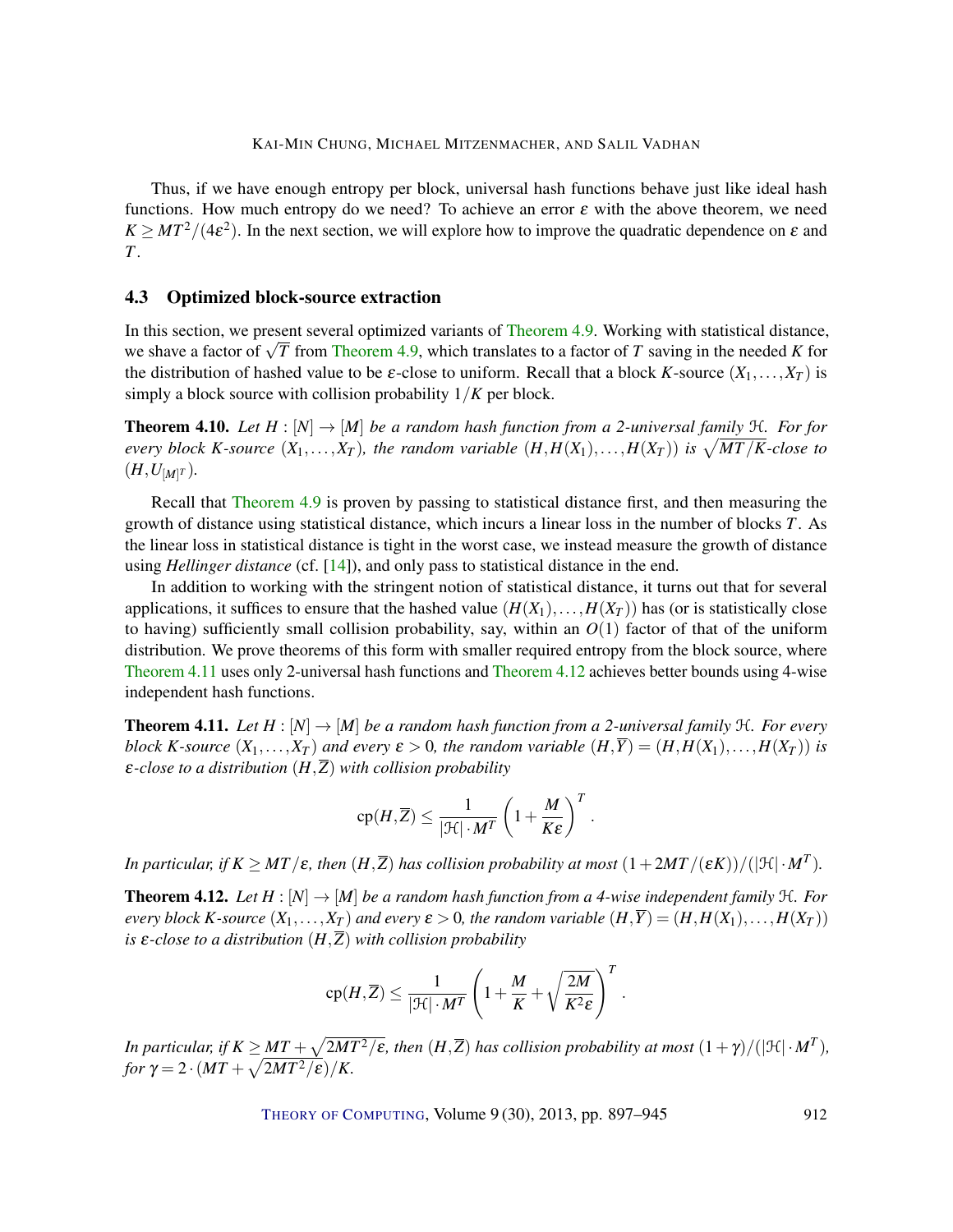Note that by [Lemma](#page-11-1) [4.3,](#page-11-1) the conclusions of Theorems [4.11](#page-15-0) and [4.12](#page-15-1) imply that the collision probability cp( $\overline{Z}$ ) is at most  $(1+2MT/(\varepsilon K))/M^T$  and  $(1+\gamma)/M^T$ , for  $\gamma = 2 \cdot (MT + \sqrt{2MT^2/\varepsilon})/K$ , respectively.

We shall prove the above three theorems in the following subsections. As the proof of [Theorem](#page-15-2) [4.10](#page-15-2) is more involved, we prove Theorems [4.11](#page-15-0) and [4.12](#page-15-1) first in Sections [4.3.1](#page-16-0) and [4.3.2,](#page-19-0) and then prove [Theorem](#page-15-2) [4.10](#page-15-2) in [Section](#page-21-0) [4.3.3.](#page-21-0) We further provide several lower bounds in [Section](#page-25-0) [4.4](#page-25-0) showing that the above theorems are optimal in several aspects.

#### <span id="page-16-0"></span>4.3.1 Small collision probability using 2-universal hash functions

Let  $H : [N] \to [M]$  be a random hash function from a 2-universal family  $H$ . We first study the conditions under which  $(H,\overline{Y}) = (H,H(X_1),...,H(X_T))$  is  $\varepsilon$ -close to having collision probability  $O(1/(|\mathcal{H}| \cdot M^T))$ . This requirement is less stringent than  $(H,\overline{Y})$  being  $\varepsilon$ -close to uniform in statistical distance, and so requires less bits of entropy.

The starting point of our analysis is the Leftover Hash [Lemma](#page-13-2) stated in Lemma [4.7](#page-13-2) above, which asserts that if  $cp(X) \leq 1/K$ , then  $cp(H(X) | H) \leq 1/M + 1/K$ . Using the Leftover Hash Lemma, we show that for every hashed block  $Y_i$ , the conditional collision probability  $\text{cp}(Y_i\,|\,H,Y_{< i})$  is at most  $1/M+1/K$ .

<span id="page-16-1"></span>**Lemma 4.13.** Let  $H : [N] \to [M]$  be a random hash function from a 2-universal family  $H$ . Let  $\overline{X} =$  $(X_1,\ldots,X_T)$  be a block *K*-source over  $[N]^T$ . Let  $(H,\overline{Y})=(H,H(X_1),\ldots,H(X_T))$ . Then  $cp(H)=1/|\mathcal{H}|$ *and for every i*  $\in$  [T],  $cp(Y_i | H, Y_{\le i}) \le 1/M + 1/K$ .

*Proof.* cp(*H*) =  $1/|H|$  is trivial since *H* is uniformly chosen from *H*. Fix *i* ∈ [*T*]. By the definition of block *K*-source, for every  $x_{\le i}$  in the support of  $X_{\le i}$ ,  $cp(X_i|_{X_{\le i}=x_{\le i}}) \le 1/K$ . By the Leftover Hash Lemma, we have

$$
\mathrm{cp}\big((Y_i|_{X_{
$$

for every  $x_{< i}$ . It follows that  $cp(Y_i | H, X_{< i}) \le 1/M + 1/K$ . Now, noting that the value of  $Y_{< i}$  is determined by that of  $H, X_{\leq i}$ , we can think of  $(Y_i | H, X_{\leq i})$  as  $Y_i$  first conditioning on  $(H, Y_{\leq i})$ , and then further conditioning on  $X_{\leq i}$ . By [Lemma](#page-12-0) [4.6,](#page-12-0) we have

$$
\mathrm{cp}(Y_i \mid H, Y_{< i}) \le \mathrm{cp}(Y_i \mid H, Y_{< i}, X_{< i}) = \mathrm{cp}(Y_i \mid H, X_{< i}) \le 1/M + 1/K,
$$

as desired.

[Lemma](#page-16-1) [4.13](#page-16-1) implies that  $(1/T) \cdot \sum_i \text{cp}(Y_i \mid H, Y_{\le i}) \le 1/M + 1/K$ , which by definition can be rewrite as

$$
\underset{(h,\overline{y}) \leftarrow (H,\overline{Y})}{\mathbb{E}}\left[\frac{1}{T}\sum_{i=1}^T \mathrm{cp}(Y_i|_{(H,Y_{
$$

Noting that the collision probability is at least 1/*M*, Markov's inequality implies that with probability at least  $1 - \varepsilon$  over  $(h, \overline{y}) \leftarrow (H, \overline{Y})$ ,

<span id="page-16-2"></span>
$$
\frac{1}{T}\sum_{i=1}^{T}\mathrm{cp}(Y_i|_{(H,Y_{\n(4.1)
$$

 $\Box$ 

We proceed in the following two steps to finish the proof of [Theorem](#page-15-0) [4.11.](#page-15-0)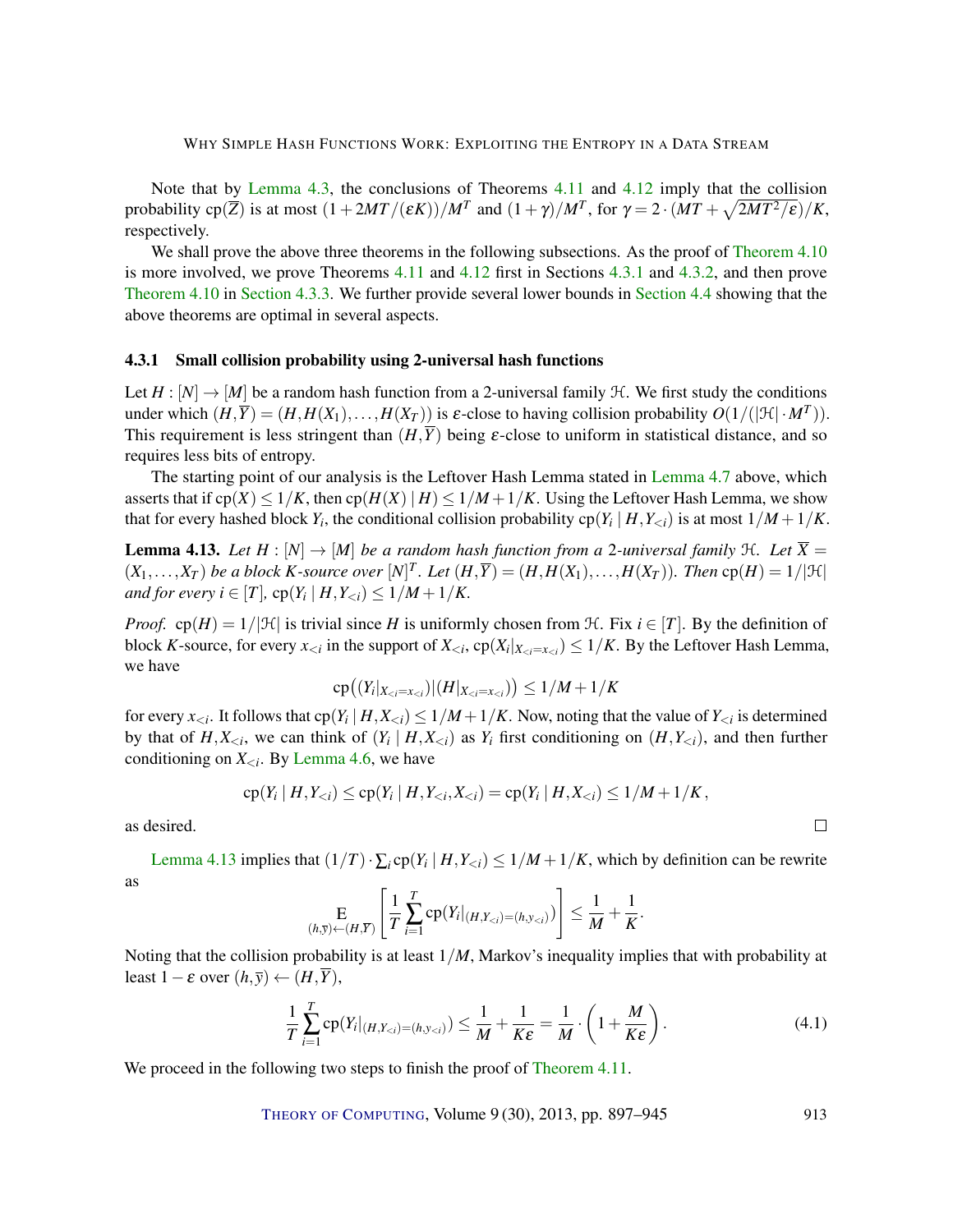1. First, we show how to fix the  $\varepsilon$ -fraction of *bad*  $(h, \overline{y})$ 's. Namely, we modify at most  $\varepsilon$ -fraction of the distribution  $(H,\overline{Y})$  to obtain a distribution  $(H,\overline{Z}) = (H,Z_1,\ldots,Z_T)$  such that for every  $(h,\overline{z}) \leftarrow (H,\overline{Z}),$ 

$$
\frac{1}{T}\sum_{i=1}^T \mathrm{cp}(Z_i|_{(H,Z_{< i})=(h,z_{< i})}) \leq \frac{1}{M} \cdot \left(1+\frac{M}{K\epsilon}\right).
$$

2. Then we show that the above condition is sufficient to imply that

$$
cp(H,\overline{Z}) \leq (1/|\mathcal{H}| \cdot M^T) \cdot (1 + (M/K\epsilon))^T.
$$

We use Lemmas [4.14](#page-17-0) and [4.15](#page-18-0) below to formalize the above two steps.

<span id="page-17-0"></span>**Lemma 4.14.** Let  $(H,\overline{Y})=(H,Y_1,\ldots,Y_T)$  be jointly distributed random variables over  $\mathfrak{H}\times [M]^T$  such *that with probability at least*  $1 - \varepsilon$  *over*  $(h, \overline{y}) \leftarrow (H, \overline{Y})$ *, the average conditional collision probability satisfies*

$$
\frac{1}{T}\cdot \sum_{i=1}^T \mathrm{cp}(Y_i|_{(H,Y_{
$$

*Then there exists a distribution*  $(H,\overline{Z}) = (H,Z_1,\ldots,Z_T)$  *such that*  $(H,\overline{Z})$  *is*  $\varepsilon$ -*close to*  $(H,\overline{Y})$ *, and for every*  $(h,\overline{z})$  ∈ supp $(H,\overline{Z})$ *, we have* 

$$
\frac{1}{T}\cdot \sum_{i=1}^T \mathrm{cp}(Z_i|_{(H,Z_{< i})=(h,z_{< i})}) \leq \frac{1}{M} + \alpha.
$$

*Furthermore, the marginal distribution of H is unchanged.*

*Proof.* We define the distribution  $(H,\overline{Z})$  as follows.

- Sample  $(h, \overline{y}) \leftarrow (H, \overline{Y})$ .
- If  $(1/T) \cdot \sum_{i=1}^{T} \text{cp}(Y_i |_{(H, Y_{< i}) = (h, y_{< i})}) \leq 1/M + \alpha$ , then output  $(h, \overline{y})$ .
- Otherwise, let  $j \in [T]$  be the least index such that

$$
\frac{1}{T}\sum_{i=1}^j \left( \text{cp}(Y_i|_{(H,Y_{< i})=(h,y_{< i})}) - \frac{1}{M} \right) \leq \alpha \text{ and } \frac{1}{T}\sum_{i=1}^{j+1} \left( \text{cp}(Y_i|_{(H,Y_{< i})=(h,y_{< i})}) - \frac{1}{M} \right) > \alpha.
$$

• Choose  $w_{j+1}, \ldots, w_T \leftarrow U_{[M]}$ , and output  $(h, y_1, \ldots, y_j, w_{j+1}, \ldots, w_T)$ .

It is easy to check that (i)  $(H,\overline{Z})$  is well-defined, (ii)  $(H,\overline{Y})$  is  $\varepsilon$ -close to  $(H,\overline{Z})$ , (iii) for every  $(h,\overline{z}) \in$  $(H,\overline{Z}),$ 

$$
\frac{1}{T}\cdot\sum_{i=1}^T\mathrm{cp}(Z_i|_{(H,Z_{
$$

and (iv) the marginal distribution of *H* is unchanged.

THEORY OF C[OMPUTING](http://dx.doi.org/10.4086/toc), Volume 9 (30), 2013, pp. 897–945 914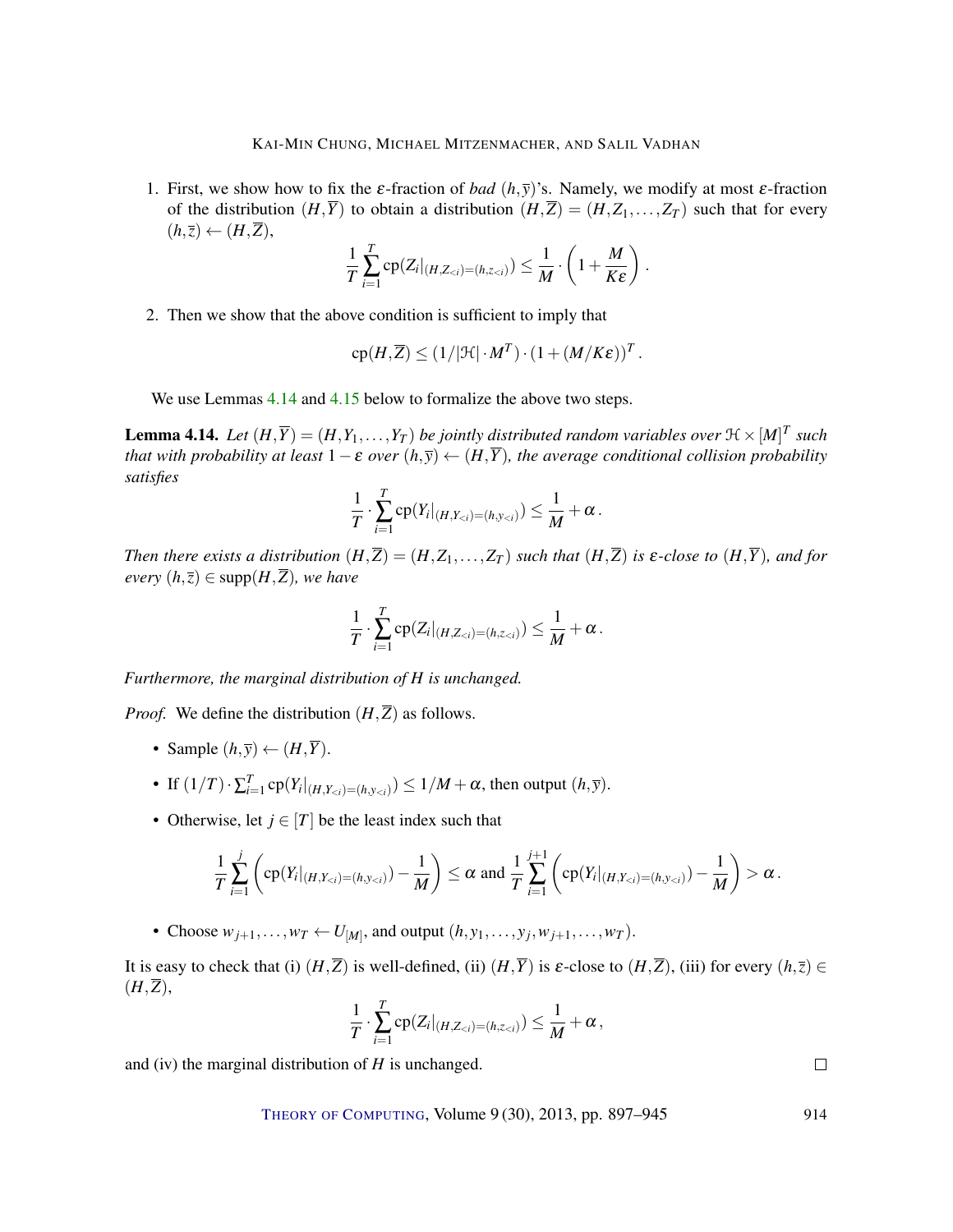<span id="page-18-0"></span>**Lemma 4.15.** *Let*  $\overline{X} = (X_1, \ldots, X_T)$  *be a sequence of random variables such that for every*  $\overline{x} \in \text{supp}(\overline{X})$ *,* 

$$
\frac{1}{T}\sum_{i=1}^T \mathrm{cp}(X_i|_{X_{
$$

*Then the overall collision probability satisfies*  $cp(\overline{X}) \leq \alpha^T$ .

*Proof.* By the Arithmetic Mean-Geometric Mean inequality, the inequality in the premise implies

$$
\prod_{i=1}^T \mathrm{cp}(X_i|_{X_{
$$

Therefore, it suffices to prove

$$
\mathrm{cp}(\overline{X}) \leq \max_{\overline{x} \in \mathrm{supp}(\overline{X})} \prod_{i=1}^T \mathrm{cp}(X_i |_{X_{
$$

We prove the inequality by induction on *T*. The base case  $T = 1$  is trivial. Suppose the inequality is true for  $T - 1$ . We have

$$
cp(\overline{X}) = \sum_{x_1} Pr[X_1 = x_1]^2 \cdot cp(X_2, ..., X_T | x_1 = x_1)
$$
  
\n
$$
\leq \left(\sum_{x_1} Pr[X_1 = x_1]^2\right) \cdot \max_{x_1} cp(X_2, ..., X_T | x_1 = x_1)
$$
  
\n
$$
\leq cp(X_1) \cdot \max_{x_1} \left(\max_{x_2, ..., x_T} \prod_{i=2}^T cp(X_i | x_{i}=x_{i}})\right)
$$
  
\n
$$
= \max_{\overline{x}} \prod_{i=1}^T cp(X_i | x_{i}=x_{i}}),
$$

as desired.

We now finish the proof of [Theorem](#page-15-0) [4.11.](#page-15-0) By [Lemma](#page-17-0) [4.14,](#page-17-0)  $(H,\overline{Y})$  is  $\varepsilon$ -close to a distribution  $(H,\overline{Z}) = (H,Z_1,\ldots,Z_T)$  such that for every  $(h,\overline{z}) \leftarrow (H,\overline{Z})$ ,

$$
\frac{1}{T}\sum_{i=1}^T \mathrm{cp}(Z_i|_{(H,Z_{< i})=(h,z_{< i})}) \leq \frac{1}{M} \cdot \left(1+\frac{M}{K\epsilon}\right).
$$

Applying [Lemma](#page-18-0) [4.15](#page-18-0) on  $(\overline{Z}|_{H=h})$  for every  $h \in \text{supp}(\mathcal{H})$ , we have

$$
cp(H,\overline{Z}) = \frac{1}{|\mathcal{H}|} \cdot \underset{h \leftarrow H}{\mathrm{E}} \left[ cp(\overline{Z}|_{H=h}) \right] \le \frac{1}{|\mathcal{H}| \cdot M^T} \cdot \left(1 + \frac{M}{K\epsilon}\right)^T.
$$

THEORY OF C[OMPUTING](http://dx.doi.org/10.4086/toc), Volume 9(30), 2013, pp. 897–945 915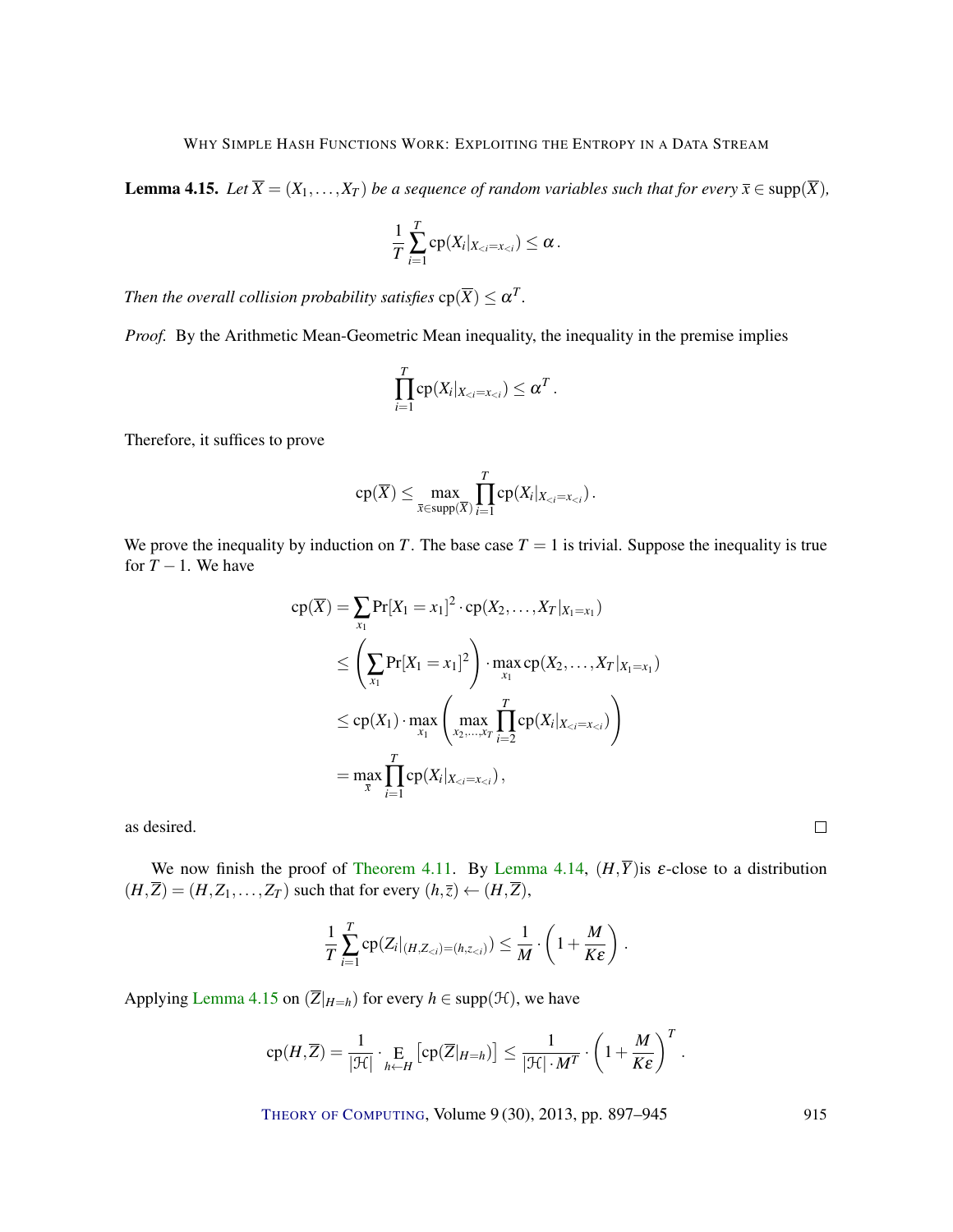## <span id="page-19-0"></span>4.3.2 Small collision probability using 4-wise independent hash functions

Here we improve the bound in the previous section using 4-wise independent hash functions. The improvement comes from the fact that when we use 4-wise independent hash functions, we have a concentration result on the conditional collision probability for each block, via the following lemma.

<span id="page-19-1"></span>**Lemma 4.16.** Let  $H : [N] \rightarrow [M]$  be a random hash function from a 4-wise independent family  $H$ , and X *a random variable over* [*N*] *with*  $cp(X) \leq 1/K$ *. Then we have* 

$$
\operatorname{Var}_{h \leftarrow H}[\operatorname{cp}(h(X))] \leq \frac{2}{MK^2}.
$$

*Proof.* Let  $f(h) = \text{cp}(h(X))$ . We compute the variance  $\text{Var}[f(H)] = \text{E}[f(H)^2] - \text{E}[f(H)]^2$ . Let  $X', Y, Y'$ be i. i. d. copies of *X*. We first recall

$$
E[f(H)] = Pr[H(X) = H(X')] \n= Pr[X = X'] + Pr[X \neq X'] \cdot Pr[H(X) = H(X') | X \neq X'] \n= cp(X) + (1 - cp(X)) \cdot \frac{1}{M},
$$

and note that

$$
E[f(H)^{2}] = E_{h \leftarrow H}[\Pr[h(X) = h(X')]^{2}] = \Pr[H(X) = H(X') \wedge H(Y) = H(Y')].
$$

The lemma then follows by the following calculation.

Pr[*H*(*X*) = *H*(*X'*) ∧ *H*(*Y*) = *H*(*Y'*)]  
\n≤ Pr[*X* = *X'* ∧ *Y* = *Y'*]  
\n+ Pr[(*X* = *X'* ∧ *Y* ≠ *Y'*) ∨ (*X* ≠ *X'* ∧ *Y* = *Y'*)]  
\n+ Pr[*X* ≠ *X'* ∧ *Y* ≠ *Y'* ∧ {*X*, *X'*} ≠ {*Y*, *Y'*}]  
\n+ Pr[*X* ≠ *X'* ∧ *Y* ≠ *Y'* ∧ {*X*, *X'*} ≠ {*Y*, *Y'*}]  
\n+ Pr[*H*(*X*) = *H*(*X'*) ∧ *H*(*Y*) = *H*(*Y'*) | *X* ≠ *X'* ∧ *Y* ≠ *Y'* ∧ {*X*, *X'*} ≠ {*Y*, *Y'*}]  
\n+ Pr[{*X*, *X'*} = {*Y*, *Y'*} ∧ *X* ≠ *X'*]  
\n+ Pr[*H*(*X*) = *H*(*X'*) ∧ *H*(*Y*) = *H*(*Y'*) | {*X*, *X'*} = {*Y*, *Y'*} ∧ *X* ≠ *X'*]  
\n≤ cp(*X*)<sup>2</sup> + 2cp(*X*)(1 - cp(*X*)) · 
$$
\frac{1}{M}
$$
 + (1 - cp(*X*))<sup>2</sup> ·  $\frac{1}{M^2}$  + 2cp(*X*)<sup>2</sup> ·  $\frac{1}{M}$   
\n≤ Ef(*H*)]<sup>2</sup> +  $\frac{2cp(X)^2}{M}$ .

Thus,  $\text{Var}[f(H)] \leq 2/(MK^2)$ .

We can then replace the application of Markov's inequality in the proof of [Theorem](#page-15-0) [4.11](#page-15-0) by Chebychev's inequality to get a stronger result. Formally, we prove the following lemma, which suffices to prove [Theorem](#page-15-1) [4.12.](#page-15-1)

THEORY OF C[OMPUTING](http://dx.doi.org/10.4086/toc), Volume 9 (30), 2013, pp. 897–945 916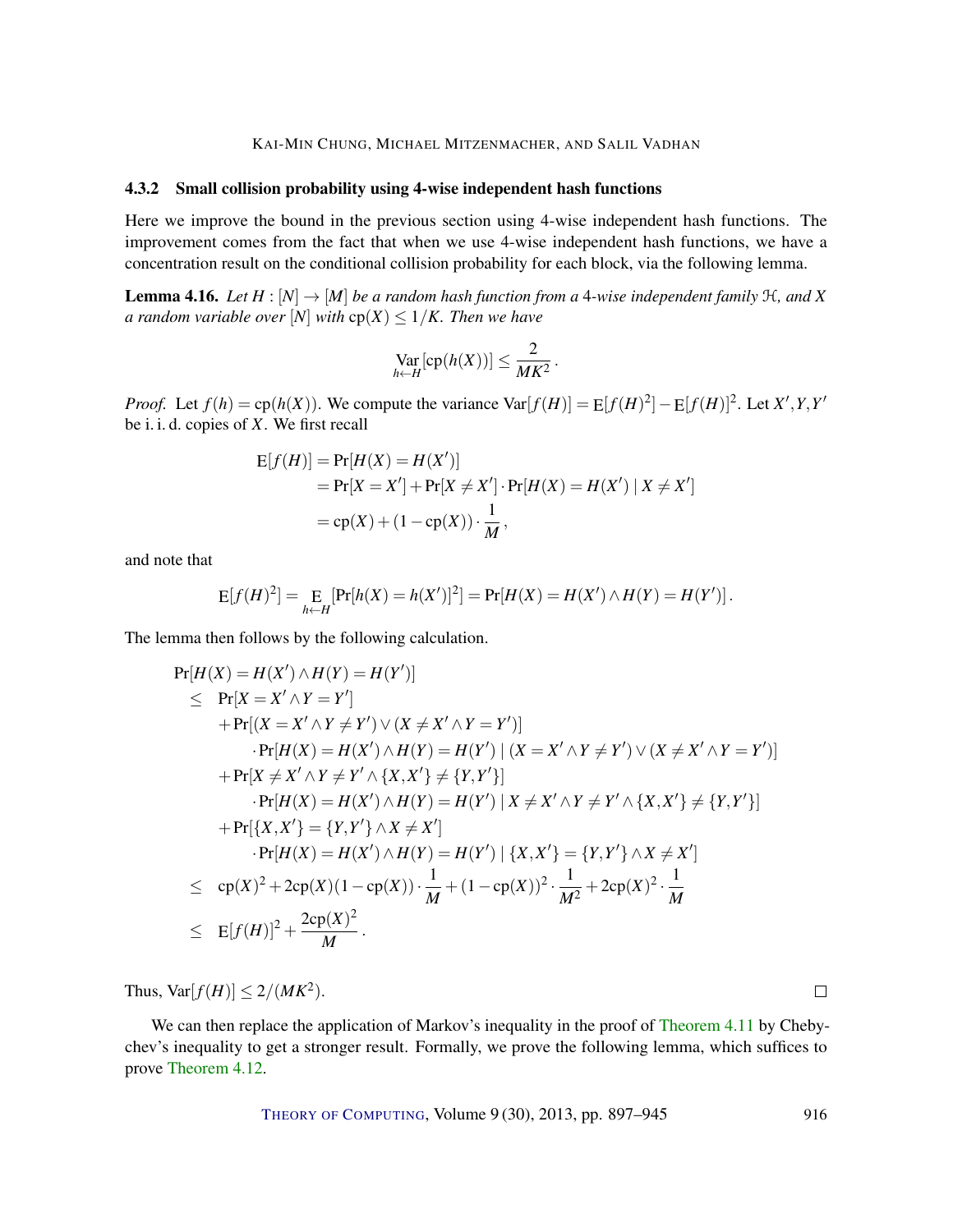<span id="page-20-0"></span>**Lemma 4.17.** Let  $H : [N] \to [M]$  be a random hash function from a 4-wise independent family  $H$ . Let  $\overline{X}=(X_1,\ldots,X_T)$  be a block K-source over  $[N]^T$ . Let  $(H,\overline{Y})=(H,H(X_1),\ldots,H(X_T))$ . Then with *probability at least*  $1 - \varepsilon$  *over*  $(h, \overline{y}) \leftarrow (H, \overline{Y})$ *,* 

$$
\frac{1}{T}\sum_{i=1}^T \mathrm{cp}(Y_i|_{(H,Y_{
$$

[Theorem](#page-15-1) [4.12](#page-15-1) follows immediately by composing Lemmas [4.17,](#page-20-0) [4.14,](#page-17-0) and [4.15](#page-18-0) in the same way as the proof of [Theorem](#page-15-0) [4.11.](#page-15-0)

*Proof of [Lemma](#page-20-0) [4.17.](#page-20-0)* Recall that we have

$$
\mathop{\mathbf{E}}_{(h,\overline{y}) \leftarrow (H,\overline{Y})} \left[ \frac{1}{T} \sum_{i=1}^{T} \mathop{\rm cp}\nolimits(Y_i |_{(H,Y_{< i}) = (h,y_{< i})}) \right] \leq \frac{1}{M} + \frac{1}{K}.
$$

Hence, our goal is to upper bound the probability of the value

$$
\frac{1}{T}\sum_{i=1}^T \text{cp}(Y_i|_{(H, Y_{
$$

deviating from its mean by  $\sqrt{2/MK^2\varepsilon}$ . Our strategy is to bound the variance of a properly defined random variable, and then apply Chebychev's inequality. By [Lemma](#page-19-1) [4.16,](#page-19-1) for every  $i \in [T]$ , we have

$$
\operatorname*{Var}_{h \leftarrow H} \left[ \operatorname{cp}(Y_i|_{(H, X_{< i}) = (h, x_{< i})} \right) \right] \le \frac{2}{MK^2}, \qquad \forall x_{< i} \in \operatorname{supp}(X_{< i}). \tag{4.2}
$$

Fix  $i \in [T]$ , let us try to bound the variance of the *i*-th block. There are two issues to take care of. First, the variance we have is conditioning on  $X_{\leq i}$  instead of  $Y_{\leq i}$ . Second, even when conditioning on  $X_{\leq i}$ , it is possible that the variance is too large:

$$
\operatorname*{Var}_{(h,\overline{x})\leftarrow (H,\overline{X})}\left[cp(Y_i|_{(H,X_{< i})=(h,x_{< i})})\right] = \Omega\left(\frac{1}{K^2}\right) \gg \frac{2}{MK^2}.
$$

The reason is that conditioning on different  $X_{\leq i} = x_{\leq i}$ , the collision probability of  $(Y_i|_{X_{\leq i} = x_{\leq i}})$  may have different expectations over  $h \leftarrow \mathcal{H}$ . Thus, we have to subtract the mean first. Let us define

$$
f(h,x_{< i}) = \text{cp}(Y_i|_{(H,X_{< i}) = (h,x_{< i})}) - \text{E}_{h \leftarrow H} \left[ \text{cp}(Y_i|_{(H,X_{< i}) = (h,x_{< i})}) \right].
$$

Now, for every  $x_{< i} \in \text{supp}(X_{< i})$ ,  $f(H, x_{< i})$  has mean 0, and variance  $\leq 2/MK^2$ . It follows that

$$
\operatorname*{Var}_{(h,\overline{x})\leftarrow (H,\overline{X})}[f(h,x_{< i})] \leq \frac{2}{MK^2}.
$$

We now deal with the issue of conditioning on  $X_{\leq i}$  versus  $Y_{\leq i}$ . Let us define

$$
g(h, y_{< i}) = \mathop{\mathbf{E}}_{x_{< i} \leftarrow (X_{< i} |_{(H, Y_{< i}) = (h, y_{< i})})} [f(h, x_{< i})] \; .
$$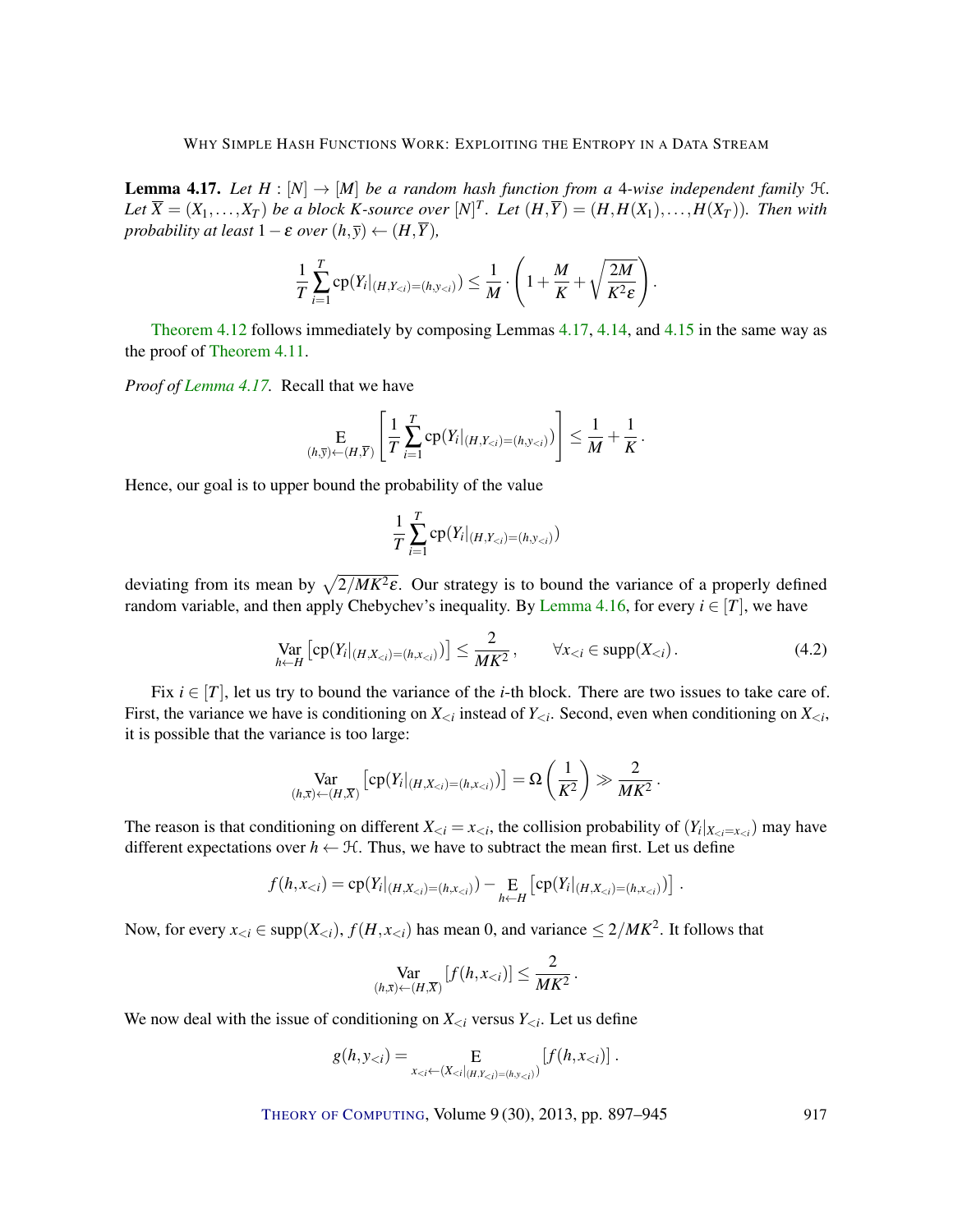We claim that

$$
cp(Y_i|_{(H,Y_{
$$

Indeed, by [Lemma](#page-12-0) [4.6](#page-12-0) and the definition of *f* and *g*,

$$
cp(Yi|(H,Yi)=(h,yi)) \le cp((Yi|(H,Yi)=(h,yi)) | (Xi|(H,Yi)=(h,yi)))
$$
  
\n
$$
= \underset{xi \leftarrow (Xi|(H,Yi)=(h,yi))}{E} [cp(Yi|(H,Xi)=(h,xi))]
$$
  
\n
$$
= \underset{xi \leftarrow (Xi|(H,Yi)=(h,yi))}{E} [f(h,xi) + \underset{h\leftarrow H}{E} [cp(Yi|(H,Xi)=(h,xi))]
$$
  
\n
$$
\le g(h,yi) + \frac{1}{M} + \frac{1}{K}.
$$

Also note that  $g(H, Y_{\leq i})$  has mean 0 and small variance:

$$
\mathop{\mathbf{E}}_{(h,y_{< i}) \leftarrow (H,y_{< i})} [g(h,y_{< i})] = \mathop{\mathbf{E}}_{(h,\overline{x}) \leftarrow (H,\overline{X})} [f(h,x_{< i})] = 0,
$$
\n
$$
\mathop{\text{Var}}_{(h,y_{< i}) \leftarrow (H,y_{< i})} [g(h,y_{< i})] \leq \mathop{\text{Var}}_{(h,\overline{x}) \leftarrow (H,\overline{X})} [f(h,x_{< i})] \leq \frac{2}{MK^2}.
$$

The above argument holds for every block  $i \in [T]$ . Taking average over blocks, we get

$$
\mathop{\mathbf{E}}_{(h,\overline{y})\leftarrow (H,\overline{Y})}\left[\frac{1}{T}\sum_{i=1}^T g(h,y_{< i})\right]=0,
$$
\n
$$
\mathop{\text{Var}}_{(h,\overline{y})\leftarrow (H,\overline{Y})}\left[\frac{1}{T}\sum_{i=1}^T g(h,y_{< i})\right]\leq \frac{2}{MK^2},
$$

and

$$
\frac{1}{T}\sum_{i=1}^T \mathrm{cp}(Y_i|_{(H,Y_{< i})=(h,y_{< i})}) \leq \frac{1}{M} + \frac{1}{K} + \left(\frac{1}{T}\sum_{i=1}^T g(h,y_{< i})\right).
$$

Finally, we can apply Chebychev's inequality to random variable  $(1/T) \cdot \sum_i g(H, Y_{\le i})$  to get the desired result: with probability  $1 - \varepsilon$  over  $(h, \overline{y}) \leftarrow (H, \overline{Y})$ ,

$$
\frac{1}{T}\sum_{i=1}^T \mathrm{cp}(Y_i|_{(H,Y_{
$$

# <span id="page-21-0"></span>4.3.3 Statistical distance to uniform distribution

Let  $H : [N] \to [M]$  be a random hash function form a 2-universal family  $\mathcal{H}$ . Let  $\overline{X} = (X_1, \ldots, X_T)$  be a block *K*-source over  $[N]^T$ . In this subsection, we study the statistical distance between the distribution of hashed sequence  $(H, \overline{Y}) = (H, H(X_1), \ldots, H(X_T))$  and the uniform distribution  $(H, U_{[M]}^T)$ .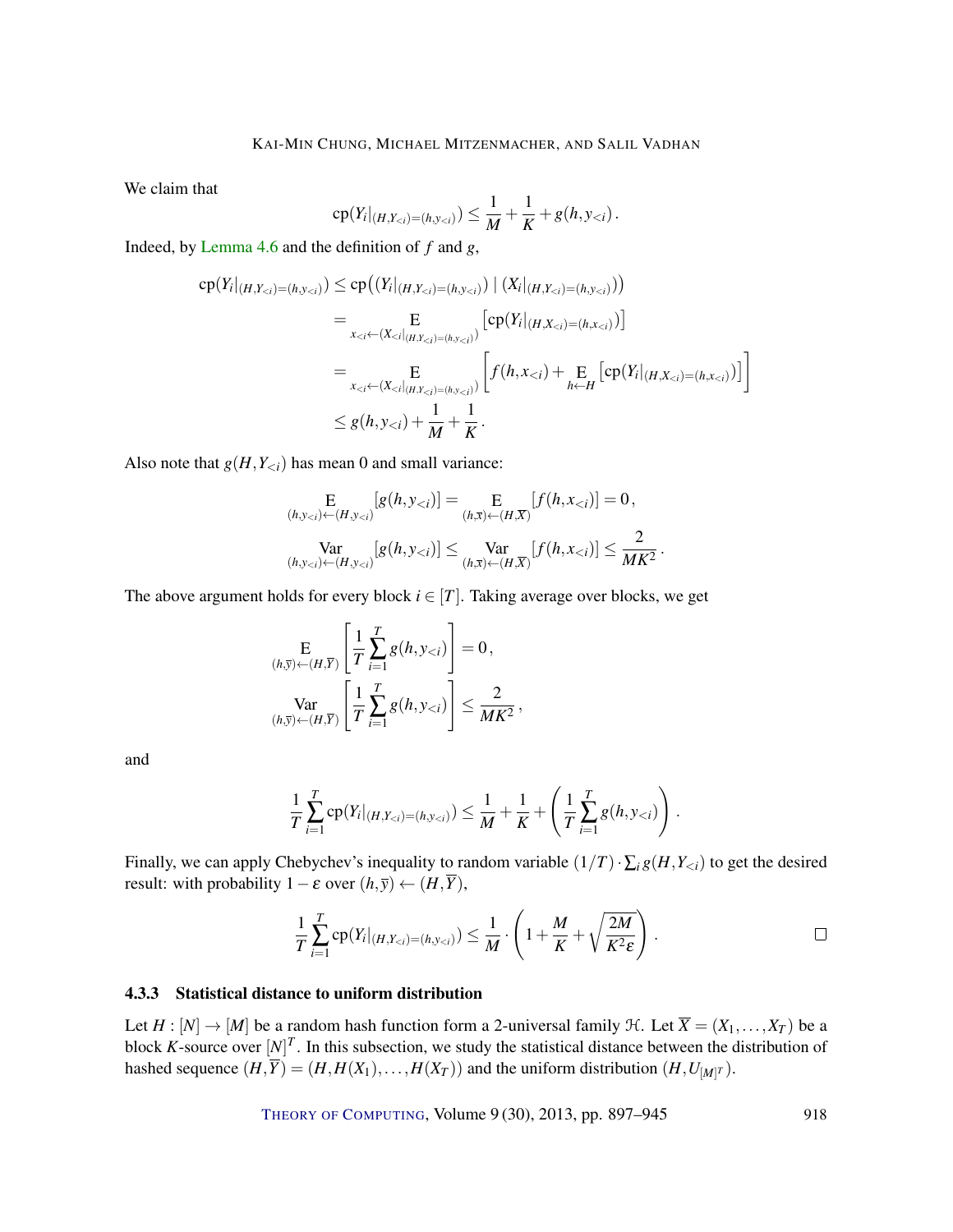<span id="page-22-2"></span>As mentioned, the classic result in [Theorem](#page-14-1) [4.9](#page-14-1) showed that  $(H,\overline{Y})$  is  $(T/2) \cdot \sqrt{M/K}$ -close to  $(H, U_{[M]}^T)$ . The result was proven by passing to statistical distance first, and then measuring the growth of statistical distance using a hybrid argument, which incurs a linear loss in the number of blocks *T*. Since without further information, the hybrid argument is tight, to avoid linear loss in *T*, we have to measure the increase of distance over blocks in another way, and pass to statistical distance only in the end. It turns out that the *Hellinger distance* (cf. [\[14\]](#page-44-9)) is a good measure for our purposes:

<span id="page-22-1"></span>Definition 4.18 (Hellinger distance). Let *X* and *Y* be two random variables over [*M*]. The *Hellinger distance* between *X* and *Y* is

$$
d(X,Y) \stackrel{\text{def}}{=} \left(\frac{1}{2}\sum_{i}(\sqrt{\Pr[X=i]} - \sqrt{\Pr[Y=i]})\right)^{1/2} = \sqrt{1 - \sum_{i} \sqrt{\Pr[X=i] \cdot \Pr[Y=i]}}.
$$

Like statistical distance, Hellinger distance is a distance measure for distributions, and it takes value in  $[0,1]$ . The following standard lemma says that the two distance measures are closely related. We remark that the lemma is tight in both directions even if *Y* is the uniform distribution.

<span id="page-22-0"></span>Lemma 4.19 (cf. [\[14\]](#page-44-9)). *Let X and Y be two random variables over* [*M*]*. We have*

$$
d(X,Y)^2 \leq \Delta(X,Y) \leq \sqrt{2} \cdot d(X,Y).
$$

In particular, the lemma allows us to upper-bound the statistical distance by upper-bounding the Hellinger distance. Since our goal is to bound the distance to uniform, it is convenient to work with the following definition.

Definition 4.20 (Bhattacharyya Coefficient to Uniform). Let *X* be a random variable over [*M*]. The *Bhattacharyya coefficient* of *X* to uniform *U*[*M*] is

$$
C(X) \stackrel{\text{def}}{=} \frac{1}{M} \sum_i \sqrt{M \cdot \Pr[X = i]} = 1 - d(X, U_{[M]})^2.
$$

(In general, the *Bhattacharyya coefficient* of random variables *X* and *Y* is defined to be  $1 - d(X,Y)^2$ .)

Note that  $C(X, Y) = C(X) \cdot C(Y)$  when X and Y are independent random variables, so the Bhattacharyya coefficient is well-behaved with respect to products (unlike statistical distance). By [Lemma](#page-22-0) [4.19,](#page-22-0) if the Bhattacharyya coefficient  $C(X)$  is close to 1, then X is close to uniform in statistical distance. Recall that collision probability behaves similarly. If the collision probability  $cp(X)$  is close to  $1/M$ , then *X* is close to uniform. In fact, by the following normalization, we can view the collision probability as the 2-norm of *X*, and the Bhattacharyya coefficient as the 1/2-norm of *X*.

Let  $f(i) = M \cdot Pr[X = i]$  for  $i \in [M]$ . In terms of  $f(\cdot)$ , the collision probability is  $cp(X) = (1/M^2) \cdot$  $\sum_i f(i)^2$ , and [Lemma](#page-13-1) [4.8](#page-13-1) says that if the "2-norm"  $M \cdot cp(X) = E_i[f(i)^2] \le 1 + \varepsilon$  where the expectation is over uniform  $i \in [M]$ , then  $\Delta(X, U) \le \sqrt{\varepsilon}$ . Similarly, [Lemma](#page-22-0) [4.19](#page-22-0) says that if the "1/2-norm"  $C(X) =$  $E_i[\sqrt{f(i)}] \geq 1 - \varepsilon$ , then  $\Delta(X, U) \leq \sqrt{\varepsilon}$ .

We now discuss our approach to prove [Theorem](#page-15-2) [4.10.](#page-15-2) We want to show that  $(H,\overline{Y})$  is close to uniform. All we know is that the conditional collision probability  $cp(Y_i | H, Y_{\le i})$  is close to  $1/M$  for every block. If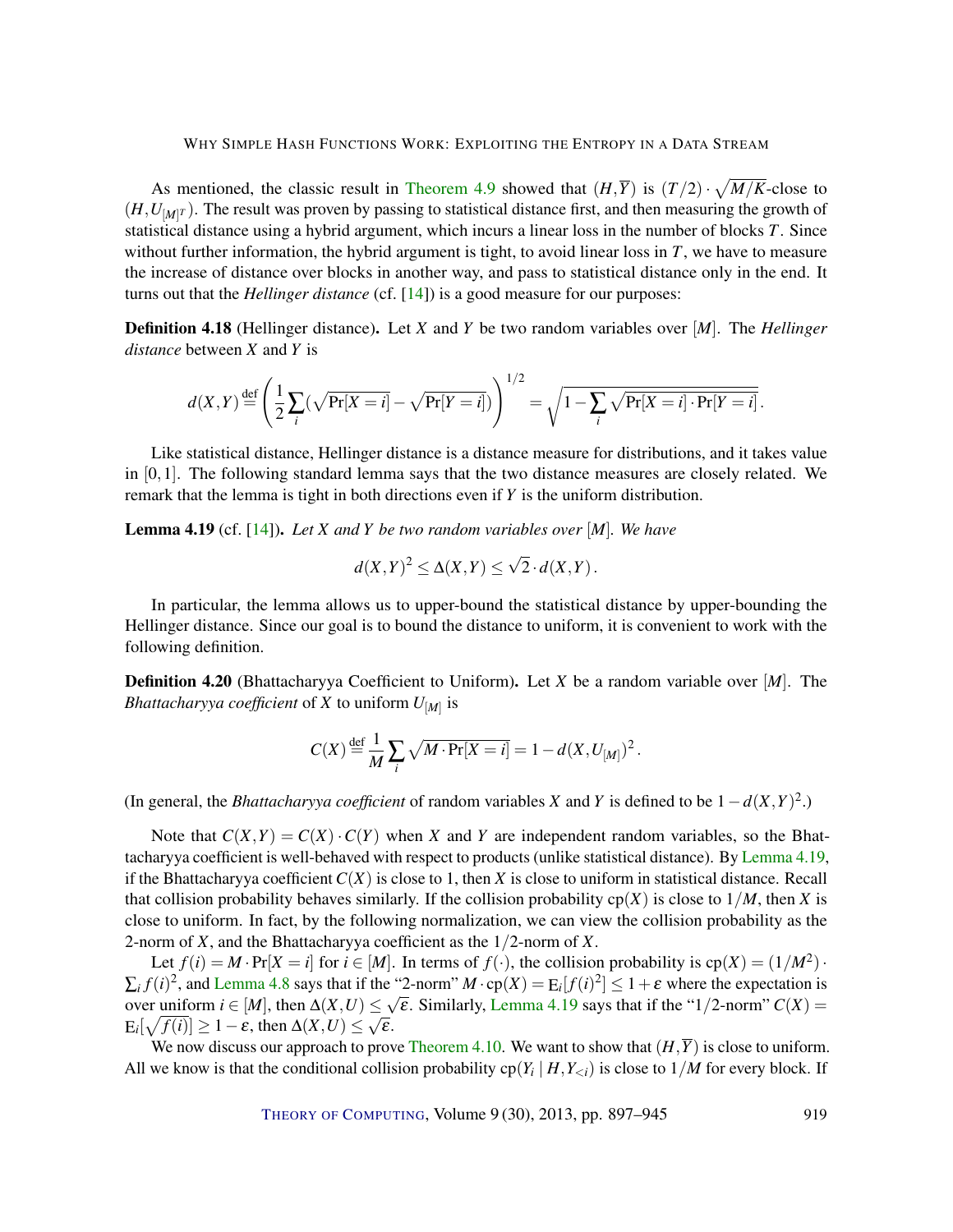<span id="page-23-2"></span>all blocks are independent, then the overall collision probability  $cp(H,\overline{Y})$  is small, and so  $(H,\overline{Y})$  is close to uniform. However, this is not true without independence, since 2-norm tends to over-weight heavy elements. In contrast, the  $1/2$ -norm does not suffer this problem. Therefore, our approach is to show that small conditional collision probability implies large Bhattacharyya coefficient. Formally, we have the following lemma.

<span id="page-23-0"></span>**Lemma 4.21.** Let  $\overline{X} = (X_1, \ldots, X_T)$  be jointly distributed random variables over  $[M_1] \times \cdots \times [M_T]$  such *that*  $\text{cp}(X_i \mid X_{\leq i}) \leq \alpha_i/M_i$  for every  $i \in [T]$ . Then the Bhattacharyya coefficient satisfies

$$
C(\overline{X})\geq \sqrt{\frac{1}{\alpha_1\ldots\alpha_T}}\,.
$$

With this lemma, the proof of [Theorem](#page-15-2) [4.10](#page-15-2) is immediate.

*Proof of [Theorem](#page-15-2) [4.10.](#page-15-2)* By [Lemma](#page-16-1) [4.13,](#page-16-1)  $cp(H) = 1/|\mathcal{H}|$ , and  $cp(Y_i | H, Y_{\le i}) \le (1 + M/K)/M$  for every *i* ∈ [*T*]. By [Lemma](#page-23-0) [4.21,](#page-23-0) the Bhattacharyya coefficient satisfies  $C(H,\overline{Y}) \geq (1+M/K)^{-T/2} \geq 1-MT/2K$ (recall that  $K \geq MT/\varepsilon^2$ ). It follows by [Lemma](#page-22-0) [4.19](#page-22-0) that

$$
\Delta((H,\overline{Y}),(H,U_{[M]^T})) \leq \sqrt{2} \cdot d((H,\overline{Y}),(H,U_{[M]^T})) = \sqrt{2} \cdot \sqrt{1-C(H,\overline{Y})} \leq \sqrt{MT/K} \leq \varepsilon.
$$

We proceed to prove [Lemma](#page-23-0) [4.21.](#page-23-0) The main idea is to use Hölder's inequality to relate two different norms. We recall Hölder's inequality.

Lemma 4.22 (Hölder's inequality [\[13\]](#page-44-10)).

• Let *F*, *G* be two non-negative functions from [M] to R, and  $p, q > 0$  satisfying  $1/p + 1/q = 1$ *. Let x be a uniformly random index over* [*M*]*. We have*

$$
\mathop{\mathrm{E}}_x[F(x)\cdot G(x)] \leq \mathop{\mathrm{E}}_x[F(x)^p]^{1/p} \cdot \mathop{\mathrm{E}}_x[G(x)^q]^{1/q}.
$$

• *In general, let*  $F_1, \ldots, F_n$  *be non-negative functions from* [*M*] *to*  $\mathbb{R}$ *, and*  $p_1, \ldots, p_n > 0$  *satisfying*  $1/p_1 + ... 1/p_n = 1$ *. We have* 

$$
\mathop{\rm E}_x[F_1(x)\cdots F_n(x)] \leq \mathop{\rm E}_x[F_1(x)^{p_1}]^{1/p_1}\cdots \mathop{\rm E}_x[F_n(x)^{p_n}]^{1/p_n}.
$$

Towards proving [Lemma](#page-23-0) [4.21,](#page-23-0) we first prove the following lemma that relates the collision probability and the Bhattacharyya coefficient of a random variable, which may be of independent interest. The lemma is in fact a special case of [Lemma](#page-23-0) [4.21](#page-23-0) with  $T = 1$ .

<span id="page-23-1"></span>**Lemma 4.23.** Let *X* be a random variable over  $[M]$  with  $cp(X) \le \alpha/M$ . Then the Bhattacharyya  $\textit{coefficient of } X \textit{ satisfies } C(X) \geq \sqrt{1/\alpha}.$  *That is, the Hellinger distance satisfies* 

$$
d(X, U_{[M]}) \leq \sqrt{1 - (1/(M \cdot \text{cp}(X)))^{1/2}}.
$$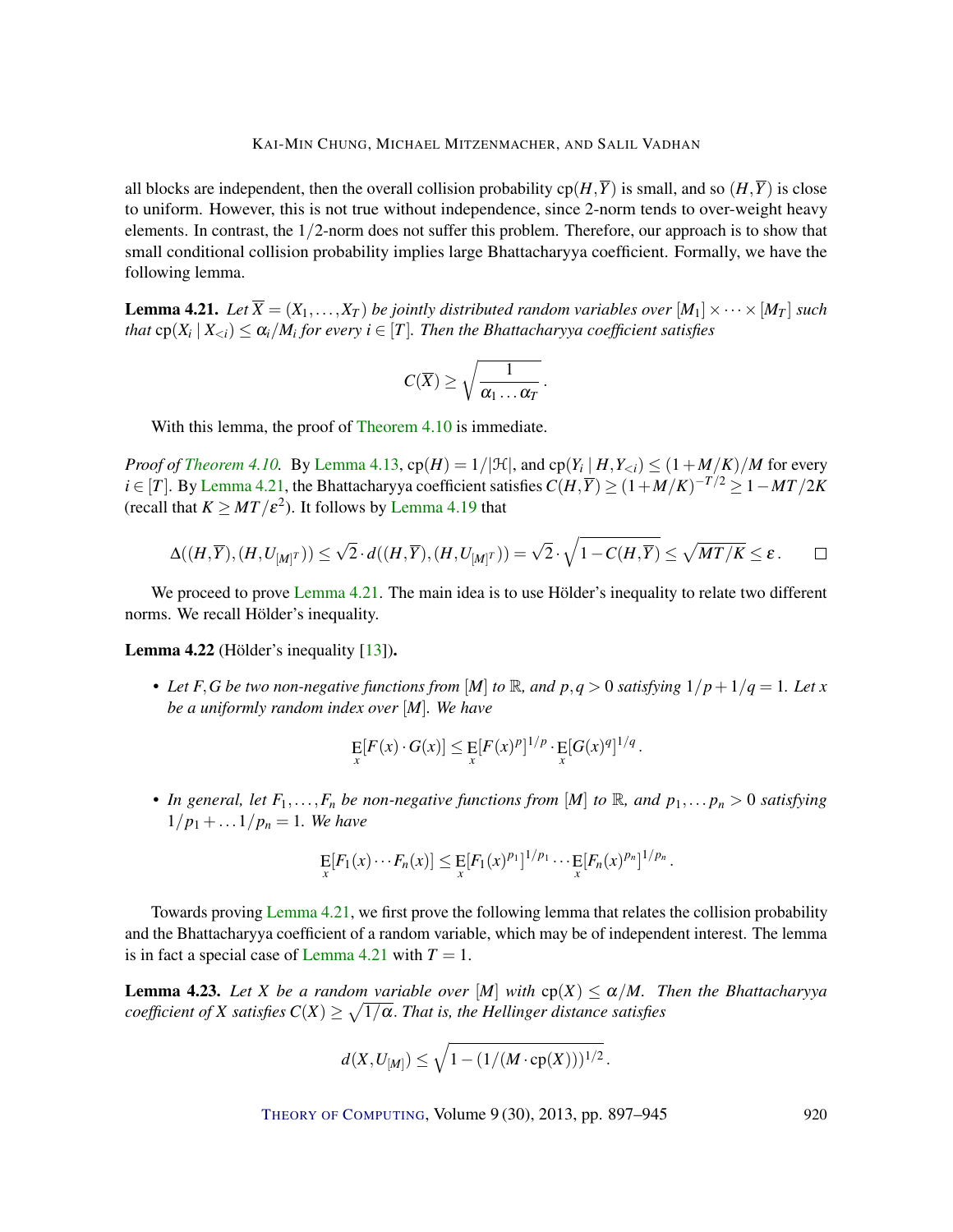*Proof.* We use Hölder's inequality to relate the two notions. To do so, we express them using the normalization we mentioned before. Let  $f(x) = M \cdot Pr[X = x]$  for every  $x \in [M]$ . In terms of  $f(\cdot)$ , we want to show that  $E_x[f(x)^2] \le \alpha$  implies  $E_x[\sqrt{f(x)}] \ge \sqrt{1/\alpha}$ . Note that  $E_x[f(x)] = 1$ . We now apply Hölder's inequality with  $F = f^{2/3}$ ,  $G = f^{1/3}$ ,  $p = 3$ , and  $q = 3/2$ . We have

$$
\mathop{\rm E}_x[f(x)] \leq \mathop{\rm E}_x[f(x)^2]^{1/3} \cdot \mathop{\rm E}_x[f(x)^{1/2}]^{2/3},
$$

which implies

$$
C(X) = \mathop{\mathbf{E}}_x[\sqrt{f(x)}] \ge \mathop{\mathbf{E}}_x[f(x)]^{3/2} / \mathop{\mathbf{E}}_x[f(x)^2]^{1/2} \ge \sqrt{1/\alpha}.
$$

*Proof of [Lemma](#page-23-1) [4.21.](#page-23-0)* We prove it by induction on *T*. The base case  $T = 1$  is exactly Lemma [4.23](#page-23-1) above. Suppose the lemma is true for  $T - 1$ , we show that it is true for *T*. To apply the induction hypothesis, we consider the conditional random variables  $(X_2, \ldots, X_T | X_1 = x)$  for every  $x \in [M_1]$ . For every  $x \in [M_1]$  and  $j = 2, \ldots, T$ , we define

$$
g_j(x) = M_j \cdot cp((X_j |_{X_1 = x}) | (X_2, \ldots, X_{j-1} |_{X_1 = x}))
$$

to be the "normalized" conditional collision probability. By the induction hypothesis, we have

$$
C(X_2,\ldots,X_T|_{X_1=x})\geq \sqrt{1/g_2(x)\cdots g_T(x)}
$$

for every  $x \in [M_1]$ . Now, let  $f(x) = M_1 \cdot Pr[X_1 = x]$ , and note that by definition,

$$
C(\overline{X}) = \underset{x \leftarrow X_1}{\mathrm{E}} \left[ \sqrt{f(x)} \cdot C(X_2, \ldots, X_T | x_{1=x}) \right].
$$

It follows that

$$
C(\overline{X}) = \underset{x \leftarrow X_1}{\operatorname{E}} \left[ \sqrt{f(x)} \cdot C(X_2, \ldots, X_T |_{X_1 = x}) \right] \geq \underset{x \leftarrow X_1}{\operatorname{E}} \left[ \sqrt{f(x)/g_2(x) \cdots g_T(x)} \right].
$$

We use Hölder's inequality twice to show that

$$
\mathop{\mathbf{E}}_x\Big[\sqrt{f(x)/g_2(x)\cdots g_T(x)}\Big]\geq \sqrt{1/\alpha_1\cdots \alpha_T}.
$$

Let us first summarize the constraints we have. By definition, we have  $E_x[f(x)^2] \le \alpha_1$ . Fix  $j \in \{2, ..., T\}$ . Note that

$$
cp(X_j | X_{< j}) = E_{x \leftarrow X_1} [cp((X_j | X_{1=x}) | (X_2, \ldots, X_{j-1} | X_{1=x}))] = E_{x \leftarrow X_1} [g_j(x)/M_j] = E_{x \leftarrow U_{[M_1]}} [f(x)g_j(x)]/M_j.
$$

It follows that  $E_x[f(x)g_j(x)] \le \alpha_j$  for  $j = 2,...,T$ . Now, we apply the second version of Hölder's inequality with  $F_1 = (f/g_2 \cdots g_T)^{1/2}$ ,  $F_j = (fg_j)^{1/(T+1)}$  for  $j = 2, ..., T$ ,  $p_1 = 2/(T+1)$ , and  $p_j =$  $1/(T+1)$  for  $j = 2,...,T$ , which gives

$$
\mathop{\mathbf{E}}_x \left[ f(x)^{T/(T+1)} \right] \leq \mathop{\mathbf{E}}_x \left[ \sqrt{f(x)/g_2(x) \cdots g_T(x)} \right]^{2/(T+1)} \cdot \mathop{\mathbf{E}}_x \left[ f(x)g_2(x) \right]^{1/(T+1)} \cdots \mathop{\mathbf{E}}_x \left[ f(x)g_T(x) \right]^{1/(T+1)},
$$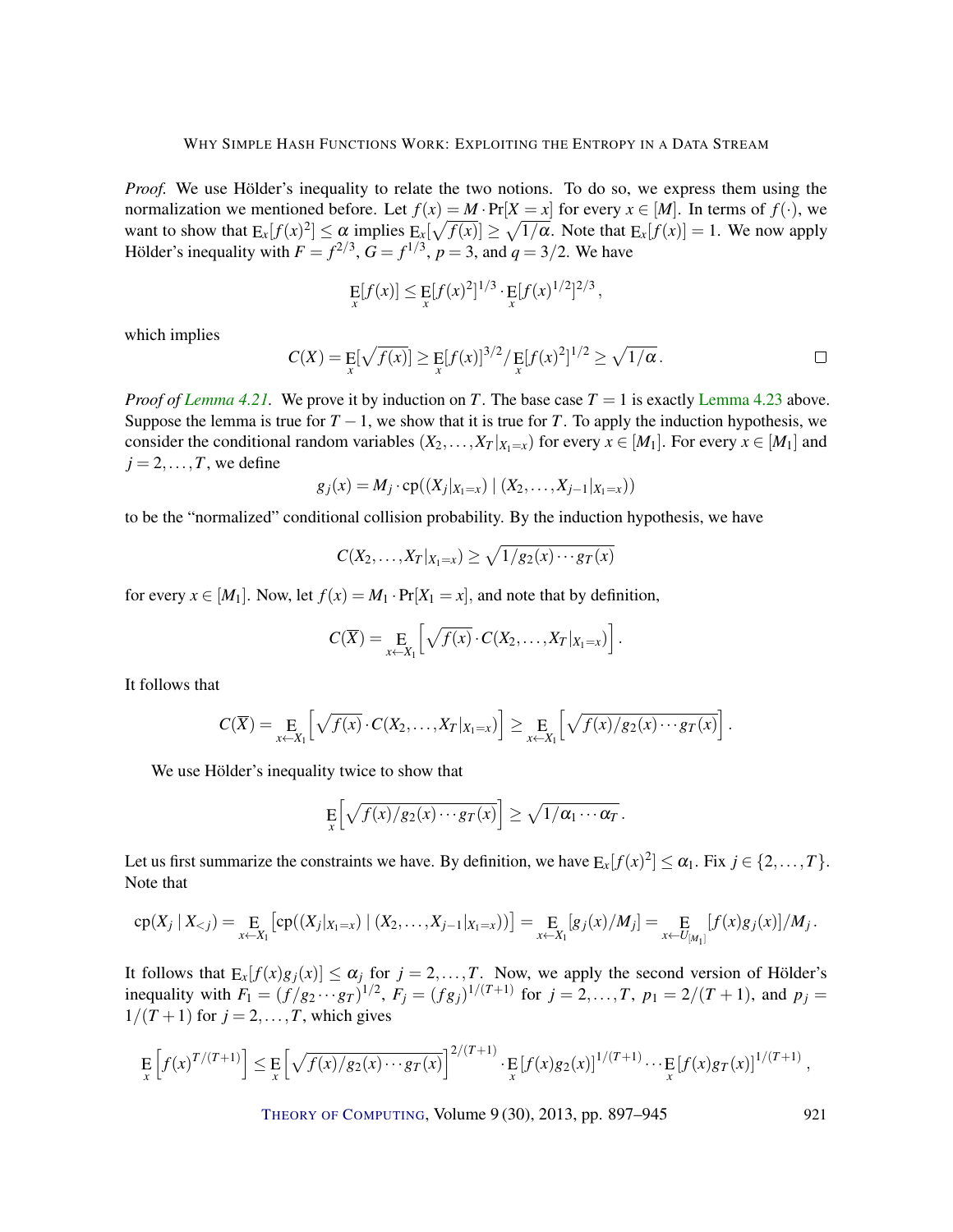<span id="page-25-2"></span>so

$$
\mathbb{E}\left[\sqrt{f(x)/g_2(x)\cdots g_T(x)}}\right] \geq \mathbb{E}\left[f(x)^{T/(T+1)}\right]^{(T+1)/2} \cdot \prod_{j=2}^T \mathbb{E}\left[f(x)g_j(x)\right]^{-1/2}
$$

$$
\geq \mathbb{E}\left[f(x)^{T/(T+1)}\right]^{(T+1)/2} \cdot \sqrt{1/\alpha_2\cdots\alpha_T}.
$$

It remains to lower bound the first term by  $\sqrt{1/\alpha_1}$ . We apply Hölder again with  $F = f^{2/(T+2)}$ ,  $G =$  $f^{T/(T+2)}$ ,  $p = T + 2$ , and  $q = (T + 2)/(T + 1)$ , which gives

$$
\mathop{\mathbf{E}}_{x}[f(x)] \leq \mathop{\mathbf{E}}_{x}[f(x)^{2}]^{1/(T+2)} \cdot \mathop{\mathbf{E}}_{x}[f(x)^{T/(T+1)}]^{(T+1)/(T+2)}
$$

so

$$
\mathop{\mathbb{E}}_x \left[ f(x)^{T/(T+1)} \right]^{(T+1)/2} \geq \mathop{\mathbb{E}}_x \left[ f(x) \right]^{(T+2)/2} / \mathop{\mathbb{E}}_x \left[ f(x)^2 \right]^{1/2} \geq \sqrt{1/\alpha_1} \, .
$$

Combining the inequalities, we have  $C(\overline{X}) \ge \sqrt{1/\alpha_1 \cdots \alpha_T}$ .

# <span id="page-25-0"></span>4.4 Lower bounds

In this section, we provide lower bounds on the entropy needed for the data items. We show that if *K* is not large enough, then for every hash family  $H$ , there exists a block *K*-source  $\overline{X} = (X_1, \ldots, X_T)$  such that the hashed sequence  $\overline{Y} = (H(X_1),...,H(X_T))$  does not satisfy the desired closeness requirements to uniform (possibly in conjunction with the hash function *H*).

## 4.4.1 Lower bound for statistical distance to uniform distribution

Let us first consider the requirement for the joint distribution of  $(H,\overline{Y})$  being  $\varepsilon$ -close to uniform. When there is only one block, this is exactly the requirement for a "strong extractor." The lower bound in the extractor literature, due to Radhakrishnan and Ta-Shma [\[29\]](#page-45-9) shows that  $K \ge \Omega(M/\varepsilon^2)$  is necessary, which is tight up to a constant factor. Our goal is to show that when hashing *T* blocks, the value of *K* required for each block increases by a factor of *T*. Intuitively, each block will produce some error (i. e., the hashed value is not close to uniform), and the overall error will accumulate over the blocks, so we need to inject more randomness per block to reduce the error. Indeed, we use this intuition to show that  $K \ge \Omega(MT/\varepsilon^2)$  is necessary for the hashed sequence to be  $\varepsilon$ -close to uniform, matching the upper bound in [Theorem](#page-15-2) [4.10.](#page-15-2) Note that the lower bound holds even for a truly random hash family. Formally, we prove the following theorem.

<span id="page-25-1"></span>**Theorem 4.24.** Let N,M, and T be positive integers and  $\epsilon \in (0, \epsilon_0)$  a real number such that  $N \geq MT/\epsilon^2$ , *where*  $\varepsilon_0 > 0$  *is a small absolute constant. Let*  $H : [N] \to [M]$  *be a random hash function from an hash* family  $H$ . Then there exists an integer  $K=\Omega(MT/\mathcal{E}^2)$ , and a block  $K$ -source  $\overline{X}=(X_1,\ldots,X_T)$  such that  $(H,\overline{Y}) = (H,H(X_1),\ldots,H(X_T))$  is  $\varepsilon$ -far from uniform  $(H,U_{[M]^T})$  in statistical distance.

THEORY OF C[OMPUTING](http://dx.doi.org/10.4086/toc), Volume 9 (30), 2013, pp. 897–945 922

 $\Box$ 

,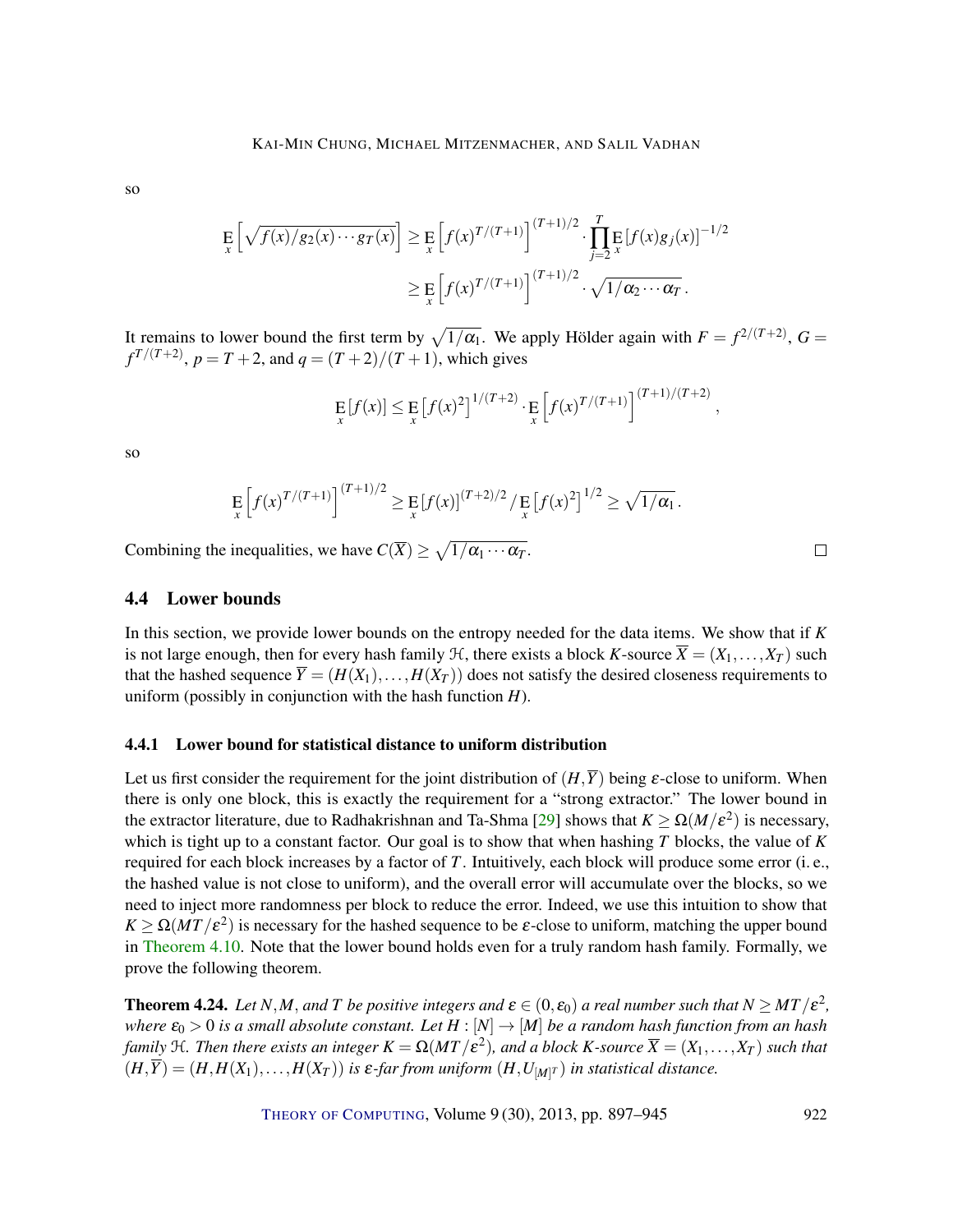<span id="page-26-3"></span>To prove the theorem, we need to find such an  $\overline{X}$  for every hash family  $\mathcal{H}$ . Following the intuition, we find an *X* that incurs a certain error on a single block, and take  $\overline{X} = (X_1, \ldots, X_T)$  to be *T* i. i. d. copies of *X*. More precisely, we first find a *K*-source *X* such that for  $\Omega(1)$ -fraction of hash functions  $h \in \mathcal{H}$ ,  $h(X)$  is  $\Omega(\varepsilon/\sqrt{T})$ -far from uniform. This step is the same as the lower bound proof for extractors [\[29\]](#page-45-9), which uses the probabilistic method. We pick *X* to be a random *flat K*-source, i. e., a uniform distribution over a random set of size *K*, and show that *X* satisfies the desired property with nonzero probability. The next step is to measure how the error accumulates over independent blocks. Note that for a fixed hash function *h*, the hashed sequence  $(h(X_1),...,h(X_T))$  consists of *T* i. i. d. copies of  $h(X)$ . Reyzin [\[33\]](#page-45-10) has function *n*, the nashed sequence  $(n(x_1),...,n(x_T))$  consists of *I* 1.1.d. copies of  $n(x)$ . Reyzin [33] has shown that the statistical distance increases by a factor of  $\sqrt{T}$  when we have *T* independent copies for small *T*. However, Reyzin's result only shows an increase up to distance  $O(\delta^{1/3})$ , where  $\delta$  is the statistical distance of the original random variables. We improve Reyzin's result to show that the  $\Omega(\sqrt{T})$ growth continues until the distance reaches some absolute constant. We then use it to show that the joint distribution  $(H,\overline{Y})$  is far from uniform.

The following lemma corresponds to the first step.

<span id="page-26-2"></span>**Lemma 4.25.** Let *N* and *M* be positive integers and  $\epsilon \in (0,1/4), \delta \in (0,1)$  real numbers such that  $N\geq M/\varepsilon^2.$  Let  $H:[N]\to [M]$  be a random hash function from an hash family  ${\mathfrak{R}}.$  Then there exists an  $\int$  *integer*  $K = \Omega(\delta^2M/\epsilon^2)$ , and a flat  $K$ -source  $X$  over  $[N]$ , such that with probability at least  $1-\delta$  over  $h \leftarrow H$ ,  $h(X)$  *is*  $\varepsilon$ *-far from uniform.* 

*Proof.* Let  $K = \lfloor \min{\{\alpha \cdot M/\varepsilon^2, N/2\}}\rfloor$  for some  $\alpha$  to be determined later. Let *X* be a random flat *K*source over [*N*]. That is,  $X = U_S$  where  $S \subset [N]$  is a uniformly random size *K* subset of [*N*]. We claim that for every hash function  $h : [N] \to [M]$ ,

<span id="page-26-0"></span>
$$
\Pr_{S} [h(U_{S}) \text{ is } \varepsilon\text{-far from uniform } ] \ge 1 - c \cdot \sqrt{\alpha}
$$
 (4.3)

for some absolute constant *c*. Let us assume [\(4.3\)](#page-26-0), and prove the lemma first. Since the claim holds for every hash function *h*,

$$
\Pr_{h \leftarrow H, S} [h(U_S) \text{ is } \varepsilon\text{-far from uniform } ] \geq 1 - c \cdot \sqrt{\alpha}.
$$

Thus, there exists a flat *K*-source  $U<sub>S</sub>$  such that

$$
\Pr_{h \leftarrow H} [h(U_S) \text{ is } \varepsilon\text{-far from uniform } ] \geq 1 - c \cdot \sqrt{\alpha}.
$$

The lemma follows by setting  $\alpha = \min\{\delta^2/c^2, 1/32\}$ . We proceed to prove [\(4.3\)](#page-26-0). It suffices to show that for every  $y \in [M]$ , with probability at least  $1 - c' \cdot \sqrt{\alpha}$  over random  $U_S$ , the deviation of  $Pr[h(U_S) = y]$ from  $1/M$  is at least  $4\varepsilon/M$ , where  $c'$  is another absolute constant. That is,

<span id="page-26-1"></span>
$$
\Pr_{S}\left[\left|\Pr[h(U_{S})=y]-\frac{1}{M}\right|\geq\frac{4\varepsilon}{M}\right]\geq1-c'\cdot\sqrt{\alpha}.
$$
\n(4.4)

Again, let us see why [\(4.4\)](#page-26-1) is sufficient to prove [\(4.3\)](#page-26-0) first. Let us call  $y \in [M]$  is *bad* for *S* if

$$
\left|\Pr[h(U_S)=y]-\frac{1}{M}\right|\geq \frac{4\varepsilon}{M}.
$$

THEORY OF C[OMPUTING](http://dx.doi.org/10.4086/toc), Volume 9 (30), 2013, pp. 897–945 923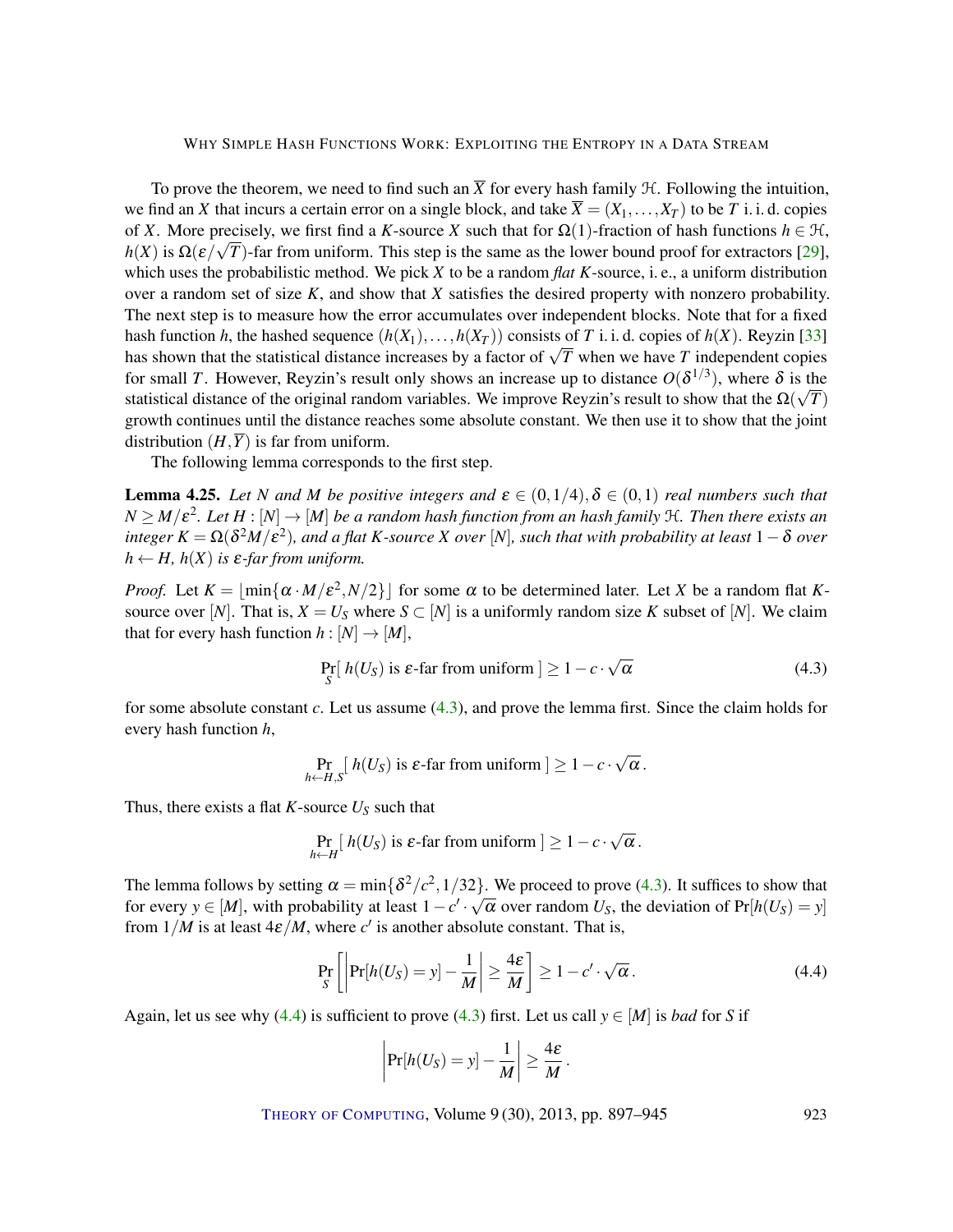Since inequality [\(4.4\)](#page-26-1) holds for every  $y \in [M]$ , we have

$$
\Pr_{S,y}[y \text{ is bad for } S] \ge 1 - c' \cdot \sqrt{\alpha},
$$

where *y* is uniformly random over [*M*]. It follows that

Pr[at least 1/2-fraction of y are bad for S] 
$$
\geq 1 - 2c' \cdot \sqrt{\alpha}
$$
.

Observe that if at least 1/2-fraction of *y* are bad for *S*, then  $\Delta(h(X), U_{[M]}) \ge \varepsilon$ . Inequality [\(4.3\)](#page-26-0) follows by setting  $c = 2c'$ .

It remains to prove [\(4.4\)](#page-26-1). Let  $T = h^{-1}(y)$ . We have  $Pr_S[h(U_S) = y] = |S \cap T|/|S|$ . Thus, recall that  $K \le \alpha M / \varepsilon^2$ , [\(4.4\)](#page-26-1) follows from inequality

$$
\Pr_{S}\left[\left||S\cap T|-\frac{K}{M}\right|<\frac{4K\epsilon}{M}\right]\leq c'\cdot\sqrt{\frac{K\epsilon^2}{M}},
$$

which follows by the claim below by setting  $L = K/M$ , and  $\beta = 4\varepsilon \sqrt{K/M}$ . (Working out the parameters, we have  $c' = 4c''$ ,  $\varepsilon < 1/4$  implies  $\beta < \sqrt{L}$ , and  $\alpha \le 1/32$  implies  $\beta < 1$ .)

<span id="page-27-1"></span>**Claim 4.26.** *Let*  $N, K > 1$  *be positive integers such that*  $N > 2K$ *, and*  $L \in [0, K/2]$ *,*  $\beta \in (0, \min\{1, K\})$ √ *L*}) *real numbers. Let*  $S \subset [N]$  *be a random subset of size*  $K$ *, and*  $T \subset [N]$  *be a fixed subset of arbitrary size. We have* √

$$
\Pr_{S}\left[||S\cap T|-L|\leq \beta\sqrt{L}\right]\leq c''\cdot\beta\,,
$$

*for some absolute constant c*".

Intuitively, the probability in the claim is maximized when the set *T* has size  $NL/K$  so that  $L =$  $E_S[|S \cap T|]$ , and the claim follows by observing that in this case, the distribution has deviation  $\Theta(\sqrt{L})$ , and each possible outcome has probability  $O(\sqrt{1/L})$ . The formal proof of the claim is in [Appendix](#page-42-0) [A](#page-42-0) and is proved by expressing the probability in terms of binomial coefficients, and estimating them using Stirling formula.  $\Box$ 

The next step is to measure the increase of statistical distance over independent random variables.

<span id="page-27-0"></span>**Lemma 4.27.** Let *X* and *Y* be random variables over [M] such that  $\Delta(X,Y) \geq \varepsilon$ . Let  $\overline{X} = (X_1,\ldots,X_T)$ *be T i. i. d. copies of X, and let*  $\overline{Y} = (Y_1, \ldots, Y_T)$  *be T i. i. d. copies of Y. We have* 

$$
\Delta(\overline{X}, \overline{Y}) \ge \min\{\varepsilon_0, c\sqrt{T}\cdot\varepsilon\},\,
$$

*where*  $\varepsilon_0$ *, c* are absolute constants.

*Proof.* We prove the lemma by the following two claims. The first claim reduces the lemma to the special case that *X* is a Bernoulli random variable with bias  $\Omega(\varepsilon)$ , and *Y* is a uniform coin. The second claim proves the special case.

For our first claim, we make use of the notion of a randomized function. Recall that with a randomized function, the output  $f(x)$  for an input x is a random variable that may take on different values each time  $f(x)$  is evaluated.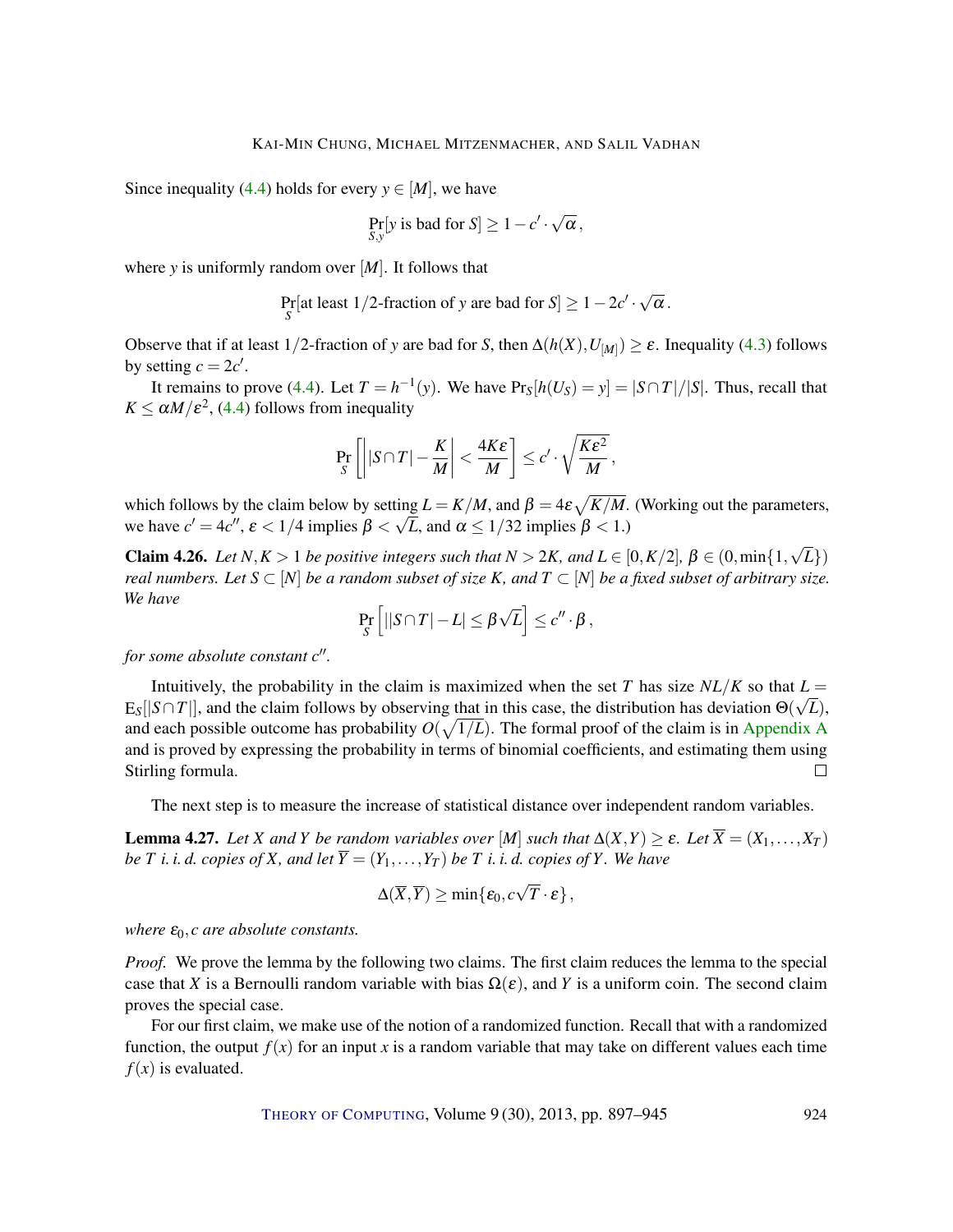<span id="page-28-2"></span><span id="page-28-0"></span>**Claim 4.28.** Let *X* and *Y* be random variables over [*M*] such that  $\Delta(X,Y) = \varepsilon$ . Then there exists a *randomized function*  $f : [M] \rightarrow \{0,1\}$  *such that*  $f(Y) = U_{\{0,1\}}$ *, and*  $\Delta(f(X), f(Y)) \ge \varepsilon/2$ *.* 

*Proof.* By the definition, there exists a set  $T \subset [M]$  such that

$$
\big|\Pr[X \in T] - \Pr[Y \in T]\big| = \varepsilon.
$$

Without loss of generality, we can assume that  $Pr[Y \in T] = p \le 1/2$  (because we can take the complement of *T*). Let  $g : [M] \to \{0,1\}$  be the indicator function of *T*, so we have  $Pr_Y[g(Y) = 1] = p$ . For every *x* ∈ [*M*], we define  $f(x) = g(x) \lor b$ , where *b* is a biased coin with Pr[*b* = 0] = 1/(2(1− *p*)). The claim follows by observing that

$$
Pr[f(Y) = 0] = Pr[g(Y) = 0 \land b = 0] = (1 - p) \cdot 1/(2(1 - p)) = 1/2,
$$

and

$$
\Delta(f(X), f(Y)) \ge \Delta(X, Y) \cdot \Pr[b = 0] \ge \varepsilon/2.
$$

<span id="page-28-1"></span>**Claim 4.29.** *Let X be a Bernoulli random variable over*  $\{0,1\}$  *such that*  $Pr[X = 0] = 1/2 - \varepsilon$ *. Let*  $\overline{X} = (X_1, \ldots, X_T)$  *be T independent copies of X. Then* 

$$
\Delta(\overline{X},U_{\{0,1\}^T})\geq \min\{\pmb{\varepsilon}_0,c\sqrt{T}\pmb{\varepsilon}\}\,,
$$

*where*  $\varepsilon_0$ , *c* are absolute constants independent of  $\varepsilon$  and T.

*Proof.* For  $\bar{x} \in \{0,1\}^T$ , let the *weight* wt( $\bar{x}$ ) of  $\bar{x}$  to be the number of 1's in  $\bar{x}$ . Let

$$
S = \left\{ x \in \{0, 1\}^T : \text{wt}(x) \le \frac{T}{2} - \sqrt{T} \right\}
$$

be the subset of  $\{0,1\}^T$  with small weight. (This choice of *S* is the main source of improvement in our proof compared to that of Reyzin [\[33\]](#page-45-10), who instead considers the set of all *x* with weight at most *T*/2.) For every  $\bar{x} \in S$ , we have

$$
\Pr[\overline{X} = \overline{x}] \le \frac{1}{2^T} \cdot (1 - \varepsilon)^{T/2 + \sqrt{T}} \cdot (1 + \varepsilon)^{T/2 - \sqrt{T}} \le \left(1 - \min\left\{\frac{\sqrt{T} \cdot \varepsilon}{2}, \frac{1}{2}\right\}\right) \cdot \Pr[U_{\{0,1\}^T} = \overline{x}].
$$

By standard results on large deviation, we have

$$
\Pr[U_{\{0,1\}^T} \in S] \geq \Omega(1).
$$

Combining the above two inequalities, we get

$$
\Delta(\overline{X}, U_{\{0,1\}^T}) \ge \Pr[U_{\{0,1\}^T} \in S] - \Pr[\overline{X} \in S]
$$
  
\n
$$
\ge \left(1 - \left(1 - \min\left\{\frac{\sqrt{T} \cdot \varepsilon}{2}, \frac{1}{2}\right\}\right)\right) \cdot \Pr[U_{\{0,1\}^T} \in S]
$$
  
\n
$$
\ge \min\left\{\frac{\sqrt{T} \cdot \varepsilon}{2}, \frac{1}{2}\right\} \cdot \Omega(1)
$$
  
\n
$$
= \min\left\{c\sqrt{T}\varepsilon, \varepsilon_0\right\}
$$

for some absolute constants  $c, \varepsilon_0$ , which completes the proof.

THEORY OF C[OMPUTING](http://dx.doi.org/10.4086/toc), Volume 9 (30), 2013, pp. 897–945 925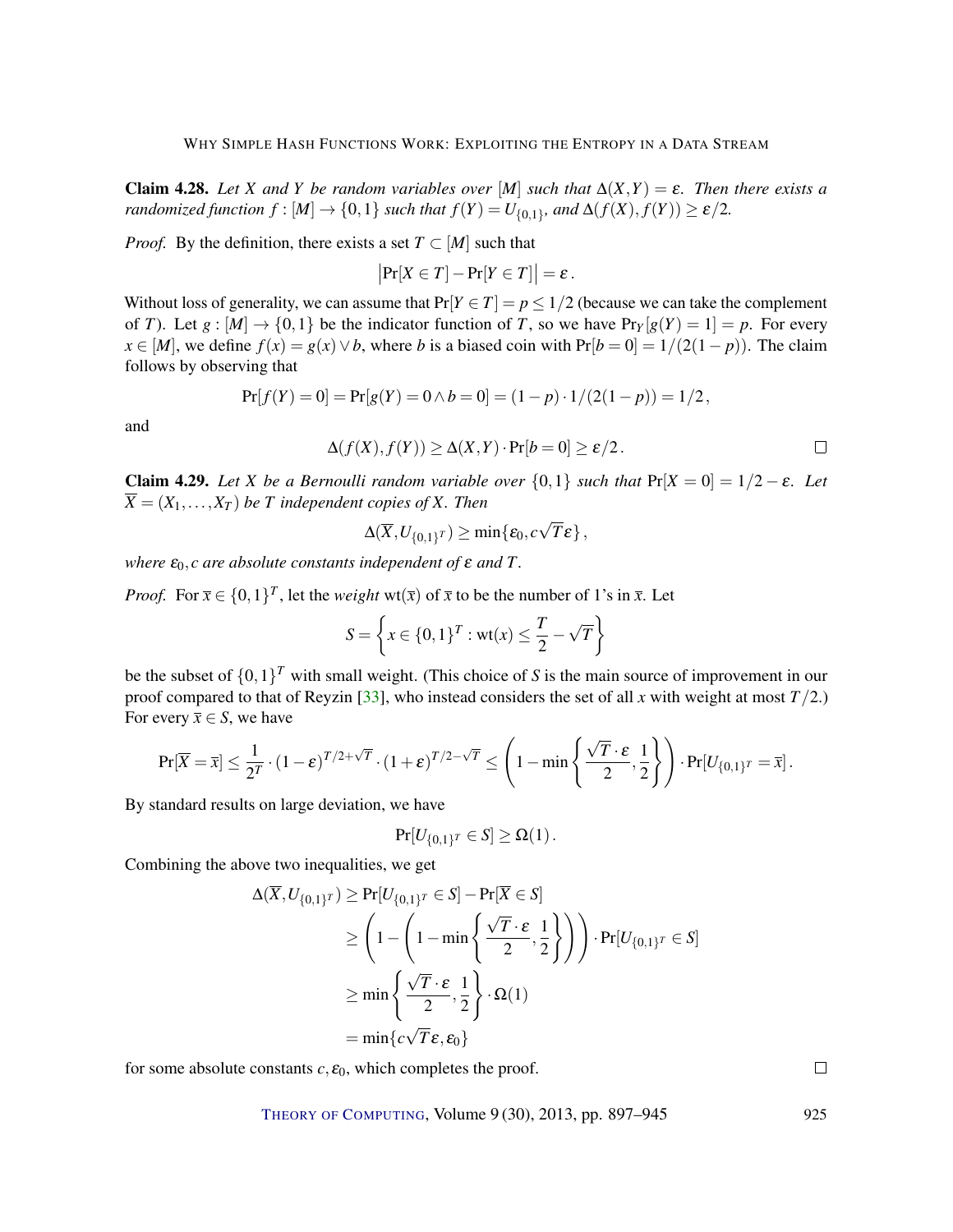Note that applying the same randomized function *f* on two random variables *X* and *Y* cannot increase the statistical distance. I. e.,  $\Delta(f(X), f(Y)) \leq \Delta(X, Y)$ . The lemma follows immediately by the above two claims:

$$
\Delta(\overline{X}, \overline{Y}) \geq \Delta(((f_1(X_1), \ldots, f_T(X_T)), ((f_1(Y_1), \ldots, f_T(Y_T)))
$$
  
\n
$$
\geq \min{\{\varepsilon_0, c\sqrt{T}\varepsilon\}}
$$

where  $f_1, \ldots, f_T$  are independent copies of the randomized function defined in [Claim](#page-28-0) [4.28,](#page-28-0) and  $\varepsilon_0, c$  are absolute constants from [Claim](#page-28-1) [4.29.](#page-28-1)  $\Box$ 

*Proof of [Theorem](#page-25-1) [4.24.](#page-25-1)* The absolute constant  $\varepsilon_0$  in the theorem is a half of the  $\varepsilon_0$  in [Lemma](#page-27-0) [4.27.](#page-27-0) By [Lemma](#page-26-2) [4.25](#page-26-2) there is a flat *K*-source such that for  $1/2$ -fraction of hash functions  $h \in \mathcal{H}$ ,  $h(X)$  is  $(2\varepsilon/c\sqrt{T})$ far from uniform, for  $K = \Omega((1/2)^2 M/(2\varepsilon/c\sqrt{T})^2) = \Omega(MT/\varepsilon^2)$ . We set  $\overline{X} = (X_1, \ldots, X_T)$  to be *T* independent copies of *X*. Consider a hash function *h* such that  $h(X)$  is  $(2\varepsilon/c\sqrt{T})$ -far from uniform. By [Lemma](#page-27-0) [4.27,](#page-27-0)  $(h(X_1),...,h(X_T))$  is 2 $\varepsilon$ -far from uniform. Note that this holds for 1/2-fraction of hash functions *h*. It follows that

$$
\Delta((H,\overline{Y}),(H,U_{[M]}))=\underset{h\leftarrow H}{\mathrm{E}}\left[\Delta((h(X_1),\ldots,h(X_T),U_{[M]^T})\right]\geq\frac{1}{2}\cdot2\varepsilon=\varepsilon\,.
$$

#### 4.4.2 Lower bound for small collision probability

In this subsection, we prove lower bounds on the entropy needed per item to ensure that the sequence of hashed values is close to having small collision probability. Since this requirement is less stringent than being close to uniform, less entropy is needed from the source. The interesting setting in applications is to require the hashed sequence  $(H,\overline{Y}) = (H,H(X_1),\ldots,H(X_T))$  to be  $\varepsilon$ -close to having collision probability  $O(1/(|\mathcal{H}| \cdot M^T))$ . Recall that in this setting, instead of requiring  $K \geq MT/\varepsilon^2$ ,  $K \geq \Omega(MT/\varepsilon)$ is sufficient for 2-universal hash functions [\(Theorem](#page-15-0) [4.11\)](#page-15-0), and  $K \ge \Omega(MT + T\sqrt{M/\epsilon})$  is sufficient for 4-wise independent hash functions [\(Theorem](#page-15-1) [4.12\)](#page-15-1). The main improvement from 2-universal to 4-wise independent hashing is the better dependency on  $\varepsilon$ . Indeed, it can be shown that if we use truly random hash functions, we can reduce the dependency on  $\varepsilon$  to  $\log(1/\varepsilon)$ . Since we are now proving lower bounds for arbitrary hash families, we focus on the dependency on *M* and *T*. Specifically, our goal is to show that  $K = \Omega(MT)$  is necessary. More precisely, we show that when  $K \ll MT$ , it is possible for the hashed sequence  $(H,\overline{Y})$  to be .99-far from any distribution that has collision probability less than  $100/(|\mathcal{H}| \cdot M^T)$ .

We use the same strategy as in the previous subsection to prove this lower bound. Fixing a hash family  $H$ , we take *T* independent copies  $(X_1, \ldots, X_T)$  of the worst-case *X* found in [Lemma](#page-26-2) [4.25,](#page-26-2) and show that  $(H, H(X_1),...,H(X_T))$  is far from having small collision probability. The new ingredient is to show that when we have *T* independent copies, and  $K \ll MT$ , then  $(h(X_1),...,h(X_T))$  is very far from uniform (say, 0.99-far) for many  $h \in \mathcal{H}$ . We then argue that in this case, we can not reduce the collision probability of  $(h(X_1),...,h(X_T))$  by changing a small fraction of distribution, which implies the overall distribution  $(H,\overline{Y})$  is far from any distribution  $(H',\overline{Z})$  with small collision probability. Formally, we prove the following theorem.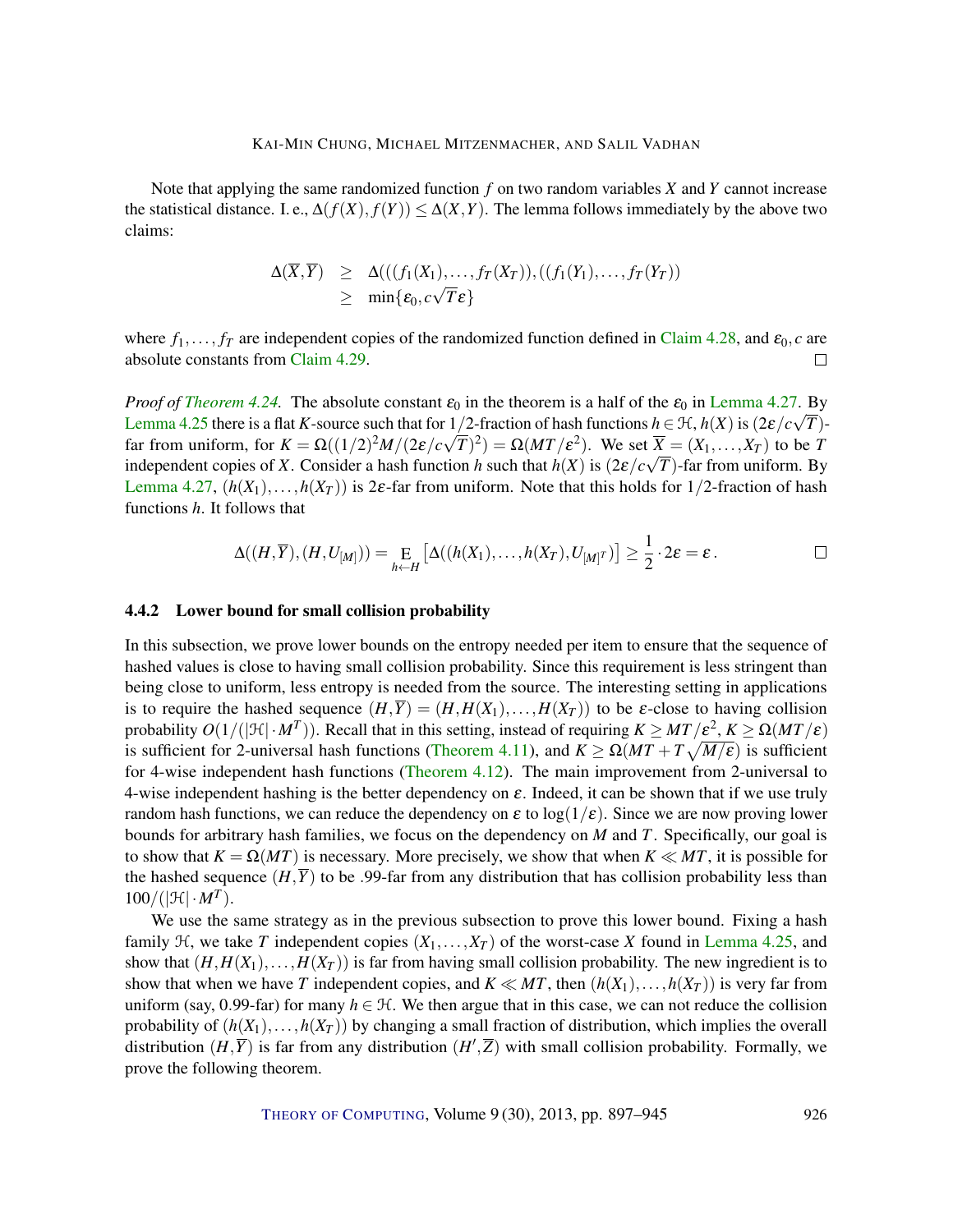<span id="page-30-3"></span><span id="page-30-1"></span>**Theorem 4.30.** *Let N*,*M*, *and T be positive integers such that*  $N \geq MT$ *. Let*  $\delta \in (0,1)$  *and*  $\alpha > 1$  *be* real numbers such that  $\alpha < \delta^3 \cdot e^{T/32}/128$ . Let  $H : [N] \to [M]$  be a random hash function from a hash *family* H. There exists an integer  $K = \Omega(\delta^2 MT/\log(\alpha/\delta))$ , and a block K-source  $\overline{X} = (X_1, \ldots, X_T)$ *such that*  $(H,\overline{Y}) = (H,H(X_1),...,H(X_T))$  *is*  $(1-\delta)$ -far from any distribution  $(H',\overline{Z})$  with  $cp(H',\overline{Z}) \le$  $\alpha/(|\mathcal{H}| \cdot M^T)$ .

Think of  $\alpha$  and  $\delta$  as constants. Then the theorem says that  $K = \Omega(MT)$  is necessary for the hashed sequence  $(H, H(X_1),..., H(X_T))$  to be close to having small collision probability, matching the upper bound in [Theorem](#page-15-0) [4.11.](#page-15-0) In the previous proof, we used [Lemma](#page-27-0) [4.27](#page-27-0) to measure the increase of distance over blocks. However, the lemma can only measure the progress up to some small constant. It is known that if the number of copies *T* is larger then  $\Omega(1/\varepsilon^2)$ , where  $\varepsilon$  is the statistical distance of original copy, then the statistical distance goes to 1 exponentially fast. Formally, we use the following lemma.

<span id="page-30-0"></span>**Lemma 4.31** ([\[34\]](#page-45-11)). Let *X* and *Y* be random variables over [*M*] such that  $\Delta(X,Y) \ge \varepsilon$ . Let  $\overline{X} =$  $(X_1, \ldots, X_T)$  be T *i. i. d. copies of X, and let*  $\overline{Y} = (Y_1, \ldots, Y_T)$  be T *i. i. d. copies of Y. We have* 

$$
\Delta(\overline{X}, \overline{Y}) \ge 1 - e^{-T\epsilon^2/2}.
$$

We remark that [Lemma](#page-27-0)s  $4.27$  and  $4.31$  are incomparable. In the parameter range of Lemma [4.27,](#page-27-0) [Lemma](#page-30-0) [4.31](#page-30-0) only gives  $\Delta(\overline{X}, \overline{Y}) \ge \Omega(T\epsilon^2)$  instead of  $\Omega(\sqrt{T}\epsilon)$ . To argue that the overall distribution is far from having small collision probability, we introduce the following notion of nonuniformity.

**Definition 4.32.** Let *X* be a random variable over [*M*] with probability mass function *p*. *X* is  $(\delta, \beta)$ *nonuniform* if for every function  $q : [M] \to \mathbb{R}$  such that  $0 \le q(x) \le p(x)$  for all  $x \in [M]$ , and  $\sum_{x} q(x) \ge \delta$ , the function satisfies

$$
\sum_{x\in[M]}q(x)^2>\beta/M.
$$

Intuitively, a distribution *X* over [*M*] is ( $\delta$ ,  $\beta$ )-nonuniform means that even if we remove (1– $\delta$ )fraction of probability mass from *X*, the "collision probability" remains greater than  $\beta/M$ . In particular, *X* is  $(1 - \delta)$ -far from any random variable *Y* with cp(*Y*)  $\leq \beta/M$ .

<span id="page-30-2"></span>**Lemma 4.33.** Let *X* be a random variable over [M]. If *X* is  $(1 - \eta)$ -far from uniform, then *X* is  $(2\sqrt{\beta\cdot\eta},\beta)$ *-nonuniform for every*  $\beta\geq 1$ *.* 

*Proof.* Let *p* be the probability mass function of *X*, and  $q: [M] \to \mathbb{R}$  be a function such that  $0 \leq$  $q(x) \le p(x)$  for every  $x \in [M]$ , and  $\sum_x q(x) \ge 2\sqrt{\beta \cdot \eta}$ . Our goal is to show that  $\sum_x q(x)^2 > \beta/M$ . Let *T* = {*x* ∈ [*M*] : *p*(*x*) ≥ 1/*M*}. Note that

$$
\Delta(X, U_{[M]}) = \Pr[X \in T] - \Pr[U_{[M]} \in T] \ge 1 - \eta.
$$

This implies  $Pr[X \in T] \ge 1 - \eta$ , and  $\mu(T) = Pr[U_{[M]} \in T] \le \eta$ . Now,

$$
\sum_{x \in T} q(x) \ge 2\sqrt{\beta \cdot \eta} - \Pr[X \notin T] \ge 2\sqrt{\beta \cdot \eta} - \eta > \sqrt{\beta \cdot \eta},
$$

and  $\mu(T) \leq \eta$  implies

$$
\sum_{x\in[M]}q(x)^2\geq \sum_{x\in T}q(x)^2\geq \frac{\left(\sum_{x\in T}q(x)\right)^2}{|T|}>\frac{\beta}{M}.
$$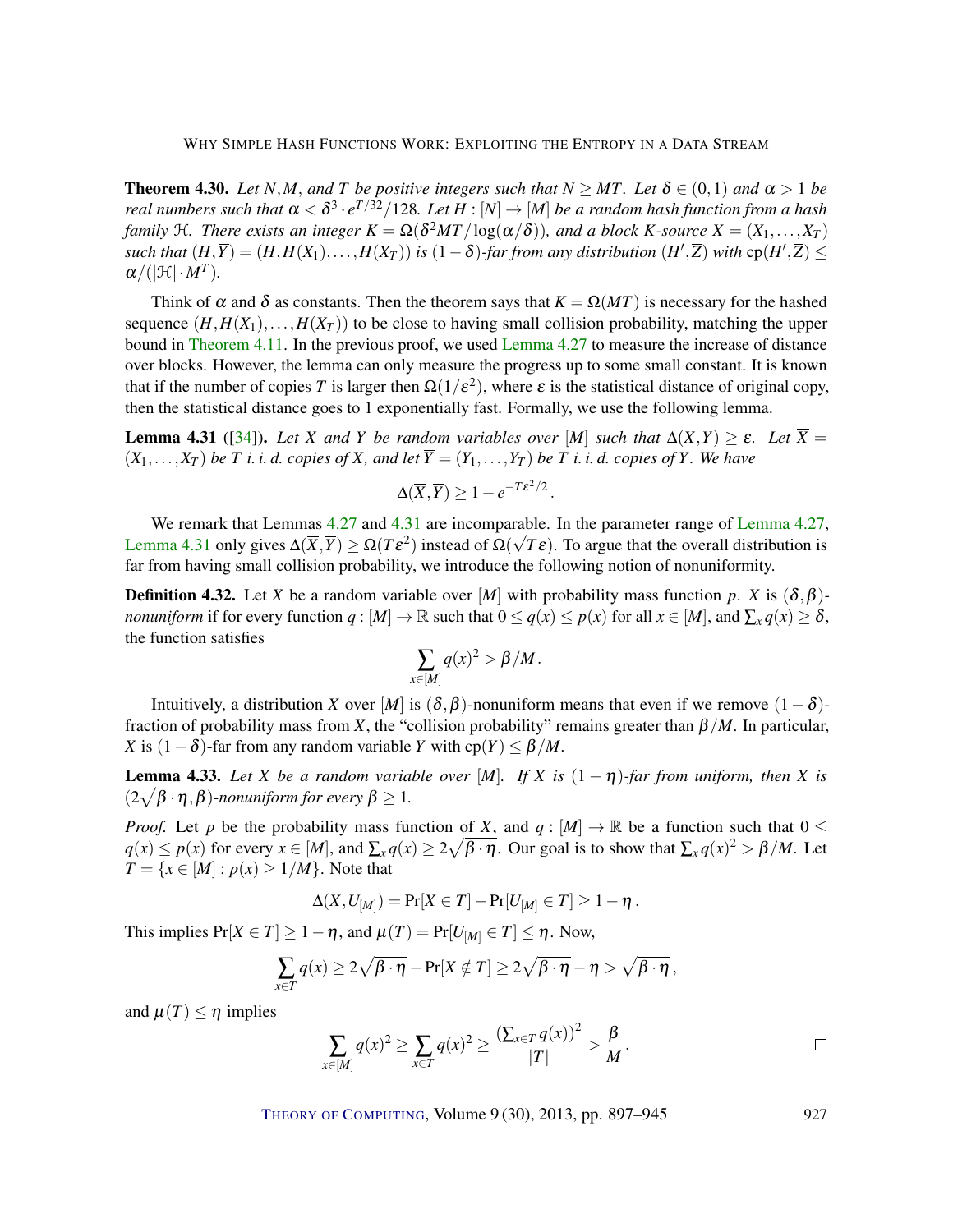We are ready to prove [Theorem](#page-30-1) [4.30.](#page-30-1)

*Proof of [Theorem](#page-30-1) [4.30.](#page-30-1)* By [Lemma](#page-26-2) [4.25](#page-26-2) with  $\varepsilon = \sqrt{2\ln(128\alpha/\delta^3)/T} < 1/4$ , there is a flat *K*-source *X* such that for  $(1 - \delta/4)$ -fraction of hash function  $h \in H$ ,  $h(X)$  is  $\varepsilon$ -far from uniform, for  $K =$  $\Omega((\delta/4)^2M/\varepsilon^2) = \Omega(\delta^2MT/\log(\alpha/\delta))$ . We set  $\overline{X} = (X_1,\ldots,X_T)$  to be *T* independent copies of *X*. Consider a hash function *h* such that  $h(X)$  is  $\varepsilon$ -far from uniform. By [Lemma](#page-30-0) [4.31,](#page-30-0)  $(h(X_1),...,h(X_T))$ is  $(1 - \eta)$ -far from uniform, for  $\eta = e^{-\varepsilon^2 T/2} = \delta^3/128\alpha$ . By [Lemma](#page-30-2) [4.33,](#page-30-2)  $(h(X_1),...,h(X_T))$  is  $(\delta/4,2\alpha/\delta)$ -nonuniform for  $(1-\delta/4)$ -fraction of hash functions *h*. By the first statement of [Lemma](#page-31-0) [4.34](#page-31-0) below, this implies that  $(H,\overline{Y})$  is  $(1-\delta)$ -far from any distribution  $(H',\overline{Z})$  with collision probability  $\alpha/(|\mathfrak{H}| \cdot M^T).$  $\Box$ 

<span id="page-31-0"></span>**Lemma 4.34.** Let  $(H, Y)$  be a joint distribution over  $\mathcal{H} \times [M]$  such that the marginal distribution H is *uniform over*  $H$ *. Let*  $\varepsilon$ *,*  $\delta$ *,*  $\alpha$  *be positive real numbers.* 

- *1. If Y*| $_{H=h}$  *is* (δ/4,2α/δ)*-nonuniform for at least* (1 − δ/4)*-fraction of*  $h \in \mathcal{H}$ *, then* (*H,Y*) *is*  $(1 - \delta)$ -far from any distribution  $(H', Z)$  with  $cp(H', Z) ≤ α/(|\mathcal{H}| \cdot M)$ .
- *2. If Y*| $H=h$  *is* (0.1,2α/ε)*-nonuniform for at least* 2ε*-fraction of*  $h ∈ \mathcal{H}$ *, then*  $(H,Y)$  *is* ε*-far from any*  $distriolution (H', Z) with cp(H', Z) \leq \alpha/(|\mathcal{H}| \cdot M).$

*Proof.* We introduce the following notations first. For every  $h \in \mathcal{H}$ , we define  $q_h : [M] \to \mathbb{R}$  by

$$
q_h(y) = \min\{\Pr[(H, Y) = (h, y)], \Pr[(H', Z) = (h, y)]\}
$$

for every  $y \in [M]$ . We also define  $f : \mathcal{H} \to \mathbb{R}$  by

$$
f(h) = \sum_{y \in [M]} q_h(y) \leq \Pr[H = h] = \frac{1}{|\mathcal{H}|}.
$$

For the first statement, let  $(H', Z)$  be a random variable over  $\mathcal{H} \times [M]$  that is  $(1 - \delta)$ -close to  $(H, Y)$ . We need to show that  $\text{cp}(H',Z) > \alpha/(|\mathcal{H}| \cdot M)$ . Note that  $\sum_h f(h) = 1 - \Delta((H,Y), (H',Z)) \geq \delta$ . So there are at least a (3 $\delta/4$ )-fraction of hash functions *h* with  $f(h) \geq (\delta/4)/|\mathcal{H}|$ . At least a (3 $\delta/4$ ) – ( $\delta/4$ ) =  $\delta/2$ -fraction of *h* satisfy both  $f(h) \geq (\delta/4)/|\mathcal{H}|$  and  $Y|_{H=h}$  is  $(\delta/4, 2\alpha/\delta)$ -nonuniform. By the definition of nonuniformity, for each such *h*, we have

$$
\sum_{y\in[M]^T} (|\mathcal{H}| \cdot q_h(y))^2 > \frac{2\alpha}{\delta \cdot M}.
$$

Therefore,

$$
cp(H', Z) \ge \sum_{h,y} q_h(y)^2 > \left(\frac{\delta}{2} \cdot |\mathcal{H}|\right) \cdot \frac{2\alpha}{\delta \cdot |\mathcal{H}|^2 M} = \frac{\alpha}{|\mathcal{H}| \cdot M}
$$

Similarly, for the second statement, let  $(H', Z)$  be a random variable over  $\mathcal{H} \times [M]$  that is  $\varepsilon$ -close to  $(H, Y)$ . We need to show that  $cp(H', Z) > \alpha/(|\mathcal{H}| \cdot M)$ . Note that  $\sum_h f(h) = 1 - \Delta((H, Y), (H', Z)) \ge 1 - \varepsilon$ . So there are at least a  $1-\varepsilon/0.9$ -fraction of *h* with  $f(h) \ge 0.1/|\mathcal{H}|$ . At least a  $2\varepsilon - \varepsilon/0.9 > \varepsilon/2$ -fraction

THEORY OF C[OMPUTING](http://dx.doi.org/10.4086/toc), Volume 9 (30), 2013, pp. 897-945 928

.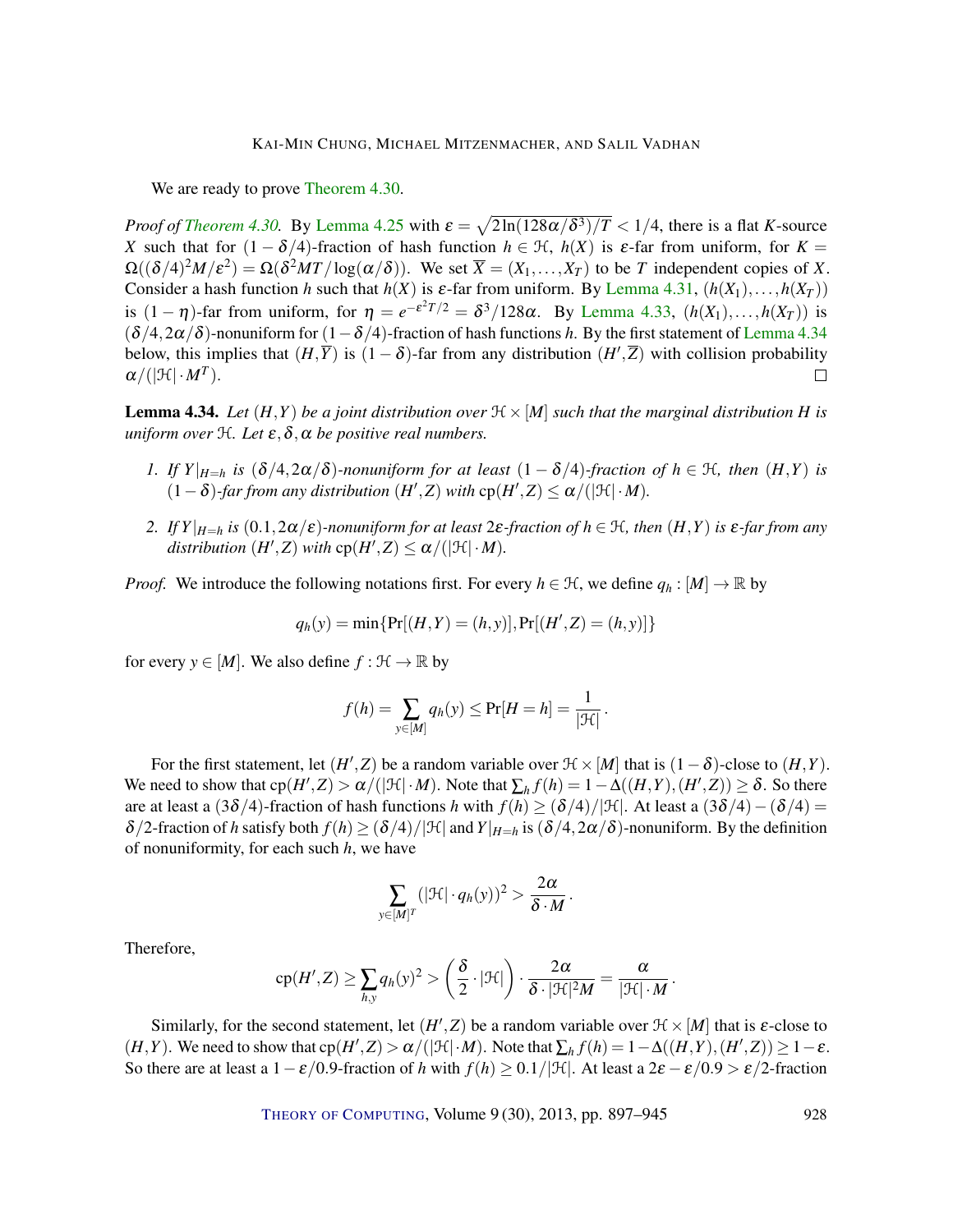of hash functions satisfy both  $f(h) \ge 0.1/|\mathcal{H}|$  and  $Y|_{H=h}$  is  $(0.1, 2\alpha/\varepsilon)$ -nonuniform. By [Lemma](#page-30-2) [4.33,](#page-30-2) for each such *h*, we have

$$
\sum_{y\in[M]} (|\mathcal{H}|\cdot q_h(y))^2 > \frac{2\alpha}{\varepsilon\cdot M}.
$$

Therefore,

$$
cp(H',Z) \geq \sum_{h,y} q_h(y)^2 > \left(\frac{\varepsilon}{2} \cdot |\mathcal{H}|\right) \cdot \frac{2\alpha}{\varepsilon \cdot |\mathcal{H}|^2 M} = \frac{\alpha}{|\mathcal{H}| \cdot M}.
$$

## 4.4.3 Lower bounds for the distribution of hashed values only

We can extend our lower bounds to the distribution of hashed sequence  $\overline{Y} = (H(X_1),...,H(X_T))$  along (without *H*) for both closeness requirements, at the price of losing the dependency on  $\varepsilon$  and incurring some dependency on the size of the hash family. Let  $2^d = |\mathcal{H}|$  be the size of the hash family. The dependency on *d* is necessary. Intuitively, the hashed sequence  $\overline{Y}$  contains at most  $T \cdot m$  bits of entropy, and the input  $(H, X_1, \ldots, X_T)$  contains at least  $d + T \cdot k$  bits of entropy. When *d* is large enough, it is possible that all the randomness of hashed sequence comes from the randomness of the hash family. Indeed, if *H* is *T*-wise independent (which is possible with  $d \simeq T \cdot m$ ), then  $(H(X_1),...,H(X_T))$  is uniform when  $X_1,...,X_T$  are all distinct. Therefore,

$$
\Delta((H(X_1),...,H(X_T)),U_{[M]^T}) \leq \Pr[\text{not all } X_1,...,X_T \text{ are distinct}].
$$

Thus,  $K = \Omega(T^2)$  (independent of *M*) suffices to make the hashed value close to uniform.

<span id="page-32-0"></span>**Theorem 4.35.** Let  $N, M, T$  be positive integers, and *d* a positive real number such that  $N \geq MT/d$ . Let  $\delta \in (0,1)$ ,  $\alpha > 1$  *be real numbers such that*  $\alpha \cdot 2^d < \delta^3 \cdot e^{T/32}/128$ *. Let*  $H : [N] \to [M]$  *be a random hash* function from an hash family  $\frak H$  of size at most  $2^d$ . There exists an integer  $K=\Omega(\delta^2MT/d\cdot\log(\alpha/\delta)),$ *and a block K-source*  $\overline{X} = (X_1, \ldots, X_T)$  *such that*  $\overline{Y} = (H(X_1), \ldots, H(X_T))$  *is*  $(1 - \delta)$ *-far from any*  $distribution\ \overline{Z}=(Z_1,\ldots,Z_T)$  with  $cp(\overline{Z})\leq \alpha/M^T.$  In particular,  $\overline{Y}$  is  $(1-\delta)$ -far from uniform.

Think of  $\alpha$  and  $\delta$  as constants. Then the theorem says that when the hash function contains  $d \leq T/(32\ln 2)-O(1)$  bits of randomness,  $K = \Omega(MT/d)$  is necessary for the hashed sequence to be close to uniform. For example, in some typical hash applications,  $N = \text{poly}(M)$  and the hash function is 2-universal or  $O(1)$ -wise independent. In this case,  $d = O(\log M)$  and we need  $K = \Omega(MT/\log M)$ . (Recall that our upper bound in [Theorem](#page-15-0) [4.11](#page-15-0) says that  $K = O(MT)$  suffices.)

*Proof.* We will deduce the theorem from [Theorem](#page-30-1) [4.30.](#page-30-1) Replacing the parameter  $\alpha$  by  $\alpha \cdot 2^d$  in [Theorem](#page-30-1) [4.30,](#page-30-1) we know that there exists an integer  $K = \Omega(\delta^2 MT/d \cdot \log(\alpha/\delta))$  and a block *K*-source  $\overline{X} = (X_1, \ldots, X_T)$  such that  $(H, \overline{Y}) = (H, H(X_1), \ldots, H(X_T))$  is  $(1 - \delta)$ -far from any distribution  $(H', \overline{Z})$ with  $cp(H',\overline{Z}) \le \alpha \cdot 2^d/(2^d \cdot M^T) = \alpha/M^T$ . Now, suppose we are given a random variable  $\overline{Z}$  on  $[M]^T$ with  $\Delta(\overline{Y}, \overline{Z}) \leq 1 - \delta$ . Then we can define an *H'* such that  $\Delta((H, \overline{Y}), (H', \overline{Z})) = \Delta(\overline{Y}, \overline{Z})$  (Indeed, define the conditional distribution  $H'|_{\overline{Z}=\overline{z}}$  to equal  $H|_{\overline{Y}=\overline{z}}$  for every  $\overline{z} \in [M]^T$ .) Then we have

$$
cp(\overline{Z}) \ge cp(H',\overline{Z}) > \frac{\alpha}{M^T}.
$$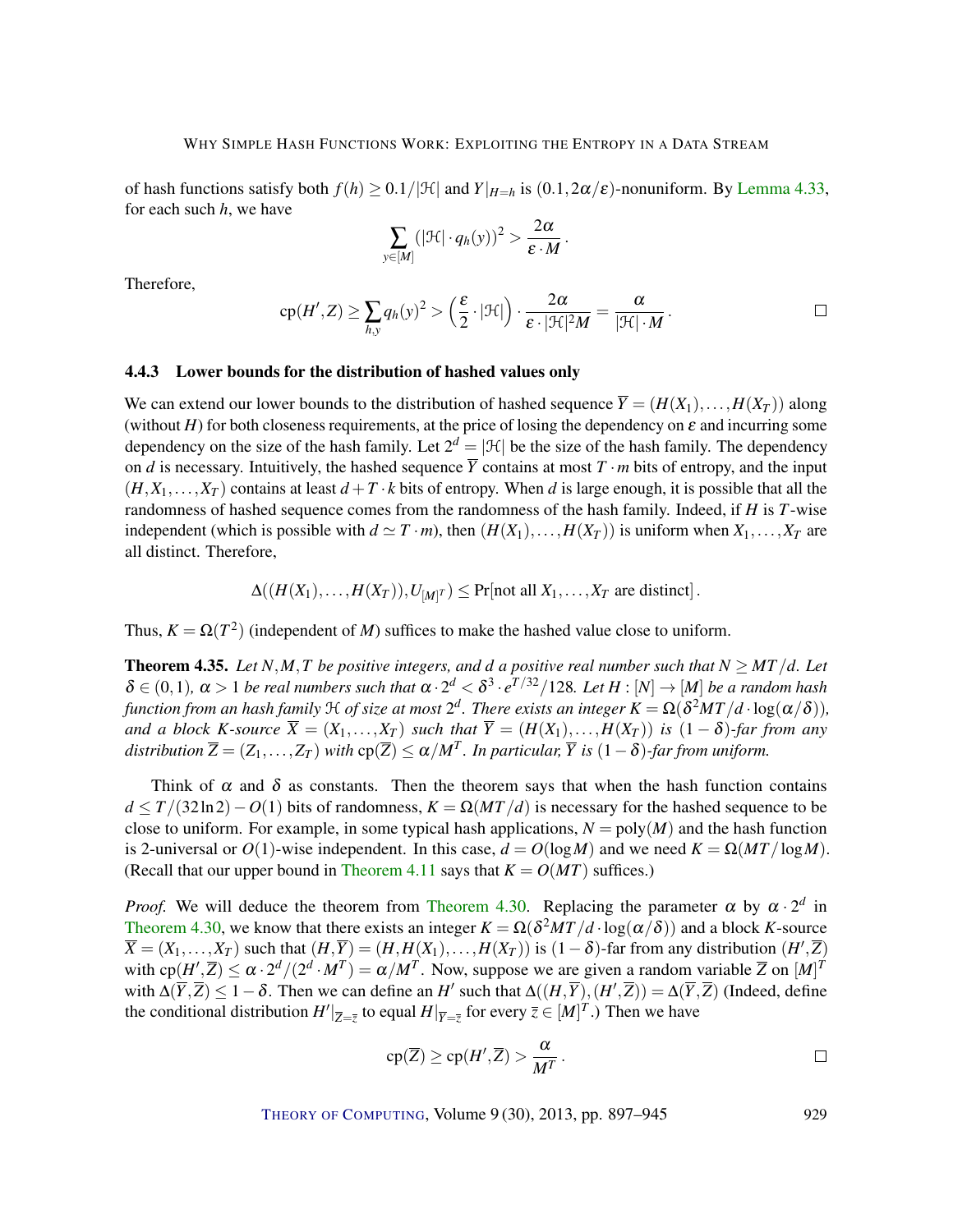One limitation of the above lower bound is that it only works when  $d \leq T/(32\ln 2) - O(1)$ . For example, the lower bound cannot be applied when the hash function is *T*-wise independent. Although  $d = \Omega(T)$  may not be interesting in practice, for the sake of completeness, we provide another simple lower bound to cover this parameter region.

**Theorem 4.36.** Let  $N, M, T$  be positive integers, and  $\delta \in (0,1)$ ,  $\alpha > 1$ ,  $d > 0$  real numbers. Let  $H:[N] \to [M]$  *be a random hash function from an hash family*  ${\mathfrak{H}}$  *<i>of size at most*  $2^d$ . Suppose  $K\leq N$  *be* an integer such that  $K\leq (\delta^2/4\alpha\cdot2^d)^{1/T}\cdot M.$  Then there exists a block  $K$ -source  $\overline{X}=(X_1,\ldots,X_T)$  such that  $\overline{Y}=(H(X_1),\ldots,H(X_T))$  is  $(1-\delta)$ -far from any distribution  $\overline{Z}=(Z_1,\ldots,Z_T)$  with  ${\rm cp}(\overline{Z})\leq \alpha/M^T$ . *In particular,*  $\overline{Y}$  *is*  $(1 - \delta)$ *-far from uniform.* 

Again, think of  $\alpha$  and  $\delta$  as constants. The theorem says that  $K = \Omega(M/2^{d/T})$  is necessary for the hashed sequence to be close to uniform. In particular, when  $d = \Theta(T)$ ,  $K = \Omega(M)$  is necessary. [Theorem](#page-32-0) [4.35](#page-32-0) gives the same conclusion, but only works for  $d \leq T/(32\ln 2)-O(1)$ . On the other hand, when  $d = o(T)$ , [Theorem](#page-32-0) [4.35](#page-32-0) gives better lower bound  $K = \Omega(MT/d)$ .

*Proof.* Let *X* be any flat *K*-source, i. e., a uniform distribution over a set of size *K*. We simply take  $\overline{X} = (X_1, \ldots, X_T)$  to be *T* independent copies of *X*. Note that  $\overline{Y}$  has support at most as large as  $(H, \overline{X})$ . Thus,

$$
|\text{supp}(\overline{Y})| \le |\text{supp}(H,\overline{X})| = 2^d \cdot K^T \le \frac{\delta^2}{4\alpha} \cdot M^T.
$$

Therefore,  $\overline{Y}$  is  $(1-\delta^2/4\alpha)$ -far from uniform. By [Lemma](#page-30-2) [4.33,](#page-30-2)  $\overline{Y}$  is  $(1-\delta)$ -far from any distribution  $\overline{Z} = (Z_1, \ldots, Z_T)$  with  $cp(\overline{Z}) \leq \alpha / M^T$ .  $\Box$ 

## 4.4.4 Lower bound for 2-universal hash functions

In this subsection, we show [Theorem](#page-15-0) [4.11](#page-15-0) is almost tight in the following sense. We show that there exists  $K = \Omega(MT/\varepsilon \cdot \log(1/\varepsilon))$ , a 2-universal hash family  $H$ , and a block *K*-source  $\overline{X}$  such that  $(H,\overline{Y})$  is  $\varepsilon$ -far from having collision probability  $100/(|\mathcal{H}| \cdot M^T)$ . The improvement over [Theorem](#page-30-1) [4.30](#page-30-1) is the almost tight dependency on  $\varepsilon$ . Recall that [Theorem](#page-15-0) [4.11](#page-15-0) says that for 2-universal hash family,  $K = O(MT/\varepsilon)$ suffices. The upper and lower bound differs by a factor of  $log(1/\epsilon)$ . In particular, our result for 4-wise independent hash functions [\(Theorem](#page-15-1) [4.12\)](#page-15-1) cannot be achieved with 2-universal hash functions. The lower bound can further be extended to the distribution of hashed sequence  $\overline{Y} = (H(X_1),...,H(X_T))$  as in the previous subsection. Furthermore, since the 2-universal hash family we use has small size, we only pay a factor of *O*(log*M*) in the lower bound on *K*. Formally we prove the following results.

<span id="page-33-0"></span>**Theorem 4.37.** *For every prime power M, real numbers*  $\varepsilon \in (0,1/4)$  *and*  $\alpha \ge 1$ *, the following holds. For all integers t and N such that*  $\varepsilon \cdot M^{t-1} \geq 1$  *and*  $N \geq 6\varepsilon M^{2t}$ *, and for*  $T = \lceil \varepsilon^2 M^{2t-1} \log(\alpha/\varepsilon) \rceil$ ,<sup>2</sup> there *exists an integer*  $K = \Omega(MT/\varepsilon \cdot \log(\alpha/\varepsilon))$ *, and a* 2*-universal hash family* H *from* [N] *to* [M]*, and a block K*-source  $\overline{X} = (X_1, \ldots, X_T)$  *such that*  $(H, \overline{Y}) = (H, H(X_1), \ldots, H(X_T))$  *is*  $\varepsilon$ -far from any distribution  $(H',\overline{Z})$  *with*  $cp(H',\overline{Z}) \leq \alpha/(|\mathcal{H}| \cdot M^T)$ *.* 

<sup>2</sup>For technical reasons, our lower bound proof does not work for every sufficiently large *T*. However, note that the density of *T* such that the lower bound holds is 1/*M*<sup>2</sup> .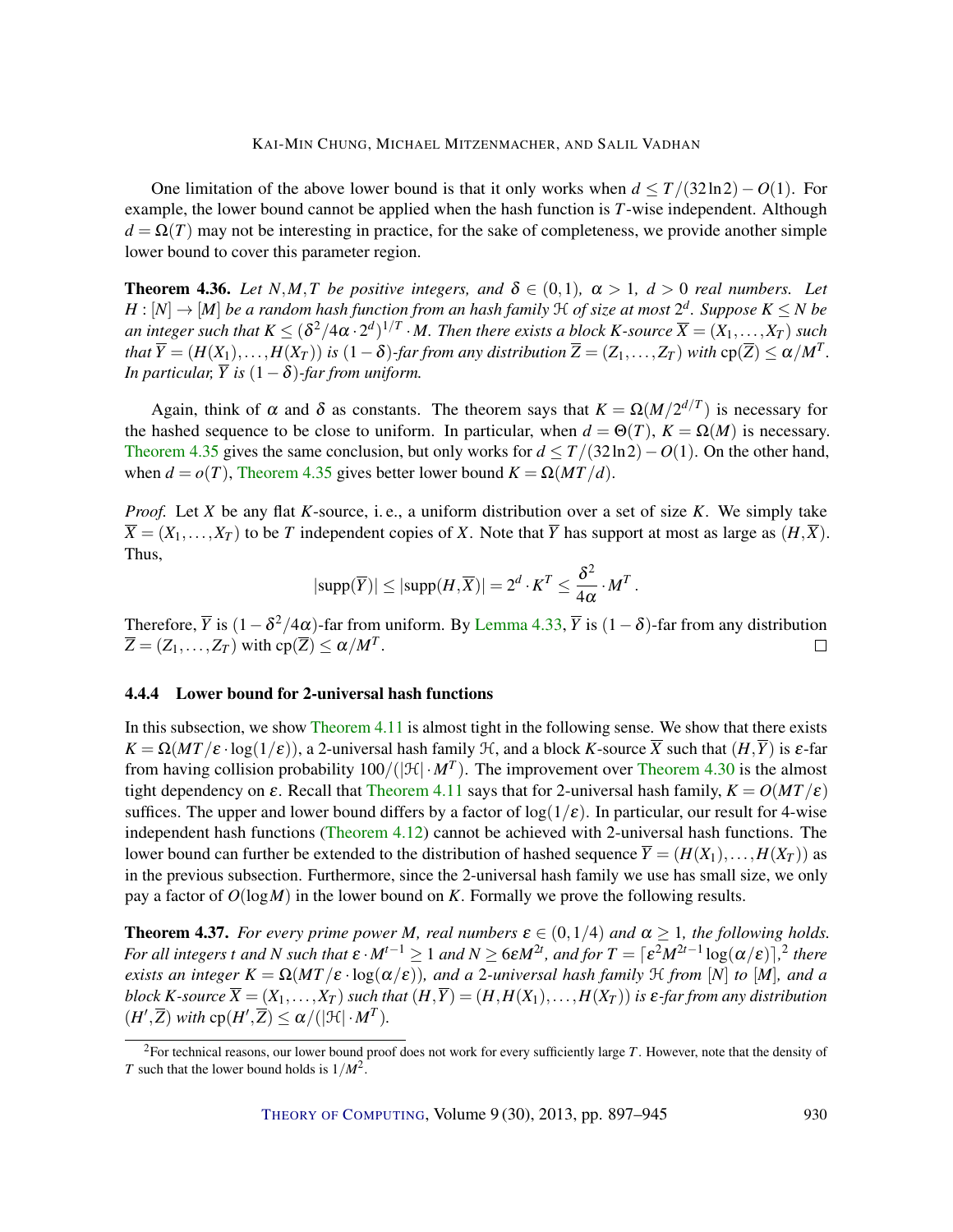<span id="page-34-0"></span>**Theorem 4.38.** *For every prime power M*, *real numbers*  $\varepsilon \in (0,1/4)$  *and*  $\alpha \ge 1$ *, the following holds. For all integers t and N such that*  $\epsilon \cdot M^{t-1} \geq 1$  *and*  $N \geq 6\epsilon M^{2t}$ *, and for*  $T = \lceil \epsilon^2 M^{2t-1} \log(\alpha M/\epsilon) \rceil$ *, there exists an integer*  $K = \Omega(MT/\varepsilon \cdot \log(\alpha M/\varepsilon))$ *, and a* 2*-universal hash family*  $H$  *from*  $[N]$  *to*  $[M]$ *, and a block K*-source  $\overline{X} = (X_1, \ldots, X_T)$  *such that*  $\overline{Y} = (H(X_1), \ldots, H(X_T))$  *is*  $\varepsilon$ -far from any distribution  $\overline{Z}$  *with*  $\text{cp}(\overline{Z}) \leq \alpha / M^T$ .

Basically, the idea is to show that the Markov inequality applied in the proof of [Theorem](#page-15-0) [4.11](#page-15-0) (see inequality [\(4.1\)](#page-16-2)) is tight for a single block. More precisely, we show that there exists a 2-universal hash family  $\mathcal{H}$ , and a *K*-source *X* such that with probability  $\varepsilon$  over  $h \leftarrow H$ , cp( $h(X) \geq 1/M + \Omega(1/K\varepsilon)$ . Intuitively, if we take  $T = \Theta(K\varepsilon \cdot \log(\alpha/\varepsilon)/M)$  independent copies of such *X*, then the collision probability will satisfy  $cp(h(X_1),...,h(X_T)) \ge (1+\Omega(M/K\epsilon))^T/M^T \ge \alpha/(\epsilon M^T)$ , and so the overall collision probability is  $\text{cp}(H,\overline{Y})\geq \alpha/(|\mathfrak{H}|\cdot M^T).$  Formally, we analyze our construction below using Hellinger distance, and show that the collision probability remains high even after modifying a  $\Theta(\varepsilon)$ -fraction of distribution.

*Proof of [Theorem](#page-33-0) [4.37.](#page-33-0)* Fix a prime power *M*, and  $\varepsilon > 0$ , we identify [*M*] with the finite field **F** of size *M*. Let *t* be an integer parameter such that  $M^{t-1} > 1/\varepsilon$ . Recall that the set  $\mathcal{H}_0$  of linear functions  ${h_{\vec{a}}:\mathbb{F}^t \to \mathbb{F}}_{\vec{a} \in \mathbb{F}^t}$  where  $h_{\vec{a}}(\vec{x}) = \sum_i a_i x_i$  is 2-universal. Note that picking a random hash function  $h \leftarrow \mathcal{H}_0$ is equivalent to picking a random vector  $\vec{a} \leftarrow \mathbb{F}^t$ . Two special properties of  $\mathcal{H}_0$  are (i) when  $\vec{a} = \vec{0}$ , the whole domain  $\mathbb{F}^t$  is sent to  $0 \in \mathbb{F}$ , and (ii) the size of hash family  $|\mathcal{H}_0|$  is the same as the size of the domain, namely  $|\mathbb{F}^t|$ . We will use  $\mathcal{H}_0$  as a building block in our construction.

We proceed to construct the hash family  $H$ . We partition the domain  $[N]$  into several sub-domains, and apply different hash function to each sub-domain. Let *s* be an integer parameter to be determined later. We require  $N \ge s \cdot M^t$ , and partition  $[N]$  into  $D_0, D_1, \ldots, D_s$ , where each of  $D_1, \ldots, D_s$  has size  $M^t$  and is identified with  $\mathbb{F}^t$ , and  $D_0$  is the remaining part of  $[N]$ . In our construction, the data  $\overline{X}$  will never come from  $D_0$ . Thus, w. l. o. g., we can assume  $D_0$  is empty. For every  $i = 1, \ldots, s$ , we use a linear hash function  $h_{\vec{a}_i} \in \mathcal{H}_0$  to send  $D_i$  to F. Thus, a hash function  $h \in \mathcal{H}$  consists of *s* linear hash function  $(h_{\vec{a}_1}, \ldots, h_{\vec{a}_s})$ , and can be described by *s* vectors  $\vec{a}_1, \ldots, \vec{a}_s \in \mathbb{F}^t$ . Note that to make  $\mathcal H$  2-universal, it suffices to pick  $\vec{a}_1,\ldots,\vec{a}_s$  pairwise independently. Specifically, we identify  $\mathbb{F}^t$  with the finite field  $\hat{\mathbb{F}}$  of size  $M^t$ , and pick  $(\vec{a}_1,\ldots,\vec{a}_s)$  by picking  $a,b \in \mathbb{F}$ , and output  $(a+\alpha_1 \cdot b, a+\alpha_2 \cdot b, \ldots, a+\alpha_s \cdot b)$  for some distinct constants  $\alpha_1, \ldots, \alpha_s \in \mathbb{F}$ . Formally, we define the hash family to be

$$
\mathcal{H} = \{h^{a,b} : [N] \to [M]\}_{a,b \in \hat{\mathbb{F}}}, \text{ where } h^{a,b} = (h_{a+\alpha_1b}, \dots, h_{a+\alpha_nb}) \stackrel{\text{def}}{=} (h^{a,b}_1, \dots, h^{a,b}_s).
$$

It is easy to verify that  $H$  is indeed 2-universal, and  $|\mathcal{H}| = M^{2t}$ .

We next define a single block *K*-source *X* that makes the Markov inequality  $(4.1)$  tight. We simply take *X* to be a uniform distribution over  $D_1 \cup \cdots \cup D_s$ , and so  $K = s \cdot M^t$ . Consider a hash function  $h^{a,b} \in H$ . If all  $h^{a,b}_i$  $a,b$  are non-zero and distinct, then  $h^{a,b}(X)$  is the uniform distribution. If exactly one  $h_i^{a,b} = 0$ , then  $h^{a,b}$  sends  $M^t + (s-1)M^{t-1}$  elements in [*N*] to 0, and  $(s-1)M^{t-1}$  elements to each nonzero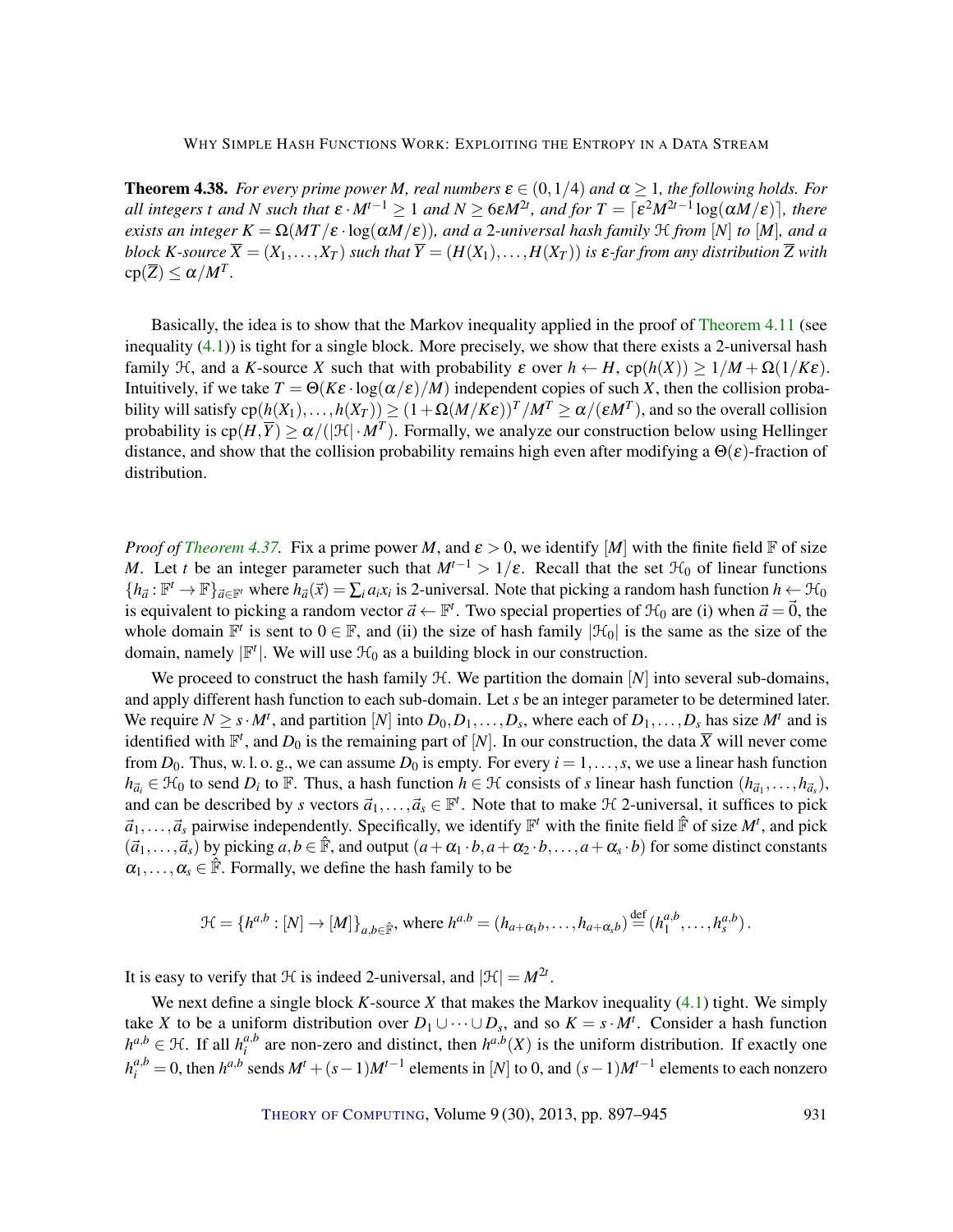*y* ∈ **F**. Let us call such *h*<sup>*a*,*b*</sup> *bad* hash functions. Thus, if *h*<sup>*a*,*b*</sup> is bad, then

$$
cp(h^{a,b}(X)) = \left(\frac{M^t + (s-1)M^{t-1}}{K}\right)^2 + (M-1) \cdot \left(\frac{(s-1)M^{t-1}}{K}\right)^2
$$

$$
= \frac{1}{M} + \frac{M-1}{s^2M} \ge \frac{1}{M} + \frac{1}{2s^2}.
$$

Note that  $h^{a,b}$  is bad with probability

$$
\Pr[\text{exactly one } h_i^{a,b} = 0] = \Pr[b \neq 0 \land \exists i \ (a + \alpha_i b = 0)] = \left(1 - \frac{1}{M^t}\right) \cdot \frac{s}{M^t} \ge \frac{s}{2M^t}
$$

We set  $s = [4\varepsilon M^t] \leq M^t$ . It follows that with probability at least  $2\varepsilon$  over  $h \leftarrow \mathcal{H}$ , the collision probability satisfies  $cp(h(X)) \ge 1/M + 1/(4K\varepsilon)$ , as we intuitively desired. However, instead of working with collision probability directly, we need to use Bhattacharyya coefficient to measure the growth of distance to uniform (see [Definition](#page-22-1) [4.18.](#page-22-1)) The following claim upper bounds the Bhattacharyya coefficient of  $h(X)$ for bad hash functions *h*. The proof of the claim is deferred to the end of this section.

<span id="page-35-0"></span>Claim 4.39. *Suppose h is a bad hash function defined as above, then the Bhattacharyya coefficient of*  $h(X)$  *satisfies*  $C(h(X)) \leq 1 - M/(64K\varepsilon)$ .

Finally, for every integer  $T \in [\varepsilon^2 M^{2t-1} \log(\alpha/\varepsilon), c_0 \cdot \varepsilon^2 M^{2t-1} \log(\alpha/\varepsilon)]$ , we can write  $T = c \cdot$  $(64K\varepsilon/M) \cdot \ln(800\alpha/\varepsilon)$  for some constant  $c < c_0$ . Let  $\overline{X} = (X_1, \ldots, X_T)$  be *T* independent copies of *X*. We now show that  $K, \mathcal{H}, \overline{X}$  satisfy the conclusion of the theorem. That is,  $K = \Omega(MT/(\varepsilon \log(\alpha/\varepsilon)))$ (as follows from the definition of *T*) and  $(H,\overline{Y}) = (H,H(X_1),\ldots,H(X_T))$  is  $\varepsilon$ -far from any distribution  $(H',\overline{Z})$  with  $cp(H',\overline{Z}) \leq \alpha/(|\mathcal{H}| \cdot M^T)$ .

Consider the distribution  $(h(X_1),...,h(X_T))$  for a bad hash function  $h \in \mathcal{H}$ . From the above claim, the Bhattacharyya coefficient satisfies

$$
C(h(X_1),...,h(X_T)) = C(h(X))^T \leq (1-M/64K\varepsilon)^T \leq e^{MT/64K\varepsilon} \leq \frac{800\alpha}{\varepsilon}.
$$

By [Lemma](#page-22-0) [4.19](#page-22-0) and the definition of Bhattacharyya coefficient, we have

$$
\Delta((h(X_1),\ldots,h(X_T)),U_{[M]^T})\geq 1-C(h(X_1),\ldots,h(X_T))\geq 1-\frac{800\alpha}{\varepsilon}.
$$

By [Lemma](#page-30-2) [4.33,](#page-30-2)  $(h(X_1),...,h(X_T))$  is  $(0.1,2\alpha/\varepsilon)$ -nonuniform for at least 2 $\varepsilon$ -fraction of bad hash functions *h*. By the second statement of [Lemma](#page-31-0) [4.34,](#page-31-0) this implies  $(H, \overline{Y})$  is  $\varepsilon$ -far from any distribution  $(H',\overline{Z})$  with  $cp(H',\overline{Z}) \leq \alpha/(|\mathcal{H}| \cdot M^T)$ .

In sum, given  $M, \varepsilon, \alpha, t$  that satisfies the premise of the theorem, we set  $K = \left[4\varepsilon M^t\right] \cdot M^t$ , and proved that for every  $N > K$ , and  $T = \Theta((K\varepsilon/M) \cdot \ln(\alpha/\varepsilon))$ , the conclusion of the theorem is true. It remains to prove [Claim](#page-35-0) [4.39.](#page-35-0)

*Proof of [Claim](#page-35-0)* [4.39.](#page-35-0) Let  $p(x) = M \cdot Pr[h(X) = x]$  for every  $x \in \mathbb{F}$ . For a bad hash function *h*, we have  $p(0) = (1 + (M-1)/s)$ , and  $p(x) = (1 - 1/s)$  for every  $x \neq 0$ . We will upper bound  $C(h(X)) =$ 

THEORY OF C[OMPUTING](http://dx.doi.org/10.4086/toc), Volume 9(30), 2013, pp. 897–945 932

.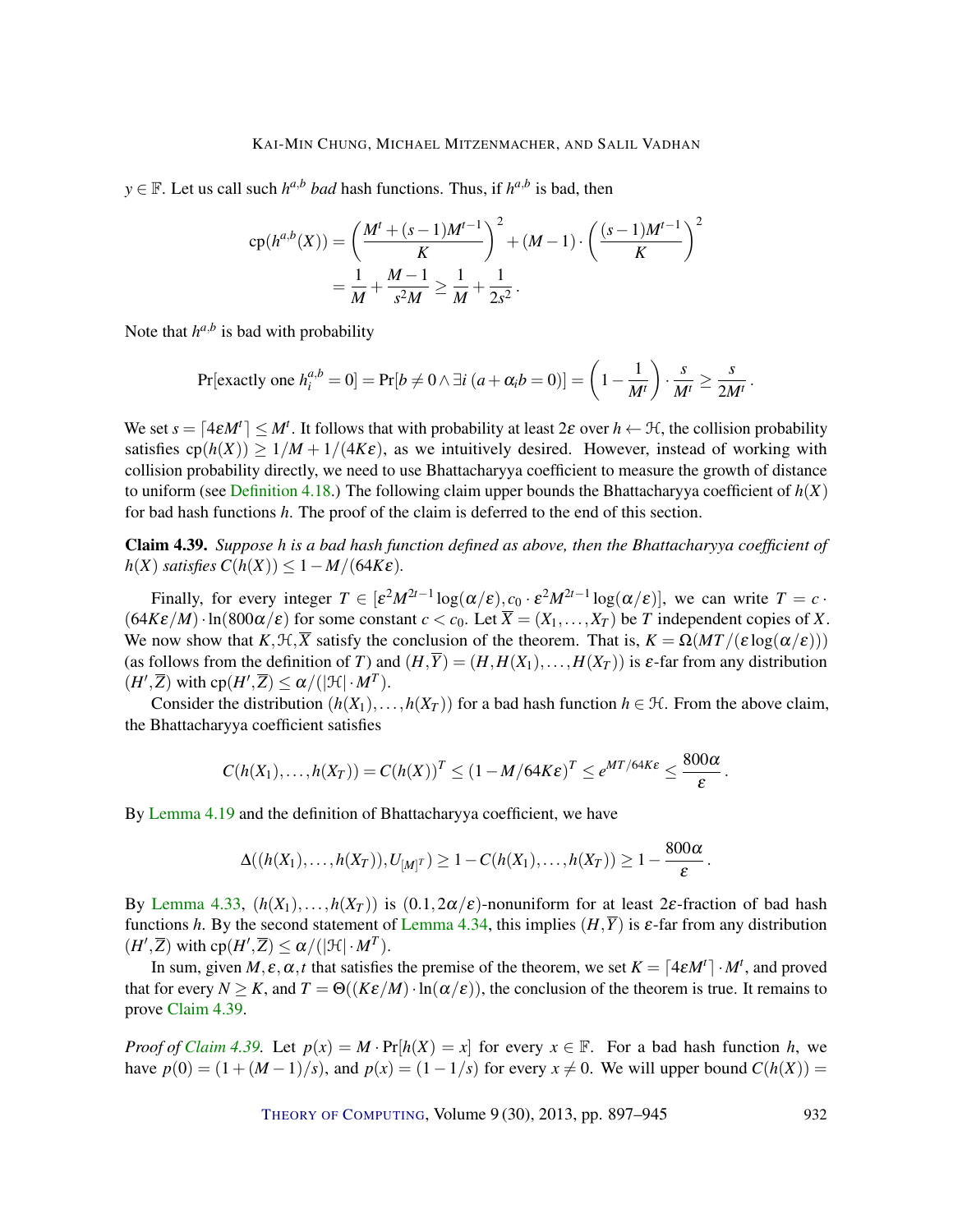$(1/M) \cdot \sum_x \sqrt{p(x)}$  using Taylor series. Recall that for  $z \ge 0$ , there exists some  $z', z'' \in [0, z]$  such that

$$
\sqrt{1+z} = 1 + \frac{z}{2} + \frac{z^2}{2} \cdot \left( -\frac{1}{4(1+z')^{3/2}} \right) \le 1 + \frac{z}{2} - \frac{z^2}{8(1+z)^{3/2}}
$$

and

$$
\sqrt{1-z} = 1 - z \cdot \frac{1}{2\sqrt{1-z''}} \le 1 - \frac{z}{2}.
$$

We have

$$
C(h(X)) = \frac{1}{M} \sum_{x} \sqrt{p(x)}
$$
  
\n
$$
\leq \frac{1}{M} \left( 1 + \frac{M-1}{2s} - \frac{(M-1)^2}{8s^2 \cdot (1 + (M-1)/s)^{3/2}} + (M-1) \cdot \left( 1 - \frac{1}{2s} \right) \right)
$$
  
\n
$$
= 1 - \frac{(M-1)^2}{8Ms^2(1 + (M-1)/s)^{3/2}}.
$$

Recall that  $M \ge 2$ ,  $s = \varepsilon M^t \ge M$ , and  $s^2 = K\varepsilon$ , we have

$$
C(h(X)) \leq 1 - \frac{M^2}{64K\varepsilon}.
$$

This concludes the proof of [Theorem](#page-33-0) [4.37.](#page-33-0)

Recall that  $|\mathcal{H}| = M^{2t}$ . [Theorem](#page-33-0) [4.38](#page-34-0) follows from Theorem [4.37](#page-33-0) by exactly the same argument as in the proof of [Theorem](#page-32-0) [4.35.](#page-32-0)

# <span id="page-36-0"></span>5 Applications

## 5.1 Linear probing

We consider data items come as a block *K*-source  $(X_1, \ldots, X_{T-1}, X_T)$  where the item  $Y = X_T$  to be inserted is the last block. An immediate application of [Theorem](#page-15-2) [4.10,](#page-15-2) using just a 2-universal hash family, gives that if  $K \geq MT/\varepsilon^2$ , the resulting distribution of the element hashes is  $\varepsilon$ -close to uniform. The effect of the ε statistical difference on the expected insertion time is at most ε*T*, because the maximum insertion time is *T*. That is, if we let  $E_U$  be the expected time for an insertion when using a truly random hash function, and *E<sup>P</sup>* be the expected time for an insertion using pairwise independent hash functions, we have

$$
E_P\leq E_U+\varepsilon T.
$$

A natural choice is  $\varepsilon = o(1/T)$ , so that the  $\varepsilon T$  term is  $o(1)$ , giving that *K* needs to be  $\omega(MT^3) = \omega(M^4)$  in the standard case where  $T = \alpha M$  for a constant  $\alpha \in (0,1)$  (which we assume henceforth). An alternative interpretation is that with probability  $1-\varepsilon$ , our hash table behaves exactly as though a truly random hash function was used. In some applications, constant  $\varepsilon$  may be sufficient, in which case  $K = O(M^2)$  suffices.

THEORY OF C[OMPUTING](http://dx.doi.org/10.4086/toc), Volume 9 (30), 2013, pp. 897-945 933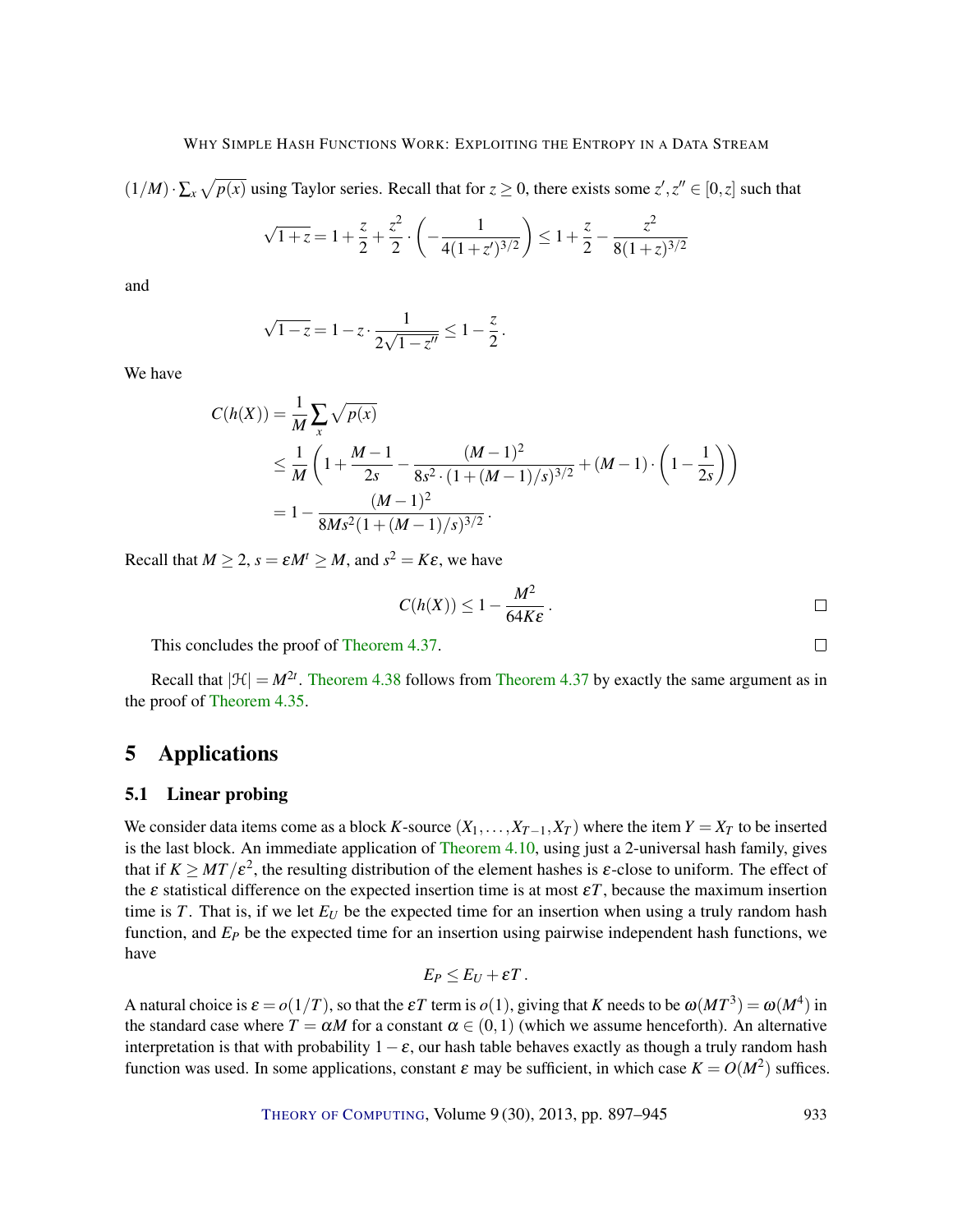<span id="page-37-1"></span>Better results can be obtained by applying [Lemma](#page-13-1) [4.8,](#page-13-1) in conjunction with [Theorem](#page-15-0) [4.11](#page-15-0) or [The](#page-15-1)[orem](#page-15-1) [4.12.](#page-15-1) In particular, for linear probing, the standard deviation  $\sigma$  of the insertion time is known (see, e. g., [\[16,](#page-44-11) p.52]) and is  $O(1/(1-\alpha)^2)$ . With a 2-universal family, as long as  $K \geq MT/\varepsilon$ , from [Theorem](#page-15-0) [4.11](#page-15-0) the resulting hash values are  $\varepsilon$ -close to a block source with collision probability at most  $(1+2MT/(\varepsilon K))/M^T$ . Using this, we apply [Lemma](#page-13-1) [4.8](#page-13-1) to bound the expected insertion time as

$$
E_P \le E_U + \varepsilon T + \sigma \sqrt{\frac{2MT}{\varepsilon K}}.
$$

Choosing  $\varepsilon = o(1/T)$  gives that  $E_P$  and  $E_U$  are the same up to lower order terms when *K* is  $\omega(M^3)$ . [Theorem](#page-15-1) [4.12](#page-15-1) gives a further improvement; for  $K \geq MT + \sqrt{2MT^2/\varepsilon}$ , we have

$$
E_P \leq E_U + \varepsilon T + \sigma \sqrt{\frac{2MT + 2\sqrt{2MT^2/\varepsilon}}{K}}\,.
$$

Choosing  $\varepsilon = o(1/T)$  now allows for *K* to be only  $\omega(M^2)$ .

In other words, the Rényi entropy needs only to be  $2\log M + \omega(1)$  bits when using 4-wise independent hash functions, and  $3\log M + \omega(1)$  for 2-universal hash functions. These numbers seem quite reasonable for practical situations. We formalize the result for the case of 2-universal hash functions as follows:

<span id="page-37-0"></span>**Theorem 5.1.** Let *H* be chosen at random from a 2-universal hash family  $\mathcal{H}$  mapping  $[N]$  to  $[M]$ *. For*  $e$ *very block K-source*  $(\overline{X}, Y)$  *taking values in*  $[N]^T$  *with*  $K \geq MT/\varepsilon$ , we have

$$
\mathrm{E}[\mathrm{Time}_{\mathrm{LP}}(H,\overline{X},Y)] \leq 1/(1-\alpha)^2 + \varepsilon T + \sigma \sqrt{\frac{2MT}{\varepsilon K}}.
$$

*Here*  $\alpha = T/M$  is the load and  $\sigma = O(1/(1-\alpha)^2)$  is the standard deviation in the insertion time in the *case of truly random hash functions.*

# 5.2 Chained hashing

We can follow essentially the same line of argument as in the previous section. Recall here *T* elements are hashed into a table of size  $M = T$ . [Theorem](#page-15-2) [4.10](#page-15-2) again implies that using just a 2-universal hash family, if  $K \geq MT/\varepsilon^2 = T^2/\varepsilon^2$ , the resulting distribution of the element hashes is  $\varepsilon$ -close to uniform. In this case, if we let  $E_U$  be the expected maximum load when using a truly random hash function, and  $E_P$ be the expected maximum load using a 2-universal hash function, we again have

$$
E_P\leq E_U+\varepsilon T\,,
$$

and similarly having *K* be  $\omega(T^4)$  suffices.

Similarly, extending the argument for [Theorem](#page-37-0) [5.1,](#page-37-0) we deduce that if  $K \geq T^2/\varepsilon$ , then

$$
\mathrm{E}[\mathrm{MaxLoad}_{\mathrm{CH}}(\overline{X},H)] \leq (1+o(1)) \cdot \frac{\log T}{\log \log T} + \varepsilon T + \sigma \sqrt{\frac{2T^2}{\varepsilon K}},
$$

where the  $o(1)$  term goes to zero as  $T \to \infty$  and  $\sigma$  is the standard deviation in the maximum load in the case of a truly random hash function.

However, here we get a cleaner "high-probability" result by using [Theorem](#page-15-0) [4.11:](#page-15-0)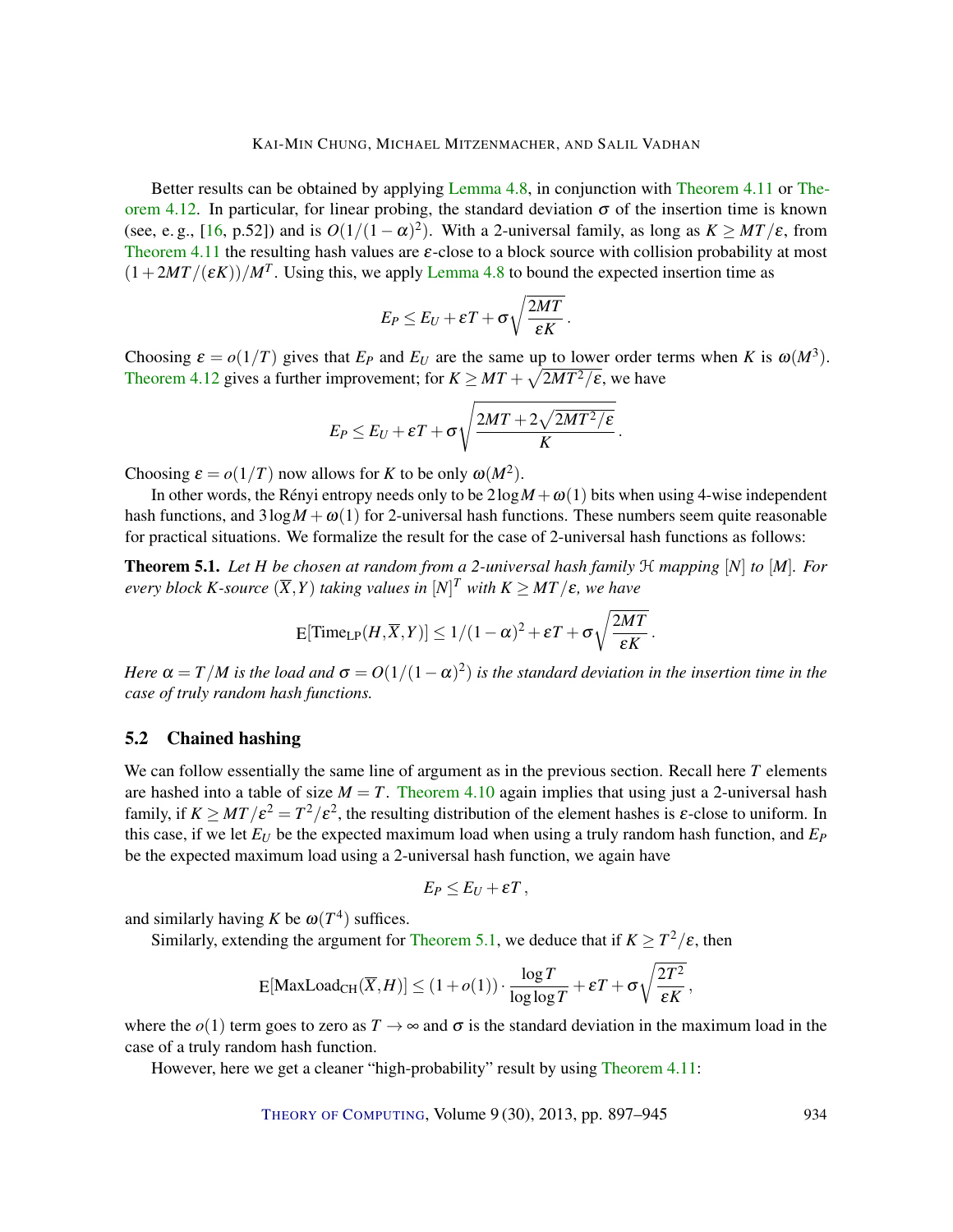**Theorem 5.2.** Let *H* be chosen at random from a 2-universal hash family  $H$  mapping  $[N]$  to  $[T]$ *. For*  $e$ *very block K-source*  $\overline{X}$  taking values in  $[N]^T$  with  $K = \omega(T^2)$ , we have

$$
\Pr\left[\text{MaxLoad}_{\text{CH}}(\overline{X},H) \le \frac{\log T}{\log \log T}(1+o(1))\right] = 1-o(1),
$$

*where the o*(1) *terms tend to zero as*  $T \rightarrow \infty$ *.* 

*Proof.* Set  $M = T$ . Note that the value of MaxLoad<sub>CH</sub>( $\bar{x}$ ,*h*) can be determined from the hashed sequence  $(h(x_1),...,h(x_T)) \in [M]^T$  alone, and does not otherwise depend on the data sequence  $\bar{x}$  or the hash function *h*. Thus for a function  $\lambda : \mathbb{N} \to \mathbb{N}$ , we can let  $S \subseteq [M]^T$  be the set of all sequences of hashed values that produce an allocation with a max load greater than  $\lambda(T)$ . By [Theorem](#page-6-0) [3.4,](#page-6-0) we can take  $\lambda(T) = (1 + o(1)) \cdot (\log T) / (\log \log T)$  so that we have:

$$
Pr[U_{[M]^T} \in S] = Pr[MaxLoad_{CH}(\overline{x}, I) > \lambda(T)] = o(1),
$$

where *I* is a truly random hash function mapping  $[N]$  to  $[M] = [T]$  and  $\bar{x}$  is an arbitrary sequence of distinct data items.

We are interested in the quantity:

$$
Pr[\text{MaxLoad}_{CH}(\overline{X}, H) > \lambda(T)] = Pr[(H(X_1),...,H(X_T)) \in S],
$$

where *H* is a random hash function from a 2-universal family. Given  $K = \omega(T^2)$ , we set  $\varepsilon = MT/K = o(1)$ . By [Theorem](#page-15-0) [4.11,](#page-15-0)  $(H(X_1),...,H(X_T))$  is  $\varepsilon$ -close to a random variable *Z* with collision probability at most  $(1+2MT/(\varepsilon K))/M^T = 3/M^T$  per block. Thus, applying [Lemma](#page-13-1) [4.8](#page-13-1) with f as the characteristic function of *S* and  $\mu = \mathop{\mathrm{E}}[f(U_{[M]^T})] \leq o(1)$ , we have

$$
Pr[(H(X_1),...,H(X_T)) \in S] \le Pr[Z \in S] + \varepsilon
$$
  
\n
$$
\leq \mu + \sqrt{\mu \cdot (1 - \mu)} \cdot \sqrt{3} + \varepsilon
$$
  
\n
$$
= o(1).
$$

# 5.3 Balanced allocations

By combining the known analysis for ideal hashing [\(Theorem](#page-7-0) [3.6\)](#page-7-0), our optimized bounds for block-source extraction (Theorems [4.11](#page-15-0) and [4.12\)](#page-15-1), and the effect of collision probability on expectations [\(Lemma](#page-13-1) [4.8\)](#page-13-1), we obtain:

<span id="page-38-0"></span>**Theorem 5.3.** *For every*  $d \ge 2$  *and*  $\gamma > 0$ *, there is a constant c such the following holds. Let H be chosen at random from a 2-universal hash family* H *mapping* [*N*] *to* [*T*] *d . For every block K-source X taking values in*  $[N]^T$  *with*  $K \geq 2T^{d+1+\gamma}$ *, we have* 

$$
\Pr\left[\text{MaxLoad}_{\text{BA}}(\overline{X},H) > \frac{\log\log T}{\log d} + c\right] \le \frac{1}{T^{\gamma}}.
$$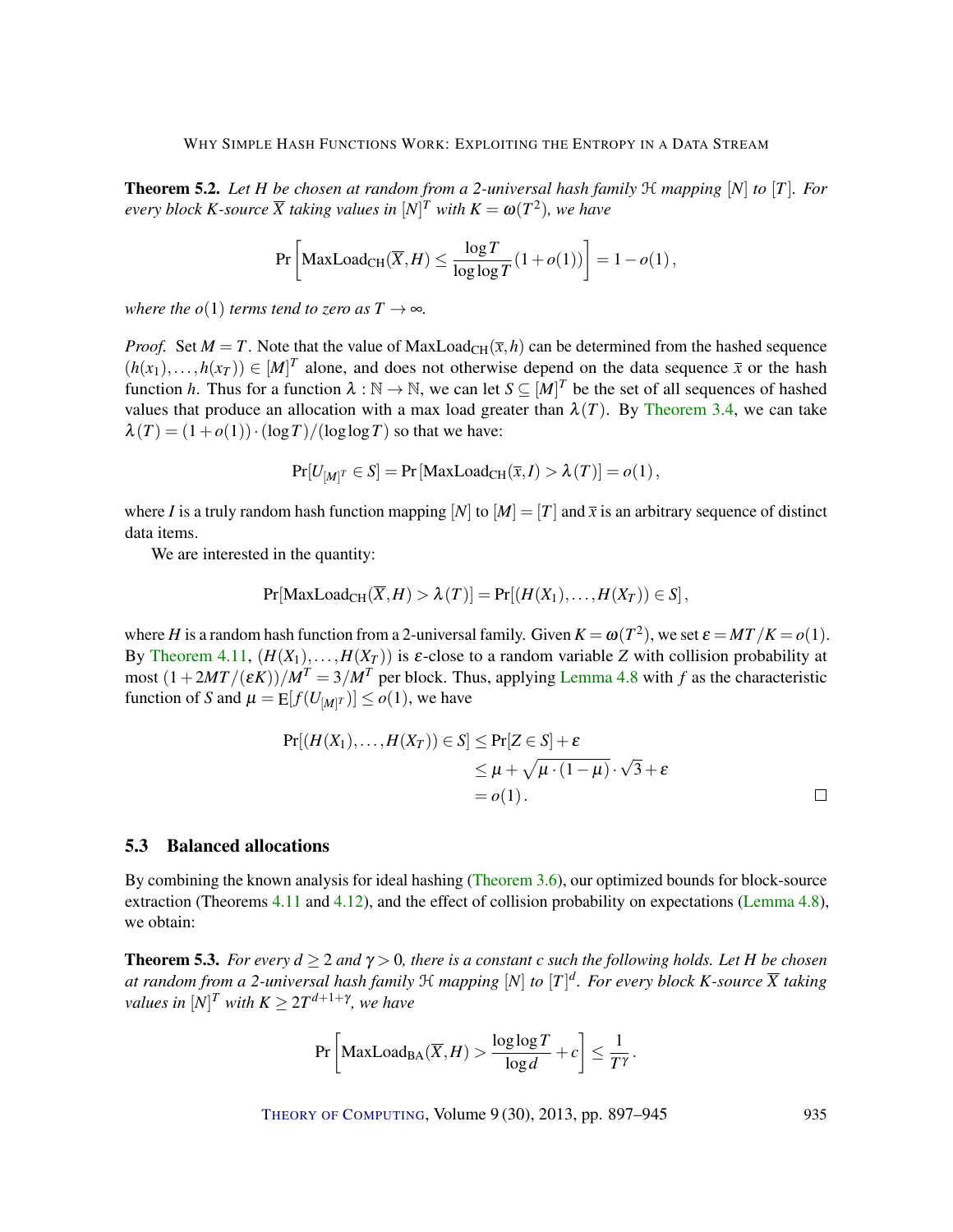<span id="page-39-0"></span>*Proof.* Set  $M = T^d$ . Note that the value of MaxLoad<sub>BA</sub> $(\bar{x}, h)$  can be determined from the hashed sequence  $(h(x_1),...,h(x_T)) \in M^T$  alone, and does not otherwise depend on the data sequence  $\bar{x}$  or the hash function *h*. Thus we can let  $S \subseteq M^T$  be the set of all sequences of hashed values that produce an allocation with a max load greater than  $(\log \log T)/(\log d) + c$ . By [Theorem](#page-7-0) [3.6,](#page-7-0) we can choose the constant *c* such that

$$
\Pr\left[U_{[M]^T} \in S\right] = \Pr\left[\text{MaxLoad}_{BA}(\overline{x}, I) > \frac{\log \log T}{\log d} + c\right] \le \frac{1}{T^{3\gamma}},
$$

where *I* is a truly random hash function mapping  $[N]$  to  $[M] = [T]^d$  and  $\bar{x}$  is an arbitrary sequence of distinct data items.

We are interested in the quantity

$$
\Pr\left[\text{MaxLoad}_{BA}(\overline{X},H) > \frac{\log \log T}{\log d} + c\right] = \Pr\left[\left(H(X_1),\ldots,H(X_T)\right) \in S\right].
$$

Set  $\varepsilon = 1/2T^{\gamma}$  and  $K = 2T^{d+1+\gamma} = MT/\varepsilon$ . By [Theorem](#page-15-0) [4.11,](#page-15-0)  $(H(X_1),...,H(X_T))$  is  $\varepsilon$ -close to a random variable *Z* with collision probability at most  $(1+2MT/(\varepsilon K))/M^T = 3/M^T$  per block. Thus, applying [Lemma](#page-13-1) [4.8](#page-13-1) with *f* as the characteristic function of *S* and  $\mu = E[f(U_{M}|^T)] \leq 1/T^{3\gamma}$ , we have

$$
\Pr[(H(X_1), \dots, H(X_T)) \in S] \le \Pr[Z \in S] + \varepsilon
$$
  
\n
$$
\le \mu + \sqrt{\mu \cdot (1 - \mu)} \cdot \sqrt{3} + \varepsilon
$$
  
\n
$$
\le \frac{1}{T^{3\gamma}} + \sqrt{\frac{3}{T^{3\gamma}}} + \frac{1}{2T^{\gamma}}
$$
  
\n
$$
\le \frac{1}{T^{\gamma}},
$$

for sufficiently large *T*. (Small values of *T* can be handled by increasing the constant *c* in the theorem.)  $\Box$ 

**Theorem 5.4.** *For every*  $d \geq 2$  *and*  $\gamma > 0$ *, there is a constant c such the following holds. Let H be chosen at random from a 4-wise independent hash family* H *mapping* [*N*] *to* [*T*] *d . For every block K-source X taking values in*  $[N]^T$  *with*  $K \geq (T^{d+1} + 2T^{(d+2+\gamma)/2})$ *, we have* 

$$
\Pr\left[\text{MaxLoad}_{\text{BA}}(\overline{X},H) > \frac{\log\log T}{\log d} + c\right] \le \frac{1}{T^{\gamma}}.
$$

*Proof.* The proof is identical to that of [Theorem](#page-15-0) [5.3,](#page-38-0) except we use Theorem [4.12](#page-15-1) instead of Theorem [4.11](#page-15-0) and set  $K = T^{d+1} + T^{(d+2+\gamma)/2} = MT + \sqrt{2MT^2/\varepsilon}.$  $\Box$ 

# 5.4 Bloom filters

We consider the following setting: our block source takes on values in  $[N]^{T+1}$ , producing a collection  $(x_1,...,x_T, y) = (\bar{x}, y)$ , where  $\bar{x}$  constitutes the set represented by the filter, and *y* represents an additional data item that will not be equal to any data items of  $\bar{x}$  (with high probability).

We first take the advantage of the following result by [\[19\]](#page-44-12), which reduces the number of required hash function from  $\ell$  to 2.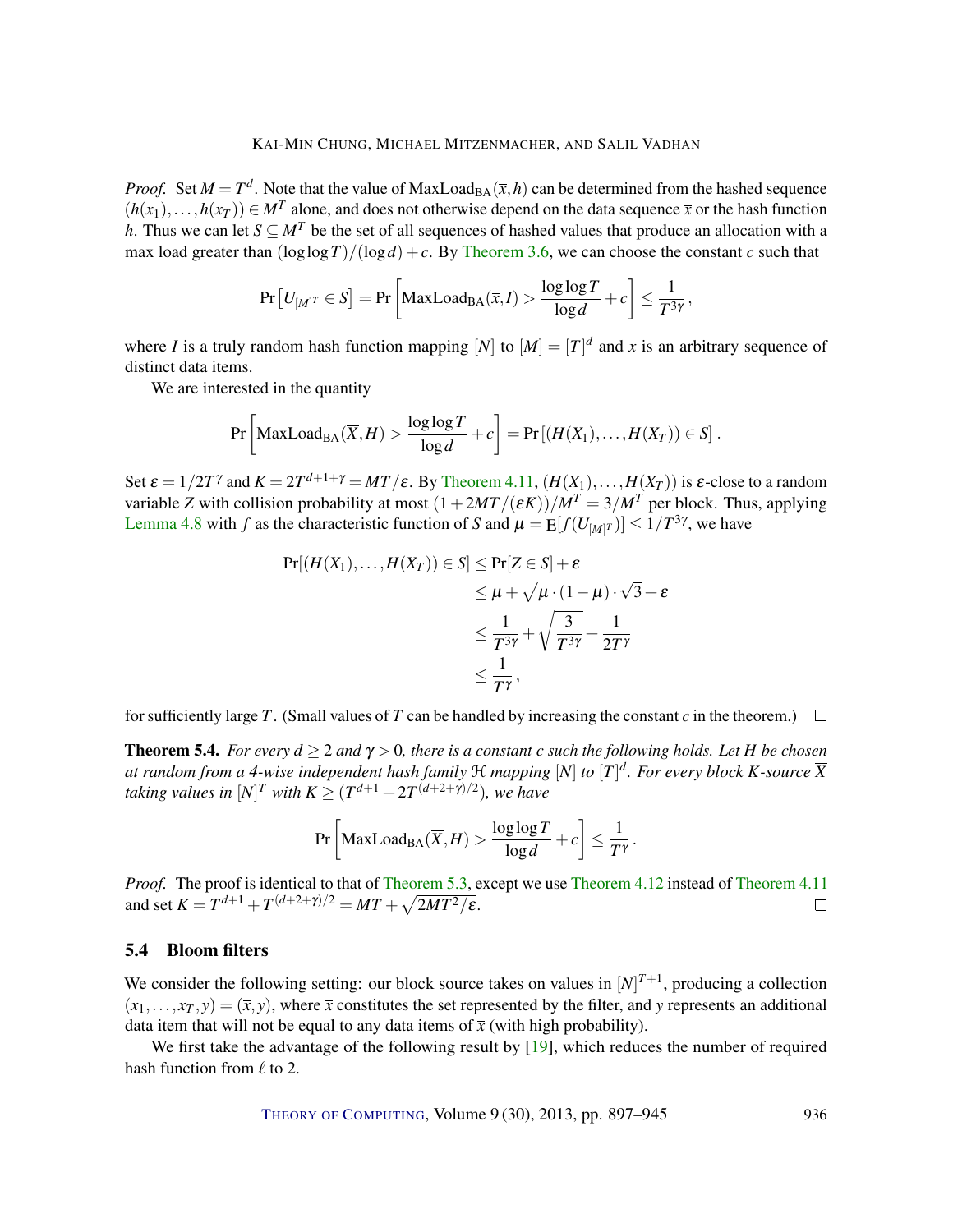<span id="page-40-2"></span><span id="page-40-0"></span>**Theorem 5.5** ([\[19\]](#page-44-12)). Let  $H = (H_1, H_2)$  be a truly random hash function mapping  $[N]$  to  $[M/\ell]^2$ , where  $M/\ell$  is a prime integer. Define  $H' = (H'_1, \ldots, H'_\ell) : [N] \to [M/\ell]^{\ell}$  by

$$
H'_{i}(w) = H_{1}(w) + (i - 1)H_{2}(w) \bmod M/\ell.
$$

*Then for every sequence*  $\bar{x} \in [N]^T$  *of* T data items and every  $y \notin \bar{x}$ , we have

$$
\Pr[\mathsf{FalsePos}_{\mathsf{BF}}(H', \overline{x}, y) = 1] \le \left(1 - \left(1 - \frac{\ell}{M}\right)^T\right)^{\ell} + O(1/M).
$$

The restriction to prime integers  $M/\ell$  is not strictly necessary in general; for more complete statements of when 2 truly random hash functions suffice, see [\[19\]](#page-44-12).

If we allow the false positive probability to increase by some  $\varepsilon > 0$  over truly random hash functions, we can use [Theorem](#page-40-0) [4.10](#page-15-2) to immediately obtain the following parallel to Theorem  $5.5$ <sup>3</sup>

**Theorem 5.6.** *Let*  $H = (H_1, H_2)$  *be chosen at random from a 2-universal hash family*  $H$  *mapping*  $[N]$  *to*  $[M/\ell]^2$ , where  $M/\ell$  is a prime integer. Define  $H' = (H'_1, \ldots, H'_\ell) : [N] \to [M/\ell]^{\ell}$  by

$$
H'_{i}(w) = H_{1}(w) + (i - 1)H_{2}(w) \bmod M/\ell.
$$

*For every*  $\varepsilon > 1/M$  *and every block K-source*  $(\overline{X}, Y)$  *taking values in*  $[N]^T \times [N] \cong [N]^{T+1}$  *with*  $K \geq$  $M^2T/\varepsilon^2\ell^2$ , we have

$$
\Pr[\text{FalsePos}_{\text{BF}}(H', \overline{X}, Y) = 1] \leq \left(1 - \left(1 - \frac{\ell}{M}\right)^T\right)^{\ell} + O(\varepsilon).
$$

If we set  $\varepsilon = o(1)$ , then we obtain the same asymptotic false positive probabilities as with truly random hash functions. When  $T = \Theta(M)$ , the Rényi entropy per block needs only to be  $3\log M + \omega(1)$ bits for 2-universal hash functions.

# 6 Alternative approaches

The results we have described in [Section](#page-36-0) [5](#page-36-0) rely on very general arguments, referring to the collision probability of the entire sequence of hashed data values. We suggest, however, that it may prove useful in the future to view the results of hashing block sources in this paper as a collection of tools that can be applied in various ways to specific applications. For example, here we present a variant of Theorems [4.11](#page-15-0) and [4.12,](#page-15-1) asserting that the hashed values are close to a block source with bounded collision probability *per block*, which may yield improved results in some cases.

<span id="page-40-1"></span>**Theorem 6.1.** Let  $H : [N] \to [M]$  be a random hash function from a 2-universal family  $H$ . For every *block K*-source  $(X_1, \ldots, X_T)$  and every  $\varepsilon > 0$ , the random variable  $Y = (H(X_1), \ldots, H(X_T))$  is  $\varepsilon$ -close to *a block source* Z with collision probability  $1/M + T/(\varepsilon K)$  per block.

<sup>&</sup>lt;sup>3</sup>We note that the approach of using [Lemma](#page-13-1) [4.8](#page-13-1) along with Theorems [4.11](#page-15-0) and [4.12](#page-15-1) in the previous sections does not yield improvement here, since in the typical case of Bloom filters, the false positive probability is a constant, instead of *o*(1).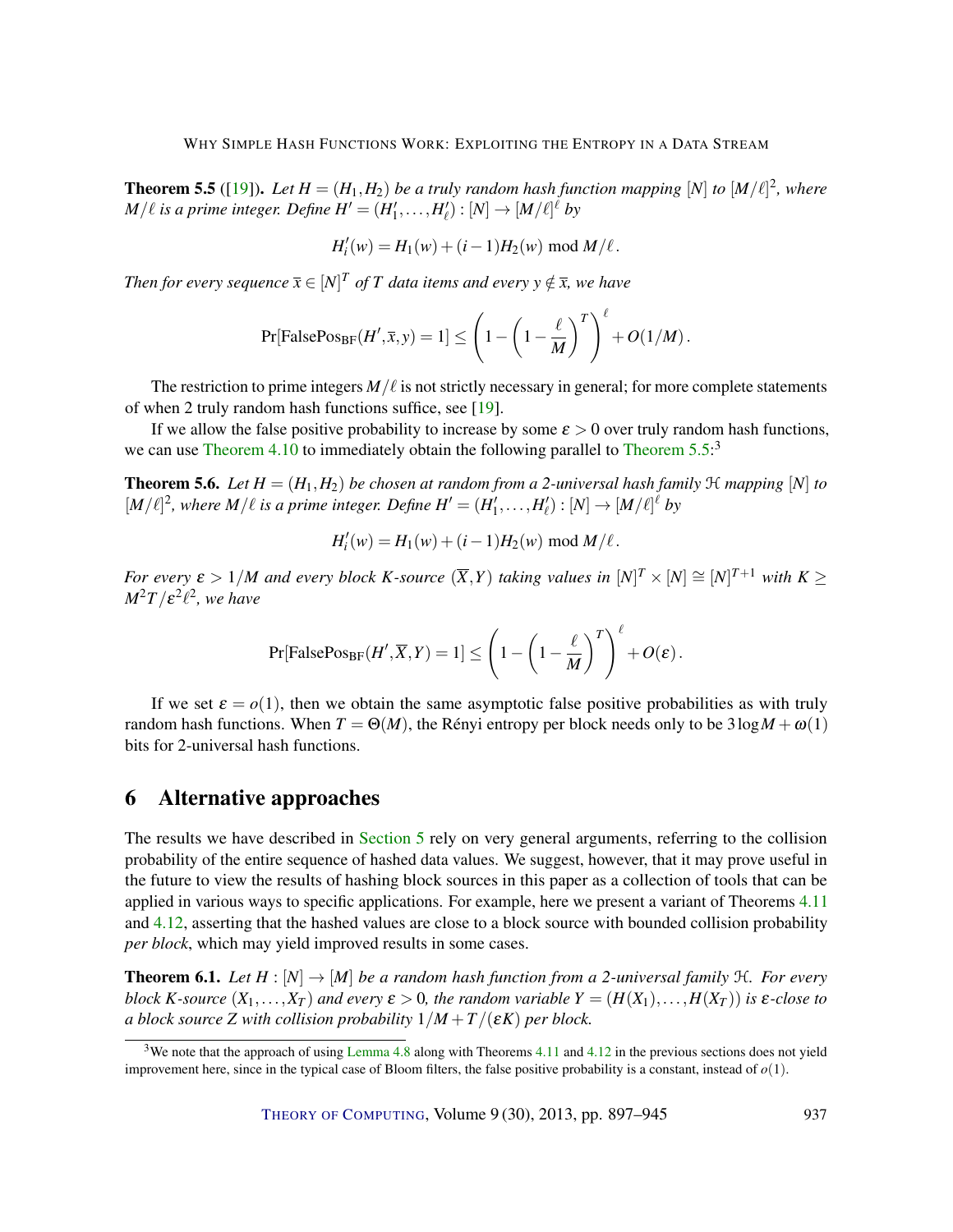<span id="page-41-1"></span><span id="page-41-0"></span>**Theorem 6.2.** Let  $H : [N] \to [M]$  be a random hash function from a 4-wise independent family  $H$ . For *every block K*-source  $(X_1, \ldots, X_T)$  and for every  $\varepsilon > 0$ , the random variable  $Y = (H(X_1), \ldots, H(X_T))$  is  $\varepsilon$ -close to a block source Z with collision probability  $1/M+1/K+\sqrt{2T/(\varepsilon M)}\cdot 1/K$  per block.

[Theorem](#page-15-0) [6.1](#page-40-1) and [6.2](#page-41-0) can be proved in a similar way to the proof of Theorem [4.11](#page-15-0) and [4.12,](#page-15-1) where instead of applying Markov/Chebychev's inequality to the whole sequence once, here we apply the inequalities to each block to achieve the stronger conclusion.

We sketch an example of how these results can be applied to more specific arguments for an application. In the standard layered induction argument for balanced allocations [\[2\]](#page-43-9), the following key step is used. Suppose that there are at most  $\beta_i T$  buckets with load at least *i* throughout the process. Then (using truly random hash functions) the probability that a data item with *d* choices lands in a bin with *i* or more balls already present is bounded above by  $(\beta_i)^d$ . When using 2-universal hash functions, we can bound this probability, but with slightly weaker results. The choices for a data item correspond to the hash of one of the blocks from the input block source. Let *S* be the set of size at most  $(\beta_i)^d$  possible hash values for the item's choices that would place the item in a bin with *i* or more balls. We can bound the probability that the item hashes to a value in *S* by bounding the collision probability per block (via [Theorem](#page-40-1) [6.1\)](#page-40-1) and applying [Lemma](#page-13-1) [4.8](#page-13-1) with *f* equal to the characteristic function of *S*. We have applied this technique to generalize the standard layered induction proof of [\[2\]](#page-43-9) to this setting. This approach turns out to require slightly less entropy from the source for 2-universal hash functions than [Theorem](#page-38-0) [5.3,](#page-38-0) but the loss incurred in applying [Lemma](#page-13-1) [4.8](#page-13-1) means that the analysis only works for  $d \geq 3$  choices and the maximum load changes by a constant factor (although the  $O(log \log n)$  behavior is still apparent). We omit the details.

# 7 Conclusion

We have started to build a link between previous work on randomness extraction and the practical performance of simple hash functions, specifically 2-universal hash functions. In the future, we hope that there will be a collaboration between theory and systems researchers aimed at fully understanding the behavior of hashing in practice. Indeed, while our view of data as coming from a block source is a natural initial suggestion, theory–systems interaction could lead to more refined and realistic models for real-life data (and in particular, provide estimates for the amount of entropy in the data). A complementary direction is to show that hash functions used in practice (such as those based on cryptographic functions, which may not even be 2-universal) behave similarly to truly random hash functions for these data models. Some results in this direction can be found in [\[12\]](#page-43-11).

# Acknowledgments

We thank Adam Kirsch for his careful reading of and helpful comments on the paper, Wei-Chun Kao for helpful discussions, and David Zuckerman for telling us about Hellinger distance. We also thank the anonymous reviewers for helpful corrections and suggestions.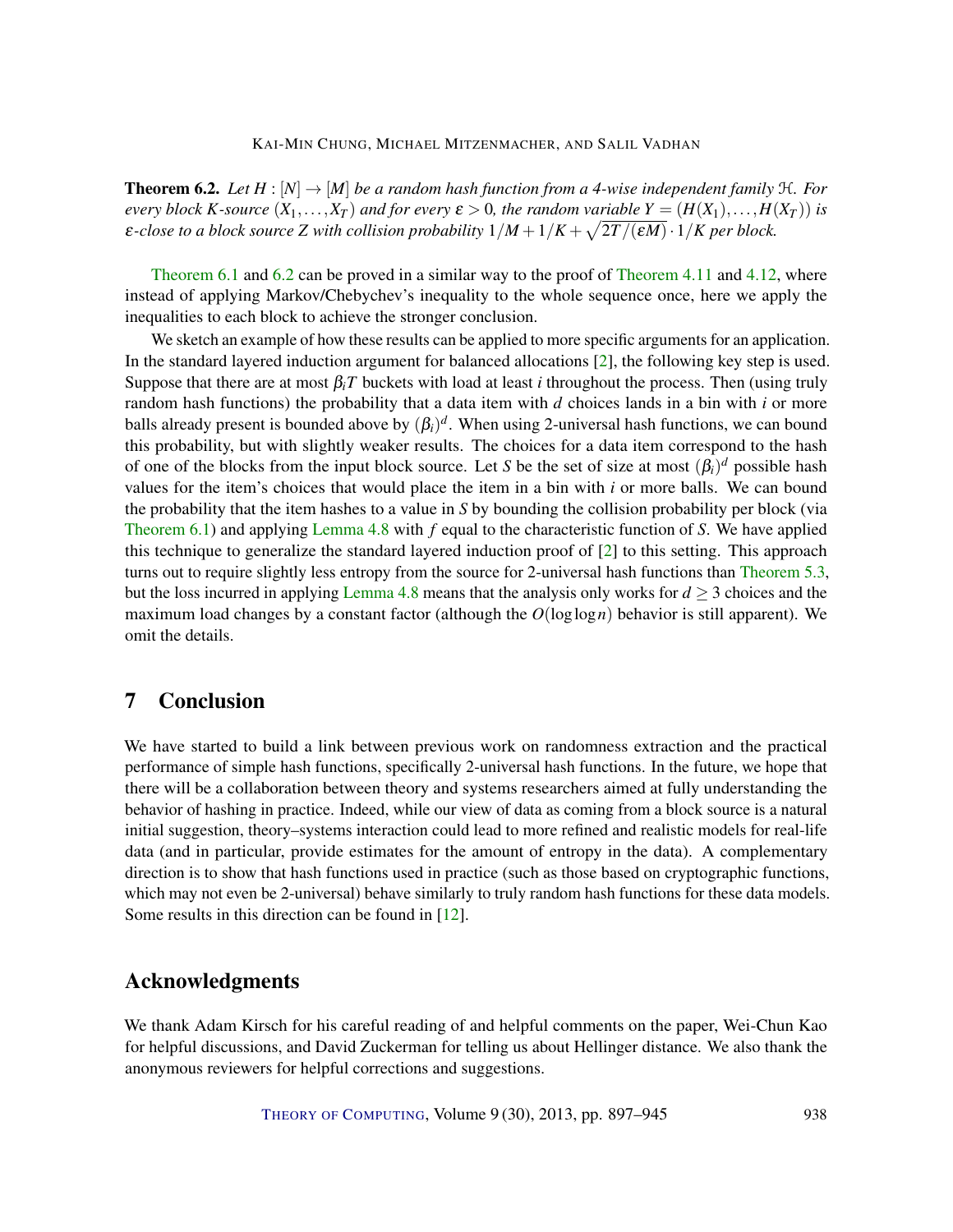# <span id="page-42-0"></span>A Technical lemma on binomial coefficients

**Claim A.1** [\(Claim](#page-27-1) [4.26,](#page-27-1) restated). Let  $N, K > 1$  be integers such that  $N > 2K$ , and  $L \in [0, K/2]$ ,  $\beta \in \mathbb{R}$  $(0, \min\{1, \sqrt{L}\})$  *real numbers. Let*  $S \subset [N]$  *be a random subset of size K, and*  $T \subset [N]$  *be a fixed subset of* [*N*] *of arbitrary size. We have*

$$
\Pr_{S}\left[||S\cap T|-L|\leq \beta\sqrt{L}\right]\leq O(\beta).
$$

*Proof.* By an abuse of notation, we use *T* to denote the size of set *T*. The probability can be expressed as a sum of binomial coefficients as follows.

$$
\Pr_S\left[||S\cap T|-L|\leq \beta\sqrt{L}\right]=\sum_{R=\left\lceil L-\beta\sqrt{L}\right\rceil}^{\left\lfloor L+\beta\sqrt{L}\right\rfloor}\frac{\binom{T}{R}\binom{N-T}{K-R}}{\binom{N}{K}}.
$$

Note that there are at most  $\lfloor 2\beta \rfloor$ √  $\overline{L}\rfloor+1$  terms, it suffices to show that for every  $R\in\left[L-\beta\right]$ √ *L*,*L*+β √  $\overline{L}|,$ 

$$
f(T) \stackrel{\text{def}}{=} \frac{\binom{T}{R} \binom{N-T}{K-R}}{\binom{N}{K}} \le O\left(\sqrt{\frac{1}{L}}\right).
$$

We use the following bound on binomial coefficients, which can be derived from Stirling's formula.

**Claim A.2.** *For integers*  $0 < i < a$ ,  $0 < j < b$ *, we have* 

$$
\frac{\binom{a}{i}\binom{b}{j}}{\binom{a+b}{i+j}} \le O\left(\sqrt{\frac{a \cdot b \cdot (i+j) \cdot (a+b-i-j)}{i \cdot (a-i) \cdot j \cdot (b-j) \cdot (a+b)}}\right)
$$

.

Note that  $L \in [0, K/2]$  implies  $K - R = \Omega(K)$ . When  $2R \le T \le N - 2K + 2R$ , we have

$$
f(T) = \frac{\binom{T}{R}\binom{N-T}{K-R}}{\binom{N}{K}}
$$
  
= 
$$
O\left(\sqrt{\frac{T(N-T)K(N-K)}{R(T-R)(K-R)(N-T-K+R)N}}\right)
$$
  
= 
$$
O\left(\sqrt{\frac{1}{R} \cdot \frac{K}{K-R} \cdot \frac{N-K}{N} \cdot \frac{T(N-T)}{(T-R)(N-T-K+R)}}\right)
$$
  
= 
$$
O\left(\sqrt{\frac{1}{R}}\right) = O\left(\sqrt{\frac{1}{L}}\right),
$$

as desired. Note that when  $N > 2K$ , such *T* exists. Finally, observe that  $\beta^2 < L$  implies  $R \ge 1$ , and

$$
\frac{f(T)}{f(T+1)} = \frac{(T-R+1)(N-T)}{(T+1)(N-T-K+R)}.
$$

It follows that *f*(*T*) is increasing when *T* ≤ 2*R*, and *f*(*T*) is decreasing when *T* ≥ *N* − 2*K* + 2*R*. Therefore,  $f(T) \le f(2R) = O(\sqrt{1/L})$  for  $T \le 2R$ , and  $f(T) \le f(N - 2K + 2R) = O(\sqrt{1/L})$  for  $T \ge N - 2K + 2R$ , which complete the proof.  $\Box$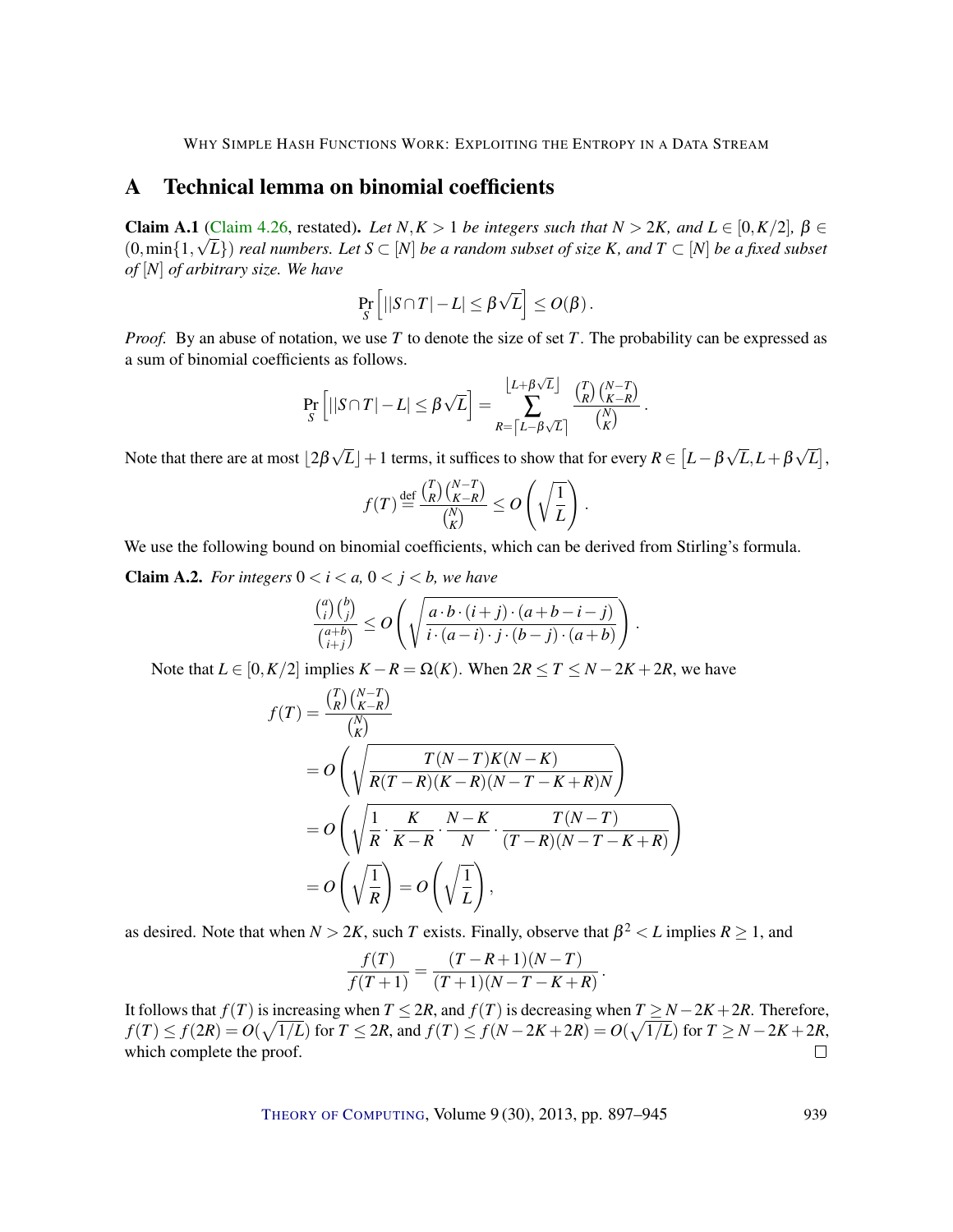# References

- <span id="page-43-8"></span>[1] NOGA ALON, MARTIN DIETZFELBINGER, PETER BRO MILTERSEN, EREZ PETRANK, AND GÁBOR TARDOS: Linear hash functions. *J. ACM*, 46(5):667–683, 1999. Preliminary version in [STOC'97.](http://dx.doi.org/10.1145/258533.258639) [\[doi:10.1145/324133.324179\]](http://dx.doi.org/10.1145/324133.324179) [900,](#page-3-0) [903](#page-6-1)
- <span id="page-43-9"></span>[2] YOSSI AZAR, ANDREI Z. BRODER, ANNA R. KARLIN, AND ELI UPFAL: Balanced allocations. *SIAM J. Comput.*, 29(1):180–200, 1999. Preliminary version in [STOC'94.](http://dx.doi.org/10.1145/195058.195412) [\[doi:10.1137/S0097539795288490\]](http://dx.doi.org/10.1137/S0097539795288490) [901,](#page-4-1) [903,](#page-6-1) [904,](#page-7-1) [938](#page-41-1)
- <span id="page-43-7"></span>[3] CHARLES H. BENNETT, GILLES BRASSARD, AND JEAN-MARC ROBERT: Privacy amplification by public discussion. *SIAM J. Comput.*, 17(2):210–229, 1988. Preliminary version in [CRYPTO'85.](http://dx.doi.org/10.1007/3-540-39799-X_37) [\[doi:10.1137/0217014\]](http://dx.doi.org/10.1137/0217014) [899,](#page-2-0) [910](#page-13-3)
- <span id="page-43-10"></span>[4] BURTON H. BLOOM: Space/time trade-offs in hash coding with allowable errors. *Communications of the ACM*, 13(7):422–426, 1970. [\[doi:10.1145/362686.362692\]](http://dx.doi.org/10.1145/362686.362692) [901,](#page-4-1) [904,](#page-7-1) [905](#page-8-1)
- <span id="page-43-6"></span>[5] AVRIM BLUM AND JOEL SPENCER: Coloring random and semi-random *k*-colorable graphs. *J. Algorithms*, 19(2):204–234, 1995. [\[doi:10.1006/jagm.1995.1034\]](http://dx.doi.org/10.1006/jagm.1995.1034) [899](#page-2-0)
- <span id="page-43-3"></span>[6] ANDREI Z. BRODER AND MICHAEL MITZENMACHER: Using multiple hash functions to improve IP lookups. In *Proc. 20th Ann. Joint Conf. IEEE Computer and Communications Societies (INFO-COM'01)*, pp. 1454–1463. IEEE Comp. Soc. Press, 2001. [\[doi:10.1109/INFCOM.2001.916641\]](http://dx.doi.org/10.1109/INFCOM.2001.916641) [898,](#page-1-0) [904](#page-7-1)
- <span id="page-43-0"></span>[7] ANDREI Z. BRODER AND MICHAEL MITZENMACHER: Network applications of Bloom filters: A survey. *Internet Mathematics*, 1(4):485–509, 2004. [\[doi:10.1080/15427951.2004.10129096\]](http://dx.doi.org/10.1080/15427951.2004.10129096) [898](#page-1-0)
- <span id="page-43-1"></span>[8] J. LAWRENCE CARTER AND MARK N. WEGMAN: Universal classes of hash functions. *J. Comput. System Sci.*, 18(2):143–154, 1979. Preliminary version in [STOC'77.](http://dx.doi.org/10.1145/800105.803400) [\[doi:10.1016/0022-](http://dx.doi.org/10.1016/0022-0000(79)90044-8) [0000\(79\)90044-8\]](http://dx.doi.org/10.1016/0022-0000(79)90044-8) [898](#page-1-0)
- <span id="page-43-5"></span>[9] BENNY CHOR AND ODED GOLDREICH: Unbiased bits from sources of weak randomness and probabilistic communication complexity. *SIAM J. Comput.*, 17(2):230–261, 1988. Preliminary version in [FOCS'85.](http://dx.doi.org/10.1109/SFCS.1985.62) [\[doi:10.1137/0217015\]](http://dx.doi.org/10.1137/0217015) [899,](#page-2-0) [908,](#page-11-2) [911](#page-14-2)
- <span id="page-43-4"></span>[10] SARANG DHARMAPURIKAR, PRAVEEN KRISHNAMURTHY, TODD S. SPROULL, AND JOHN W. LOCKWOOD: Deep packet inspection using parallel Bloom filters. *IEEE Micro*, 24(1):52–61, 2004. Preliminary version in [HotI'03.](http://dx.doi.org/10.1109/CONECT.2003.1231477) [\[doi:10.1109/MM.2004.1268997\]](http://dx.doi.org/10.1109/MM.2004.1268997) [898](#page-1-0)
- <span id="page-43-2"></span>[11] MARTIN DIETZFELBINGER AND PHILIPP WOELFEL: Almost random graphs with simple hash functions. In *Proc. 35th STOC*, pp. 629–638. ACM Press, 2003. [\[doi:10.1145/780542.780634\]](http://dx.doi.org/10.1145/780542.780634) [898,](#page-1-0) [904](#page-7-1)
- <span id="page-43-11"></span>[12] YEVGENIY DODIS, ROSARIO GENNARO, JOHAN HÅSTAD, HUGO KRAWCZYK, AND TAL RABIN: Randomness extraction and key derivation using the CBC, Cascade and HMAC modes.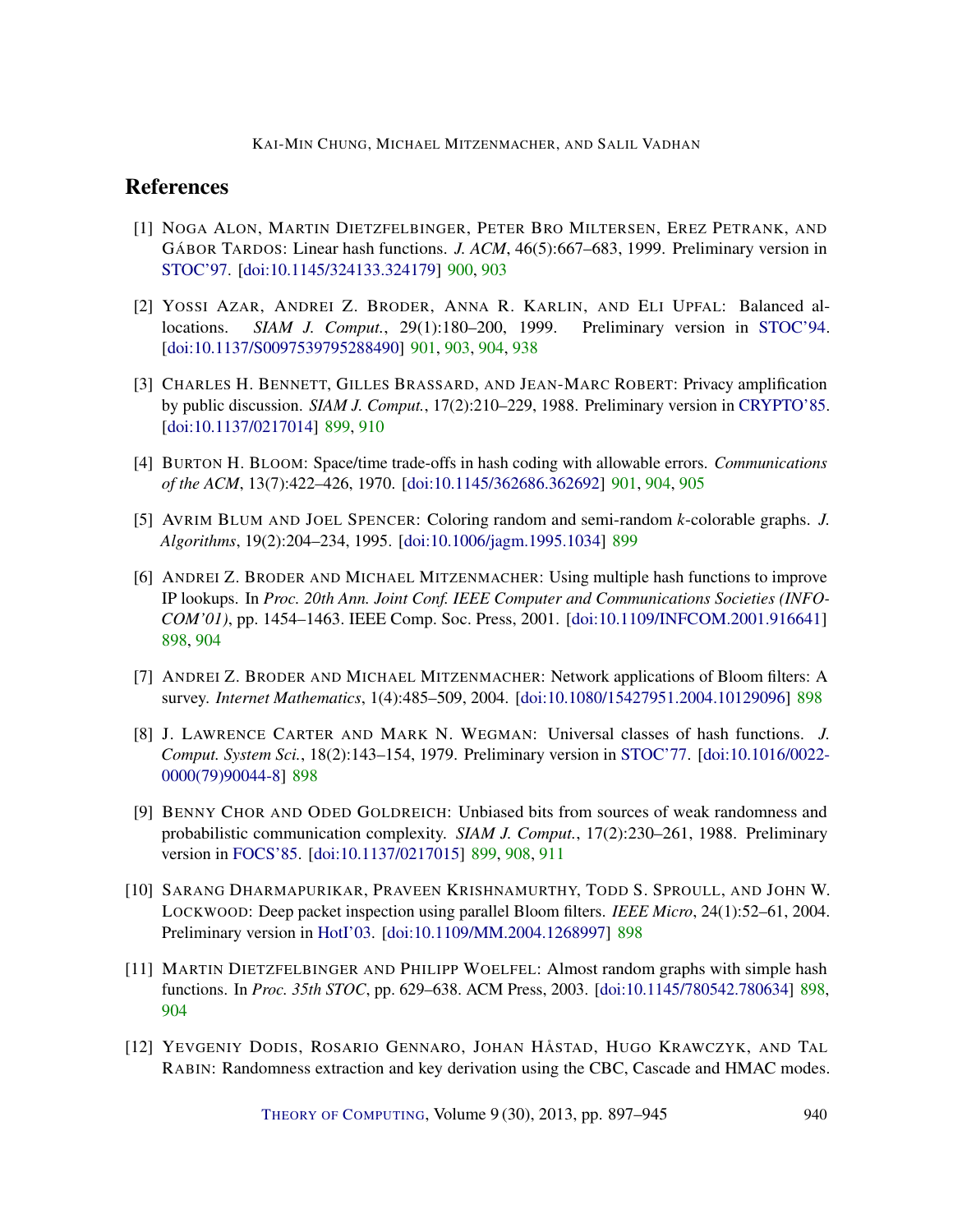In *Proc. 24th. Ann. Internat. Cryptology Conference (CRYPTO'04)*, pp. 494–510. Springer, 2004. [\[doi:10.1007/978-3-540-28628-8\\_30\]](http://dx.doi.org/10.1007/978-3-540-28628-8_30) [938](#page-41-1)

- <span id="page-44-10"></span>[13] RICHARD DURRETT: *Probability: Theory and Examples. Third Edition.* Duxbury, 2004. [920](#page-23-2)
- <span id="page-44-9"></span>[14] ALISON L. GIBBS AND FRANCIS EDWARD SU: On choosing and bounding probability metrics. *International Statistical Review*, 70(3):419–435, 2002. See also at [arXiv.](http://arxiv.org/abs/math/0209021) [\[doi:10.1111/j.1751-](http://dx.doi.org/10.1111/j.1751-5823.2002.tb00178.x) [5823.2002.tb00178.x\]](http://dx.doi.org/10.1111/j.1751-5823.2002.tb00178.x) [912,](#page-15-3) [919](#page-22-2)
- <span id="page-44-5"></span>[15] GASTON H. GONNET: Expected length of the longest probe sequence in hash code searching. *J. ACM*, 28(2):289–304, 1981. [\[doi:10.1145/322248.322254\]](http://dx.doi.org/10.1145/322248.322254) [900,](#page-3-0) [903](#page-6-1)
- <span id="page-44-11"></span>[16] GASTON H. GONNET AND RICARDO BAEZA-YATES: *Handbook of algorithms and data structures: in Pascal and C*. Addison-Wesley Longman Publishing Co., Inc. Boston, MA, USA, 1991. [\[ACM:103324\]](http://portal.acm.org/citation.cfm?id=103324) [934](#page-37-1)
- <span id="page-44-4"></span>[17] JOHAN HÅSTAD, RUSSELL IMPAGLIAZZO, LEONID A. LEVIN, AND MICHAEL LUBY: A pseudorandom generator from any one-way function. *SIAM J. Comput.*, 28(4):1364–1396, 1999. Preliminary versions in [STOC'89](http://dx.doi.org/10.1145/73007.73009) and [STOC'90.](http://dx.doi.org/10.1145/100216.100270) [\[doi:10.1137/S0097539793244708\]](http://dx.doi.org/10.1137/S0097539793244708) [899,](#page-2-0) [910](#page-13-3)
- <span id="page-44-8"></span>[18] RUSSELL IMPAGLIAZZO AND DAVID ZUCKERMAN: How to recycle random bits. In *Proc. 30th FOCS*, pp. 248–253. IEEE Comp. Soc. Press, 1989. [\[doi:10.1109/SFCS.1989.63486\]](http://dx.doi.org/10.1109/SFCS.1989.63486) [910](#page-13-3)
- <span id="page-44-12"></span>[19] ADAM KIRSCH AND MICHAEL MITZENMACHER: Less hashing, same performance: Building a better Bloom filter. *Random Structures & Algorithms*, 33(2):187–218, 2008. Preliminary version in [ESA'06.](http://dx.doi.org/10.1007/11841036_42) [\[doi:10.1002/rsa.20208\]](http://dx.doi.org/10.1002/rsa.20208) [936,](#page-39-0) [937](#page-40-2)
- <span id="page-44-0"></span>[20] DONALD E. KNUTH: *The Art of Computer Programming, Volume 3: Sorting and Searching*. Addison Wesley Longman Publishing Co., Inc. Redwood City, CA, USA, 1998. [\[ACM:280635\]](http://portal.acm.org/citation.cfm?id=280635) [898,](#page-1-0) [900,](#page-3-0) [902](#page-5-1)
- <span id="page-44-1"></span>[21] S. MUTHU MUTHUKRISHNAN: Data Streams: Algorithms and Applications. *Foundations and Trends in Theoretical Computer Science*, 1(2):117–236, 2005. Preliminary version in [SODA'03.](http://dl.acm.org/citation.cfm?id=644174) [\[doi:10.1561/0400000002\]](http://dx.doi.org/10.1561/0400000002) [898](#page-1-0)
- <span id="page-44-7"></span>[22] NOAM NISAN AND AMNON TA-SHMA: Extracting randomness: A survey and new constructions. *J. Comput. System Sci.*, 58(1):148–173, 1999. Preliminary versions in [CCC'96](http://dx.doi.org/10.1109/CCC.1996.507667) and [STOC'96.](http://dx.doi.org/10.1145/237814.237877) [\[doi:10.1006/jcss.1997.1546\]](http://dx.doi.org/10.1006/jcss.1997.1546) [909](#page-12-1)
- <span id="page-44-6"></span>[23] NOAM NISAN AND DAVID ZUCKERMAN: Randomness is linear in space. *J. Comput. System Sci.*, 52(1):43–52, 1996. [\[doi:10.1006/jcss.1996.0004\]](http://dx.doi.org/10.1006/jcss.1996.0004) [909](#page-12-1)
- <span id="page-44-3"></span>[24] ANNA PAGH AND RASMUS PAGH: Uniform hashing in constant time and optimal space. *SIAM J. Comput.*, 38(1):85–96, 2008. Preliminary version in [STOC'03.](http://dx.doi.org/10.1145/780542.780633) [\[doi:10.1137/060658400\]](http://dx.doi.org/10.1137/060658400) [898](#page-1-0)
- <span id="page-44-2"></span>[25] ANNA PAGH, RASMUS PAGH, AND MILAN RUŽIĆ: Linear probing with constant independence. *SIAM J. Comput.*, 39(3):1107–1120, 2009. Preliminary version in [STOC'07.](http://dx.doi.org/10.1145/1250790.1250839) [\[doi:10.1137/070702278\]](http://dx.doi.org/10.1137/070702278) [898,](#page-1-0) [900,](#page-3-0) [903](#page-6-1)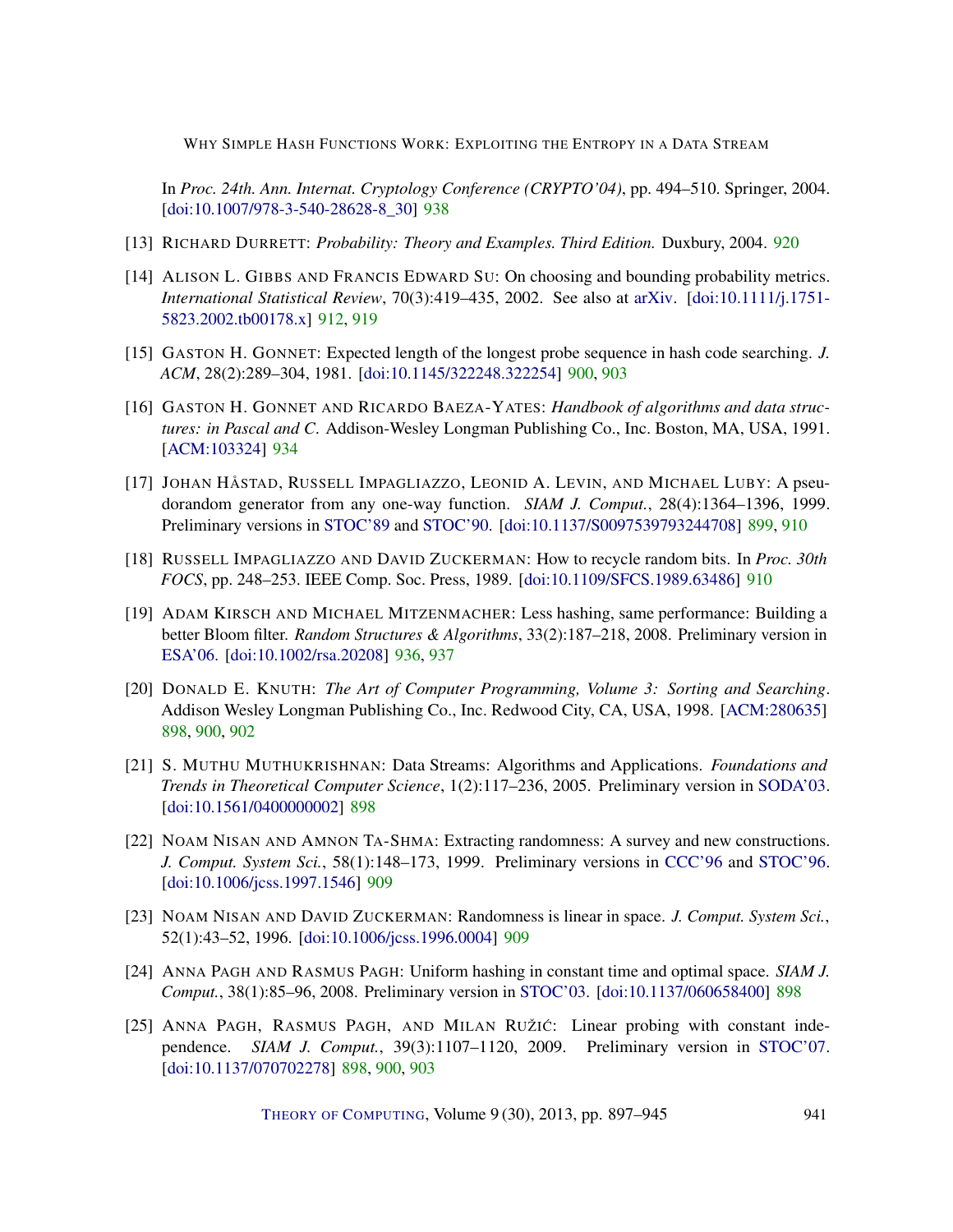- <span id="page-45-1"></span>[26] RASMUS PAGH AND FLEMMING FRICHE RODLER: Cuckoo hashing. *J. Algorithms*, 51(2):122–144, 2004. Preliminary version in [ESA'01.](http://dx.doi.org/10.1007/3-540-44676-1_10) [\[doi:10.1016/j.jalgor.2003.12.002\]](http://dx.doi.org/10.1016/j.jalgor.2003.12.002) [898,](#page-1-0) [904](#page-7-1)
- <span id="page-45-5"></span>[27] MIHAI PĂTRAȘCU AND MIKKEL THORUP: On the *k*-independence required by linear probing and minwise independence. In *Proc. 37th Internat. Colloq. on Automata, Languages and Programming (ICALP'10)*, pp. 715–726, 2010. Extended version on [arXiv.](http://arxiv.org/abs/1302.5127) [\[doi:10.1007/978-3-642-14165-2\\_60\]](http://dx.doi.org/10.1007/978-3-642-14165-2_60) [899](#page-2-0)
- <span id="page-45-7"></span>[28] MARTIN RAAB AND ANGELIKA STEGER: "Balls into bins"—a simple and tight analysis. In *Proc. 2nd Internat. Workshop on Randomization and Computation (RANDOM'98)*, pp. 159–170. Springer, 1998. [\[doi:10.1007/3-540-49543-6\\_13\]](http://dx.doi.org/10.1007/3-540-49543-6_13) [900,](#page-3-0) [903,](#page-6-1) [904](#page-7-1)
- <span id="page-45-9"></span>[29] JAIKUMAR RADHAKRISHNAN AND AMNON TA-SHMA: Bounds for dispersers, extractors, and depth-two superconcentrators. *SIAM J. Discrete Math.*, 13(1):2–24, 2000. Preliminary version in [FOCS'97.](http://doi.ieeecomputersociety.org/10.1109/SFCS.1997.646148) [\[doi:10.1137/S0895480197329508\]](http://dx.doi.org/10.1137/S0895480197329508) [922,](#page-25-2) [923](#page-26-3)
- <span id="page-45-3"></span>[30] M. V. RAMAKRISHNA: Hashing practice: analysis of hashing and universal hashing. In *Proc. 1988 ACM SIGMOD Internat. Conf. on Management of Data (SIGMOD'88)*, pp. 191–199, New York, NY, USA, 1988. ACM Press. [\[doi:10.1145/50202.50223\]](http://dx.doi.org/10.1145/50202.50223) [898](#page-1-0)
- <span id="page-45-2"></span>[31] M. V. RAMAKRISHNA: Practical performance of Bloom filters and parallel free-text searching. *Commun. ACM*, 32(10):1237–1239, 1989. [\[doi:10.1145/67933.67941\]](http://dx.doi.org/10.1145/67933.67941) [898](#page-1-0)
- <span id="page-45-4"></span>[32] M. V. RAMAKRISHNA, E. FU, AND E. BAHCEKAPILI: Efficient hardware hashing functions for high performance computers. *IEEE Trans. Comput.*, 46(12):1378–1381, 1997. [\[doi:10.1109/12.641938\]](http://dx.doi.org/10.1109/12.641938) [898](#page-1-0)
- <span id="page-45-10"></span>[33] LEONID REYZIN: A note on the statistical difference of small direct products. Technical Report BUCS-TR-2004-032, Boston University Computer Science Department, 2004. [Boston University.](http://open.bu.edu/xmlui/handle/2144/1558) [923,](#page-26-3) [925](#page-28-2)
- <span id="page-45-11"></span>[34] AMIT SAHAI AND SALIL VADHAN: Manipulating statistical difference. In PANOS PARDALOS, SANGUTHEVAR RAJASEKARAN, AND JOSÉ ROLIM, editors, *Proc. DIMACS Workshop on Randomization Methods in Algorithm Design (DIMACS'97)*, volume 43 of *DIMACS Series in Discrete Mathematics and Theoretical Computer Science*, pp. 251–270. Amer. Math. Soc., 1997. [927](#page-30-3)
- <span id="page-45-6"></span>[35] MIKLOS SANTHA AND UMESH V. VAZIRANI: Generating quasi-random sequences from semirandom sources. *J. Comput. System Sci.*, 33(1):75–87, 1986. Preliminary version in [FOCS'84.](http://dx.doi.org/10.1109/SFCS.1984.715945) [\[doi:10.1016/0022-0000\(86\)90044-9\]](http://dx.doi.org/10.1016/0022-0000(86)90044-9) [899](#page-2-0)
- <span id="page-45-0"></span>[36] JEANETTE P. SCHMIDT AND ALAN SIEGEL: The analysis of closed hashing under limited randomness (extended abstract). In *Proc. 22nd STOC*, pp. 224–234. ACM Press, 1990. [\[doi:10.1145/100216.100245\]](http://dx.doi.org/10.1145/100216.100245) [898](#page-1-0)
- <span id="page-45-8"></span>[37] RONEN SHALTIEL: Recent developments in explicit constructions of extractors. In *Current and Trends in Theoretical Computer Science: The Challenge of the New Century. Volume 1: Algorithms and Complexity*, pp. 189–228. World Scientific, 2002. Available at [World Scientific.](http://www.worldscientific.com/worldscibooks/10.1142/5491-vol1#t=toc) [909](#page-12-1)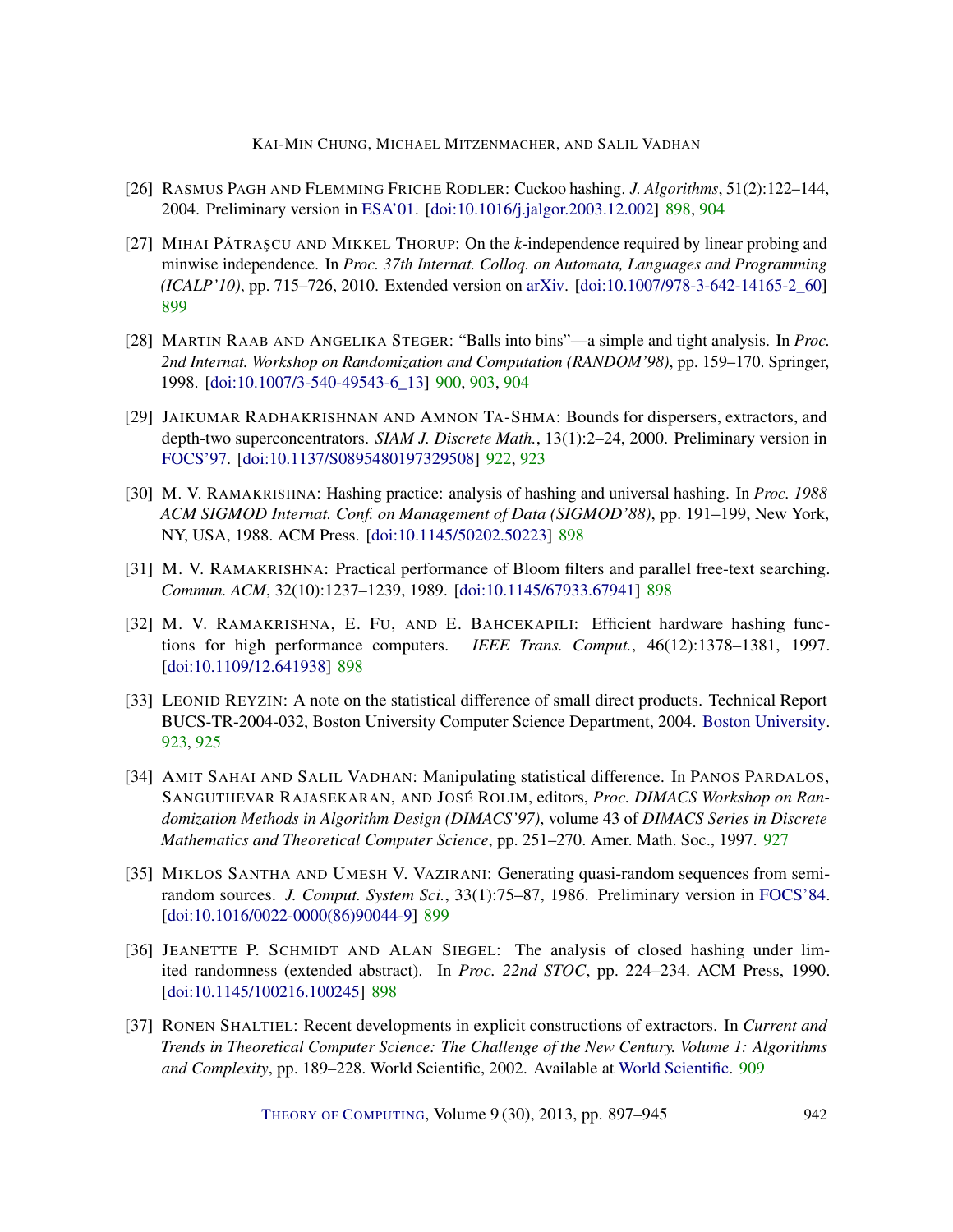- <span id="page-46-2"></span>[38] ALAN SIEGEL: On universal classes of extremely random constant-time hash functions. *SIAM J. Comput.*, 33(3):505–543, 2004. [\[doi:10.1137/S0097539701386216\]](http://dx.doi.org/10.1137/S0097539701386216) [898](#page-1-0)
- <span id="page-46-4"></span>[39] DANIEL A. SPIELMAN AND SHANG-HUA TENG: Smoothed analysis of algorithms: Why the simplex algorithm usually takes polynomial time. *J. ACM*, 51(3):385–463, 2004. Preliminary version in [STOC'01.](http://dx.doi.org/10.1145/380752.380813) See also at [arXiv.](http://arxiv.org/abs/cs.DS/0111050) [\[doi:10.1145/990308.990310\]](http://dx.doi.org/10.1145/990308.990310) [899](#page-2-0)
- <span id="page-46-3"></span>[40] MIKKEL THORUP AND YIN ZHANG: Tabulation-based 5-independent hashing with applications to linear probing and second moment estimation. *SIAM J. Comput.*, 41(2):293–331, 2012. Preliminary work in [ALENEX'10](http://dx.doi.org/10.1137/1.9781611972900.7) and [SODA'04.](http://dl.acm.org/citation.cfm?id=982792.982884) [\[doi:10.1137/100800774\]](http://dx.doi.org/10.1137/100800774) [899,](#page-2-0) [900](#page-3-0)
- <span id="page-46-7"></span>[41] BERTHOLD VÖCKING: How asymmetry helps load balancing. *J. ACM*, 50(4):568–589, 2003. Preliminary version in [FOCS'99.](http://dx.doi.org/10.1109/SFFCS.1999.814585) [\[doi:10.1145/792538.792546\]](http://dx.doi.org/10.1145/792538.792546) [904](#page-7-1)
- <span id="page-46-6"></span>[42] MARK N. WEGMAN AND J. LAWRENCE CARTER: New hash functions and their use in authentication and set equality. *J. Comput. System Sci.*, 22(3):265–279, 1981. Preliminary version in [FOCS'79.](http://dx.doi.org/10.1109/SFCS.1979.26) [\[doi:10.1016/0022-0000\(81\)90033-7\]](http://dx.doi.org/10.1016/0022-0000(81)90033-7) [902](#page-5-1)
- <span id="page-46-8"></span>[43] PHILIPP WOELFEL: Asymmetric balanced allocation with simple hash functions. In *Proc. 17th Ann. ACM-SIAM Symp. on Discrete Algorithms (SODA'06)*, pp. 424–433. ACM Press, 2006. [\[ACM:1109557.1109605\]](http://portal.acm.org/citation.cfm?id=1109557.1109605) [904](#page-7-1)
- <span id="page-46-5"></span>[44] DAVID ZUCKERMAN: Simulating BPP using a general weak random source. *Algorithmica*, 16(4/5):367–391, 1996. Preliminary version in [FOCS'91.](http://dx.doi.org/10.1109/SFCS.1991.185351) [\[doi:10.1007/BF01940870\]](http://dx.doi.org/10.1007/BF01940870) [899,](#page-2-0) [911](#page-14-2)

# <span id="page-46-0"></span>AUTHORS

Kai-Min Chung Assistant Research Fellow Academia Sinica, Taiwan kmchung@iis.sinica.edu.tw <http://www.iis.sinica.edu.tw/~kmchung/>

<span id="page-46-1"></span>Michael Mitzenmacher Professor Harvard University, Cambridge, MA michaelm@eecs.harvard.edu <http://www.eecs.harvard.edu/~michaelm/>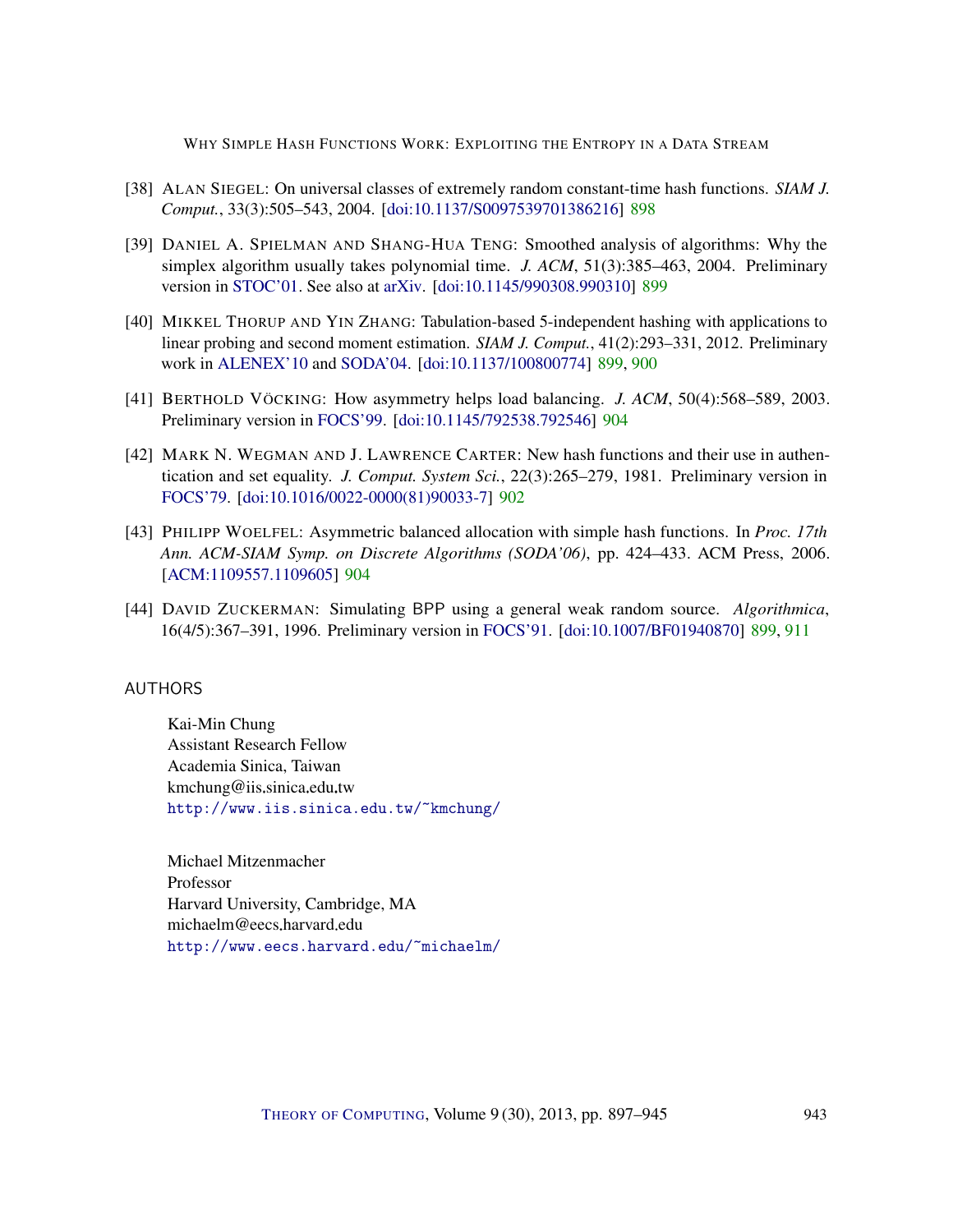<span id="page-47-0"></span>Salil Vadhan Vicky Joseph Professor Harvard University, Cambridge, MA salil@seas.harvard.edu <http://people.seas.harvard.edu/~salil/>

# ABOUT THE AUTHORS

- KAI-MIN CHUNG received a bachelor's degree from [National Taiwan University](http://www.ntu.edu.tw/) in 2003, and a Ph. D. from [Harvard University](http://www.harvard.edu/) in 2011. His advisor was [Salil Vadhan.](http://people.seas.harvard.edu/~salil/) After his Ph. D., he was a postdoctoral researcher at [Cornell University](http://www.cornell.edu/) for three years and supported by a Simons postdoctoral fellowship in 2010-2012. He is currently an assistant research fellow at [Academia Sinica](http://www.sinica.edu.tw/main_e.shtml) in Taiwan. His research interests include cryptography, complexity theory, and pseudorandomness. His work on parallel repetition for interactive arguments received a Best Student Paper award from the Theory of Cryptography Conference in 2010.
- MICHAEL MITZENMACHER is a Professor of Computer Science in the School of Engineering and Applied Sciences at [Harvard University;](http://www.harvard.edu/) from 2010 to 2013, he also served as Area Dean of Computer Science. He graduated summa cum laude with a B. A. in mathematics and computer science from Harvard in 1991. After studying mathematics for a year in Cambridge, England, on the Churchill Scholarship, he obtained his Ph. D. in computer science at [U.C. Berkeley](http://www.berkeley.edu/index.html) in 1996 under the supervision of [Alistair Sinclair.](http://www.cs.berkeley.edu/~sinclair) He then worked at Digital Systems Research Center until joining the Harvard faculty in 1999. His work on low-density parity-check codes shared the 2002 IEEE Information Theory Society Best Paper Award and received the 2009 ACM SIGCOMM Test of Time Award. His textbook with Eli Upfal on randomized algorithms and probabilistic techniques in computer science was published in 2005 by Cambridge University Press.
- SALIL VADHAN is the Vicky Joseph Professor of Computer Science and Applied Mathematics at [Harvard University.](http://www.harvard.edu/) He received an A. B. summa cum laude in mathematics and computer science from Harvard University in 1995, a Certificate of Advanced Study with distinction in mathematics from [Cambridge University](http://www.cam.ac.uk/) in 1996, and a Ph. D. in applied mathematics from [MIT](http://web.mit.edu/) in 1999 (under the supervision of [Shafi Goldwasser\)](http://people.csail.mit.edu/shafi/). Vadhan was an NSF mathematical sciences postdoctoral fellow at MIT and the Institute for Advanced Study before joining the Harvard faculty in 2001. He has held visiting positions at the Radcliffe Institute for Advanced Study at Harvard University, the Miller Institute for Basic Research in Science at [U.C. Berkeley,](http://www.berkeley.edu/index.html) Microsoft Research Silicon Valley, and [Stanford University,](http://www.stanford.edu/) and was director of the Harvard Center for Research on Computation and Society from 2008-11.

THEORY OF C[OMPUTING](http://dx.doi.org/10.4086/toc), Volume 9 (30), 2013, pp. 897–945 944